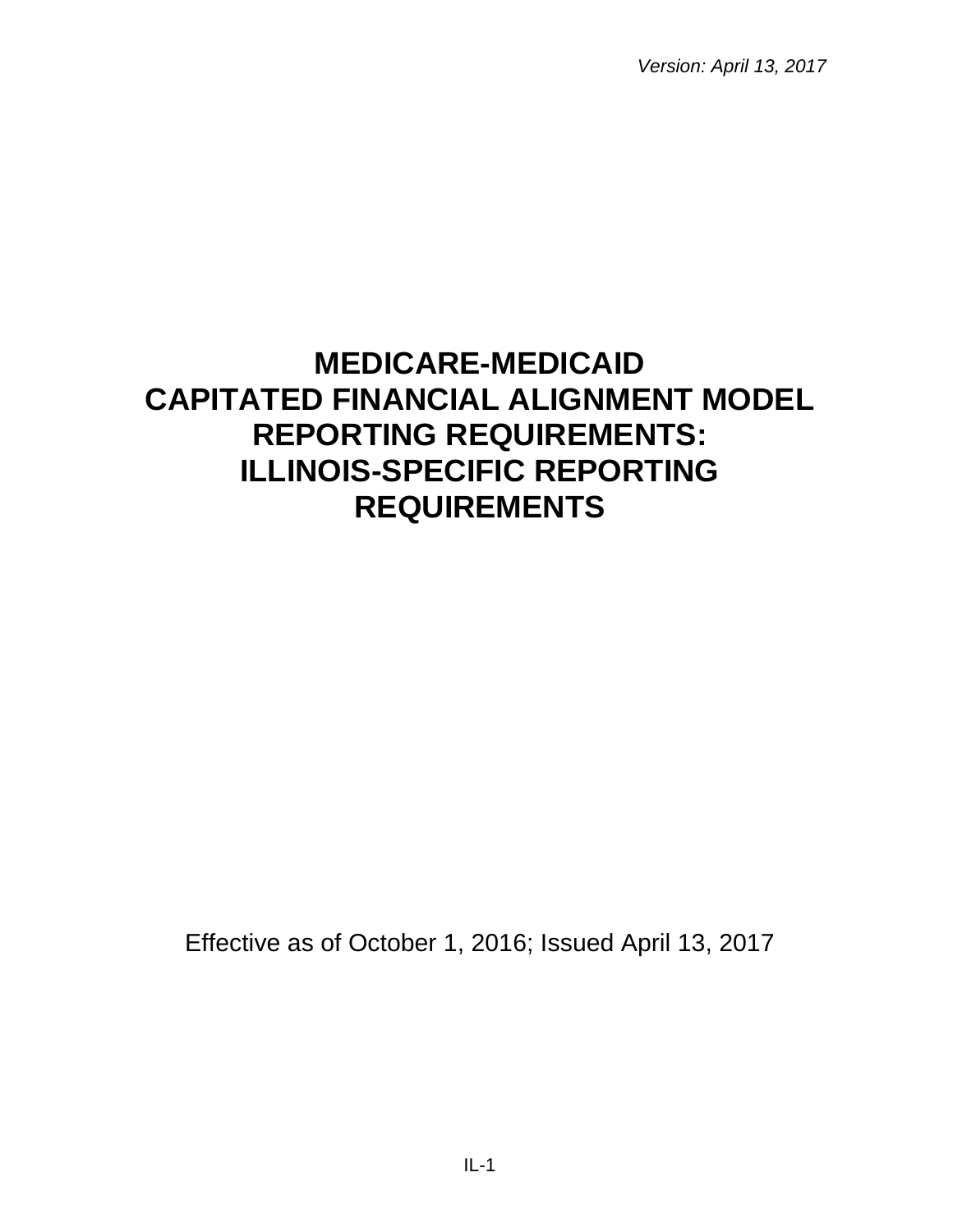## **Table of Contents**

| Definitions ………………………………………………………………………………………… IL-3                       |
|---------------------------------------------------------------------------|
|                                                                           |
|                                                                           |
| Reporting on Disenrolled and Retro-disenrolled Members  IL-7              |
| Reporting on Screenings, Assessments, and Care Plans Completed            |
| <b>Guidance on Screenings, Assessments, and Care Plans for Members</b>    |
| <b>Guidance on Adopting Screenings and Assessments Completed</b>          |
|                                                                           |
| Illinois' Implementation, Ongoing, and Continuous Reporting Periods IL-12 |
|                                                                           |
|                                                                           |
| <b>Section ILI.</b>                                                       |
| <b>Section ILII.</b>                                                      |
|                                                                           |
|                                                                           |
| Organizational Structure and Staffing  IL-36<br><b>Section ILV.</b>       |
| Section ILVI. Performance and Quality Improvement IL-41                   |
|                                                                           |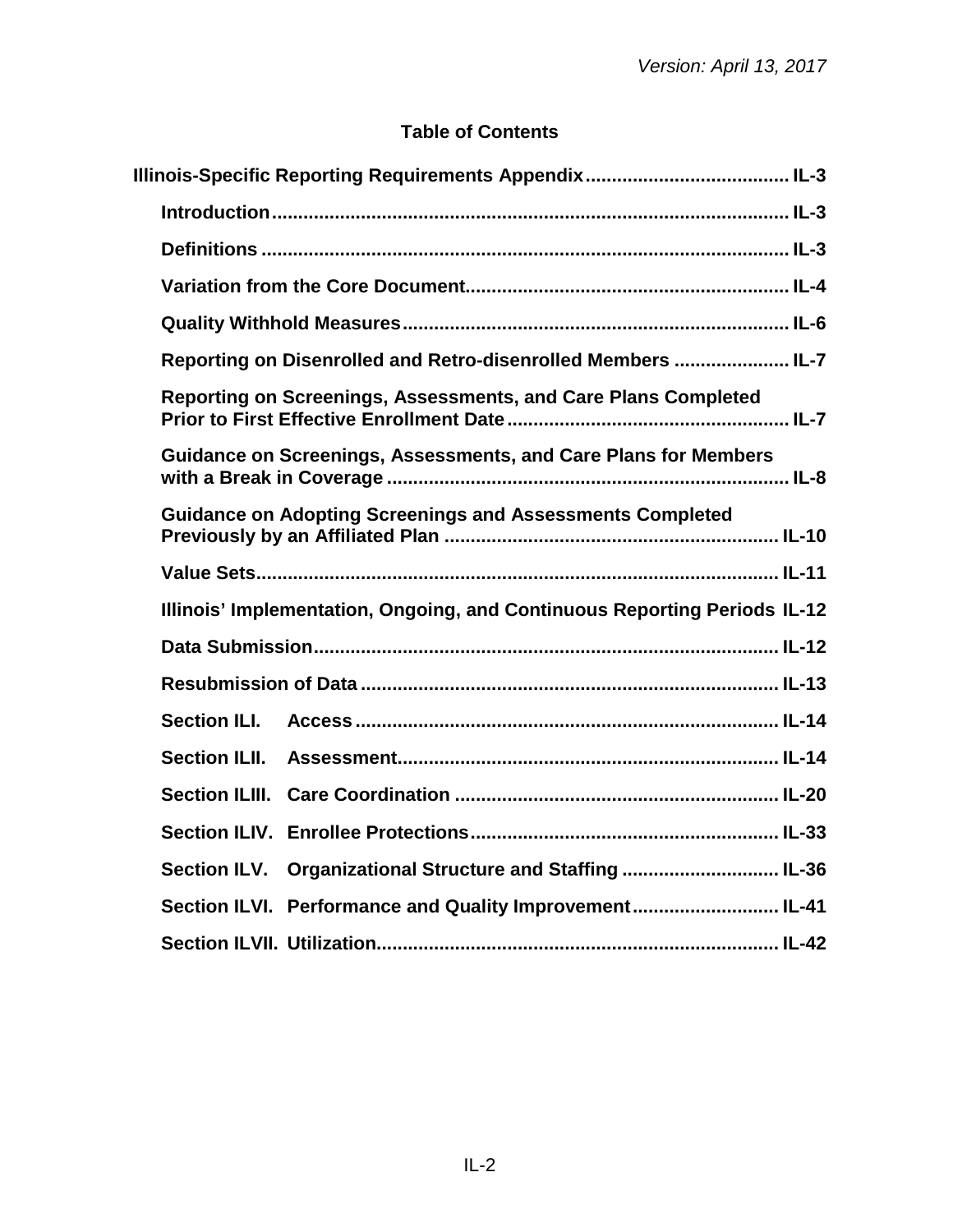## **Illinois-Specific Reporting Requirements Appendix**

## <span id="page-2-1"></span><span id="page-2-0"></span>*Introduction*

The measures in this appendix are required reporting for all MMPs in the Illinois Capitated Demonstration. CMS and the state reserve the right to update the measures in this appendix for subsequent demonstration years. These statespecific measures directly supplement the Medicare-Medicaid Capitated Financial Alignment Model: Core Reporting Requirements, which can be found at the following web address:

[http://www.cms.gov/Medicare-Medicaid-Coordination/Medicare-and-Medicaid-](http://www.cms.gov/Medicare-Medicaid-Coordination/Medicare-and-Medicaid-Coordination/Medicare-Medicaid-Coordination-Office/FinancialAlignmentInitiative/InformationandGuidanceforPlans.html)[Coordination/Medicare-Medicaid-Coordination-](http://www.cms.gov/Medicare-Medicaid-Coordination/Medicare-and-Medicaid-Coordination/Medicare-Medicaid-Coordination-Office/FinancialAlignmentInitiative/InformationandGuidanceforPlans.html)[Office/FinancialAlignmentInitiative/InformationandGuidanceforPlans.html](http://www.cms.gov/Medicare-Medicaid-Coordination/Medicare-and-Medicaid-Coordination/Medicare-Medicaid-Coordination-Office/FinancialAlignmentInitiative/InformationandGuidanceforPlans.html)

MMPs should refer to the core document for additional details regarding Demonstration-wide definitions, reporting phases and timelines, and sampling methodology.

The core and state-specific measures supplement existing Part C and Part D reporting requirements, as well as measures that MMPs report via other vehicles or venues, such as HEDIS<sup>®[1](#page-2-3)</sup> and HOS. CMS and the state will also track key utilization measures, which are not included in this document, using encounter and claims data. The quantitative measures are part of broader oversight, monitoring, and performance improvement processes that include several other components and data sources not described in this document.

MMPs should contact the IL Help Desk at [ILHelpDesk@norc.org](mailto:ILHelpDesk@norc.org) with any questions about the Illinois state-specific appendix or the data submission process.

#### <span id="page-2-2"></span>*Definitions*

Calendar Year: All annual measures are reported on a calendar year basis. For example, Calendar Year (CY) 2015 will represent January 1, 2015 through December 31, 2015.

Calendar Quarter: All quarterly measures are reported on calendar quarters. The four calendar quarters of each calendar year will be as follows:  $1/1 - 3/31$ ,  $4/1 -$ 6/30, 7/1 – 9/30, 10/1 – 12/31.

Implementation Period: The period of time starting with the first effective enrollment date, March 1, 2014 through December 31, 2014.

<span id="page-2-3"></span><sup>&</sup>lt;sup>1</sup> HEDIS<sup>®</sup> is a registered trademark of the National Committee for Quality Assurance (NCQA).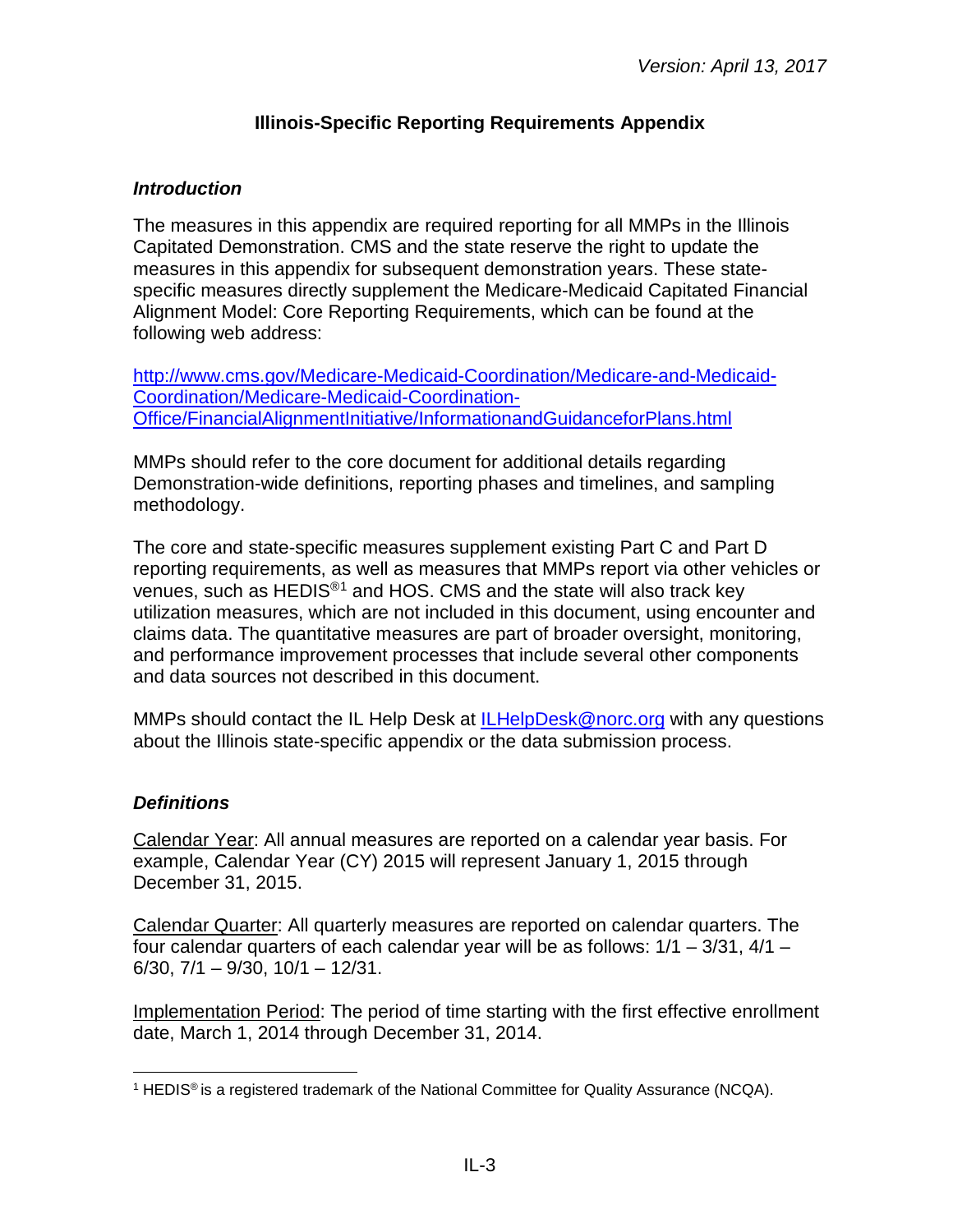Long Term Services and Supports (LTSS): A wide variety of services and supports that help people with disabilities meet their daily needs for assistance and improve the quality of their lives. Examples include assistance with bathing, dressing and other basic activities of daily life and self-care, as well as support for everyday tasks such as laundry, shopping and transportation. LTSS are provided over an extended period, predominantly in homes and communities, but also in facility-based settings such as nursing facilities.

Primary Care Provider (PCP): Nurse practitioners, physician assistants or physicians who are board certified or eligible for certification in one of the following specialties: family practice, internal medicine, general practice, obstetrics/gynecology, or geriatrics.

#### <span id="page-3-0"></span>*Variation from the Core Document*

#### Core Measures 2.1, 2.2, and 2.3

For the following measures, the specifications for reporting will differ from the core requirement. Guidance for reporting Health Risk Screenings and Health Risk Assessments is provided below:

- Core Measure 2.1 Members with an assessment completed within 90 days of enrollment.
	- o For this measure, MMPs should report data on the number of members with a Health Risk Screening (HRS) completed within 90 days of enrollment. However, as outlined in section 2.6.1.1 of the three-way contract, if the MMP completed a Health Risk Assessment (HRA) in place of a HRS for any members, the MMP should include those members when it reports on the number of members who had an assessment completed within 90 days of enrollment (Core 2.1 Element D). If a MMP completed both an HRS and an HRA for a given member, that member should only be counted once when reporting Core 2.1.
- Core Measure 2.2 Members with an assessment completed.
	- o For this measure, MMPs should report data on the number of members with a Health Risk Screening (HRS) completed. However, as outlined in section 2.6.1.1 of the three-way contract, if the MMP completed a Health Risk Assessment (HRA) in place of an HRS for any members, the MMP should include those members when it reports on the number of members who had an assessment completed within the reporting period (Core 2.2 Element A) and the number of members enrolled for 90 days or longer who had an assessment completed (Core 2.2 Element C). If the MMP completed both an HRS and an HRA for a given member, that member should only be counted once when reporting Core 2.2.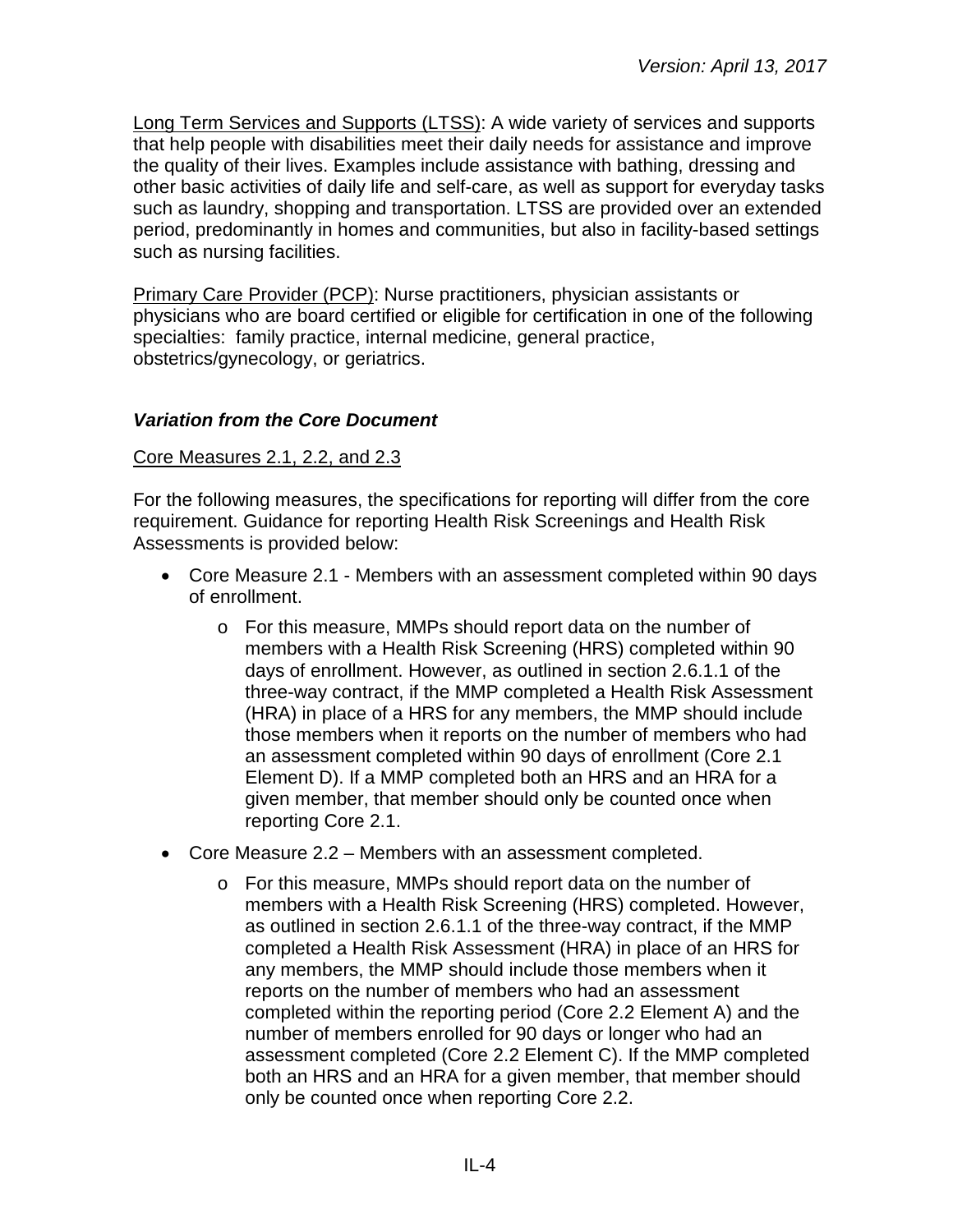- Core Measure 2.3 Members with an annual reassessment.
	- o For members classified as no or low risk, the MMP can conduct the annual reassessment using the Health Risk Screening (HRS) tool. However, as indicated in section 2.6.1.1 of the three-way contract, the MMP has the option to administer a Health Risk Assessment (HRA) in place of the HRS.
	- o For members classified as moderate or high risk, the MMP must conduct the annual reassessment using the HRA tool.
	- o When reporting Core 2.3, the MMP should include all annual reassessments completed, regardless if the annual reassessment was conducted using the HRA or HRS tool (i.e., include all no and low risk members with an annual HRA/HRS and all moderate and high risk members with an annual HRA). If the MMP completed both an annual HRS and an annual HRA for a given member, only one annual reassessment should be counted for that member when reporting Core 2.3.

#### Core Measure 9.2 – Nursing Facility (NF) Diversion

The following section provides additional guidance about identifying individuals enrolled in the MMP as "nursing home certifiable," or meeting the nursing facility level of care (NF LOC), for the purposes of reporting Core 9.2.

Within Core 9.2, "nursing home certifiable" members are defined as "members living in the community, but requiring an institutional level of care" (see the Core Reporting Requirements for more information). Illinois MMPs should use Determination of Need (DON) scores, supplemented by claims or enrollment data, to categorize members as nursing home certifiable. Individuals with DON scores of 29 or higher, as stated on the service plan shared with the MMP, can be considered nursing home certifiable.

In addition, MMPs should use other sources of data to confirm this information. Specifically:

- The daily 834 file distributed to MMPs by the state identifies waiver members by a two-digit waiver code (see below) and nursing home residents by a 12 digit code indicating the specific facility where the member resides. All waiver members can be categorized as nursing home certifiable provided they meet all other criteria for the measure elements. Nursing home residents may be considered nursing home certifiable if they meet all other criteria for the measure elements and have resided in the nursing facility for no more than 100 days.
- Claims data or rate cells to identify individuals using nursing home services or waiver services.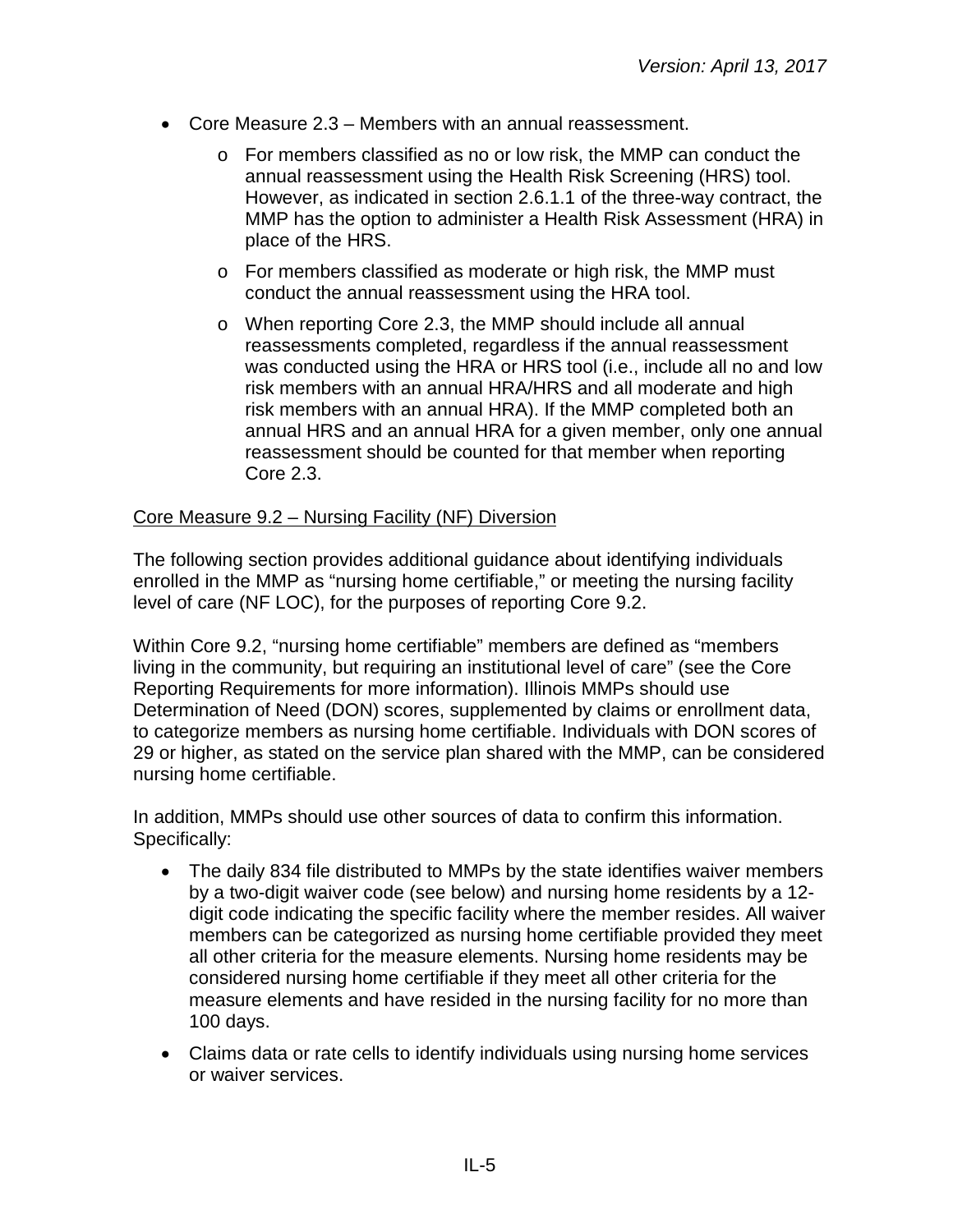• The Department of Rehabilitative Services (DORS) or Department of Aging's systems, which identify whether the member is on a waiver as well as the date the member became eligible for a waiver.

The two-digit waiver codes used to indicate members' waiver enrollments are as follows:

| <b>Department of Aging</b> |                                                   |                | <b>Traumatic Brain Injury</b>                      | <b>AIDS</b>    |                                                  |
|----------------------------|---------------------------------------------------|----------------|----------------------------------------------------|----------------|--------------------------------------------------|
| A0                         | Aging                                             | B <sub>0</sub> | TBI                                                | CO             | <b>AIDS</b>                                      |
| AT                         | ** Aging Pre-Transition                           | <b>BT</b>      | **TBI Pre-Transition                               | VT             | **AIDS Pre-Transition                            |
| AY                         | **Aging Transition Year                           | BY             | **TBI Transition Year                              | VY.            | ** AIDS Transition Year                          |
| AW                         | **Aging Withdrawal                                | <b>BW</b>      | **TBI Withdrawal                                   | <b>VW</b>      | **AIDS Withdrawal                                |
|                            | <b>Tech. Dependent Children</b>                   |                | <b>Department of Mental Health</b>                 |                | <b>Department of Rehabilitation</b>              |
| G <sub>0</sub>             | <b>TDC Hospital Residing Care</b>                 | МT             | **MH Pre-Transition                                | H <sub>0</sub> | <b>Physically Disabled</b>                       |
| G1                         | <b>TDC SNF/PED Care</b>                           | MY.            | **MH Transition Year                               | HТ             | <b>**DORS Pre-Transition</b>                     |
| G4                         | <b>TDC Hospital Negotiated</b><br>Rate            | <b>MW</b>      | **MH Withdrawal                                    | HY.            | <b>**DORS Transition Year</b>                    |
| G5                         | <b>TDC SNF/PED Care</b><br><b>Negotiated Rate</b> |                |                                                    | <b>HW</b>      | <i>**DORS Withdrawal</i>                         |
|                            | <b>Developmentally Disabled</b>                   |                | Department of Health and<br><b>Family Services</b> |                | <b>Children with Complex Needs</b>               |
| D <sub>0</sub>             | <b>DD Adult</b>                                   | DB             | Death Date Presumed                                | <b>BK</b>      | Children with Complex<br><b>Behavioral Needs</b> |
| D <sub>1</sub>             | DD Children In home support                       | <b>DC</b>      | Death Date Certified                               | <b>CK</b>      | Children with Complex<br><b>Medical Needs</b>    |
| D <sub>2</sub>             | <b>DD Children Residential</b>                    | <b>CB</b>      | <b>Colbert Consent Decree</b>                      |                |                                                  |
| DT                         | **DD Children Pre-Transition                      | <b>WM</b>      | <b>Williams Consent</b><br>Decree                  |                |                                                  |
| <b>DY</b>                  | <b>**DD Transition Year</b>                       | FO.            | <b>Supportive Living Facility</b><br>resident      |                |                                                  |
| <b>DW</b>                  | <i>**DD Withdrawal</i>                            |                |                                                    |                |                                                  |

\*\*All Pre-Transition, Transition and Withdrawal codes are part of DHFS 'Money Follows the Person' Program.

#### <span id="page-5-0"></span>*Quality Withhold Measures*

CMS and the state will establish a set of quality withhold measures, and MMPs will be required to meet established thresholds. Throughout this document, statespecific quality withhold measures are marked with the following symbol for Demonstration Year 1: (i) and the following symbol for Demonstration Years 2 and 3: (ii). For more information about the state-specific quality withhold measures for Demonstration Year 1, refer to the Quality Withhold Technical Notes (DY 1): Illinois Specific Measures at [http://www.cms.gov/Medicare-Medicaid-](http://www.cms.gov/Medicare-Medicaid-Coordination/Medicare-and-Medicaid-Coordination/Medicare-Medicaid-Coordination-Office/FinancialAlignmentInitiative/InformationandGuidanceforPlans.html)[Coordination/Medicare-and-Medicaid-Coordination/Medicare-Medicaid-Coordination-](http://www.cms.gov/Medicare-Medicaid-Coordination/Medicare-and-Medicaid-Coordination/Medicare-Medicaid-Coordination-Office/FinancialAlignmentInitiative/InformationandGuidanceforPlans.html)[Office/FinancialAlignmentInitiative/InformationandGuidanceforPlans.html.](http://www.cms.gov/Medicare-Medicaid-Coordination/Medicare-and-Medicaid-Coordination/Medicare-Medicaid-Coordination-Office/FinancialAlignmentInitiative/InformationandGuidanceforPlans.html) Additional information on the withhold methodology and benchmarks for Demonstration Years 2 and 3 will be provided at a later time.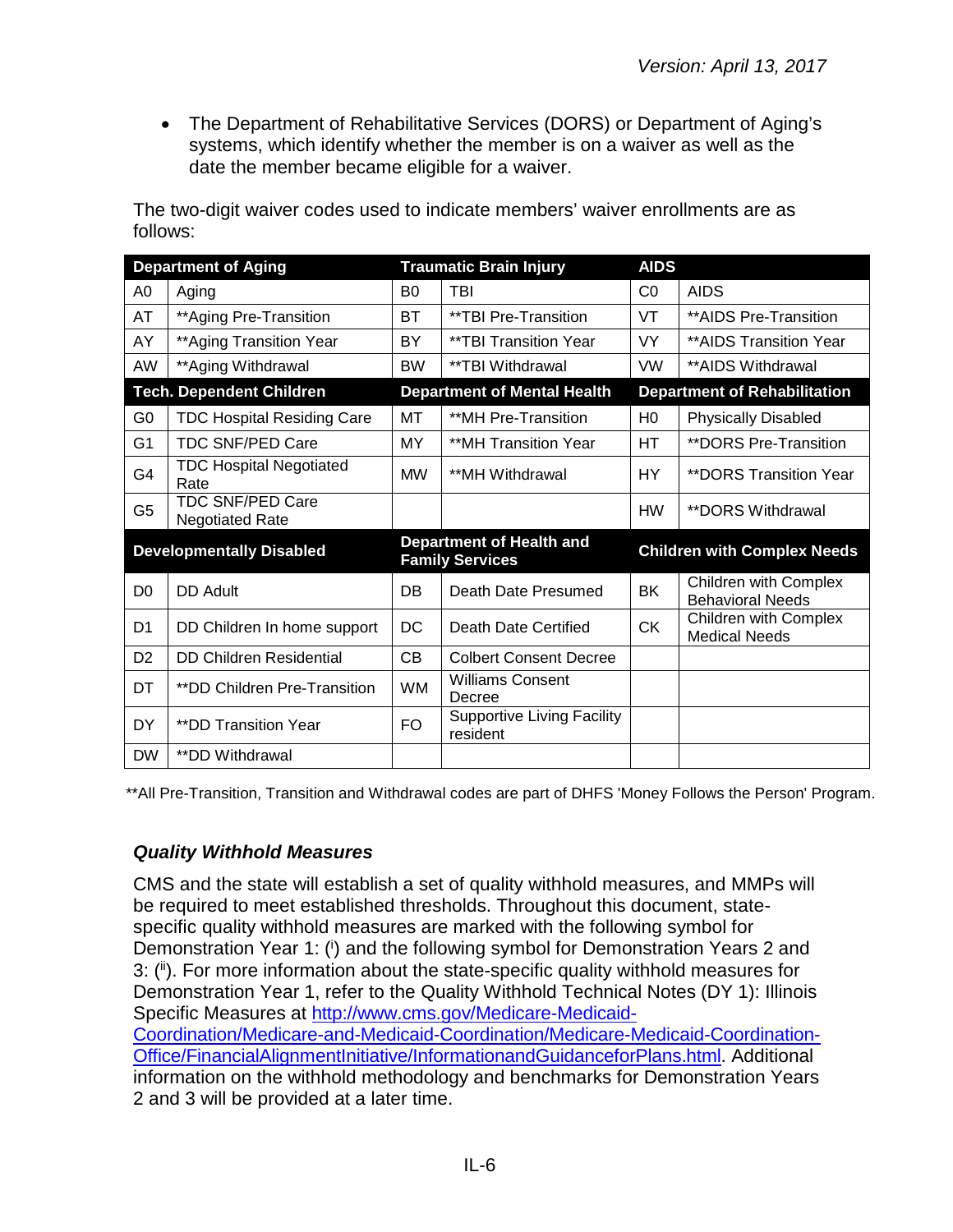## <span id="page-6-0"></span>*Reporting on Disenrolled and Retro-disenrolled Members*

Unless otherwise indicated in the reporting requirements, MMPs should report on all members enrolled in the demonstration who meet the definition of the data elements, regardless of whether that member was subsequently disenrolled from the MMP. Measure-specific guidance on how to report on disenrolled members is provided under the Notes section of each state-specific measure.

Due to retro-disenrollment of members, there may be instances where there is a lag between a member's effective disenrollment date and the date on which the MMP is informed about that disenrollment. This time lag might create occasional data inaccuracies if an MMP includes members in reports who had in fact disenrolled before the start of the reporting period. If MMPs are aware at the time of reporting that a member has been retro-disenrolled with a disenrollment effective date prior to the reporting period (and therefore was not enrolled during the reporting period in question), then MMPs may exclude that member from reporting. Please note that MMPs are *not* required to re-submit corrected data should they be informed of a retro-disenrollment subsequent to a reporting deadline. MMPs should act upon their best and most current knowledge at the time of reporting regarding each member's enrollment status.

#### <span id="page-6-1"></span>*Reporting on Screenings, Assessments, and Care Plans Completed Prior to First Effective Enrollment Date*

Early Health Risk Screening (HRS) and/or Health Risk Assessment (HRA) outreach for opt-in members is permitted for all participating MMPs. Additionally, for MMPs that requested and obtained CMS approval to do so, a HRS and/or HRA may be completed for individuals who are passively enrolled up to 20 days prior to the individual's coverage effective date.

For purposes of reporting data on HRS/HRA completions (Core 2.1, Core 2.2, and state-specific measure IL2.2), MMPs should report any HRS/HRA completed prior to the first effective enrollment date as if it was completed on the first effective enrollment date. For example, if a member's first effective enrollment date was November 1 and the HRS/HRA for that member was completed on October 25, the MMP should report the HRS/HRA as if it were completed on November 1.

MMPs should refer to the Core reporting requirements for detailed specifications for reporting Core 2.1 and Core 2.2, and to this document for specifications on reporting IL2.2. For example, Core 2.1 should only include members whose 90th day of enrollment occurred during the reporting period. Members enrolled into the MMP on November 1, 2015 would reach their 90th day (i.e., three full months) on January 31, 2016. Therefore, these members would be reported in the data submission for the Quarter 1 2016 reporting period, even if their HRS/HRA was marked as complete on the first effective enrollment date (i.e., November 1).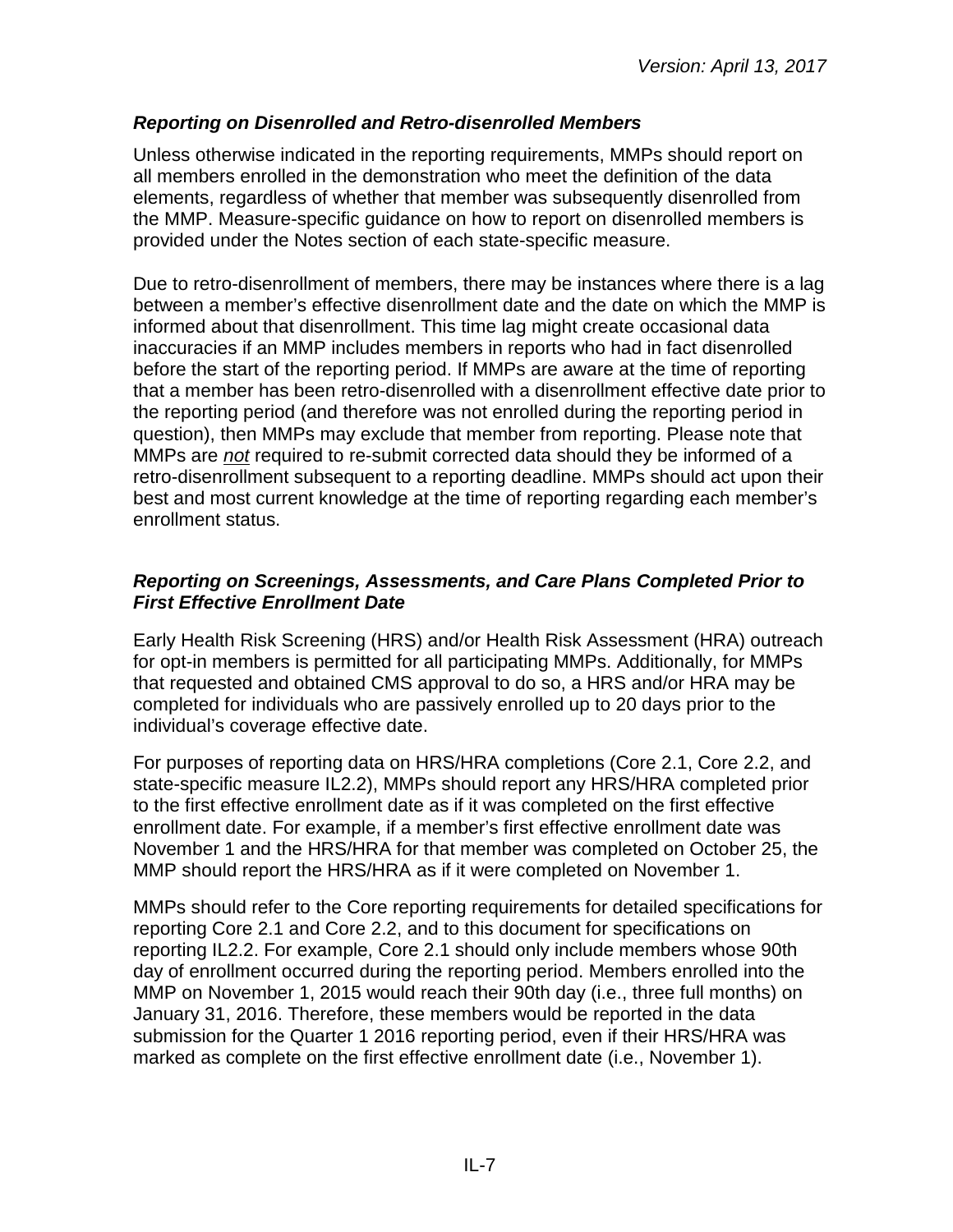Note that this document also contains additional guidance regarding reporting HRS/HRA completions under Core 2.1 and Core 2.2 (see above in the "Variation from the Core Document" section). For these core measures, MMPs should report on the number of members with a HRS completed. However, as outlined in section 2.6.1.1 of the three-way contract, if the MMP completes a HRA in place of a HRS for any members, the MMP should include those members in the counts for Core 2.1 and Core 2.2. If a MMP completed both an HRS and an HRA for a given member, that member should only be counted once when reporting.

MMPs must also comply with contractually specified timelines regarding the completion of care plans. In the event that a care plan is also finalized prior to the first effective enrollment date, MMPs should report completion of the care plan (for measures IL3.1 and IL3.2) as if it was completed on the first effective enrollment date. For example, if a member's first effective enrollment date was November 1 and the care plan for that member was completed on October 27, the MMP should report the care plan as if it were completed on November 1.

#### <span id="page-7-0"></span>*Guidance on Screenings, Assessments, and Care Plans for Members with a Break in Coverage*

#### Screenings and Assessments

If a MMP already completed a Health Risk Screening (HRS) or Health Risk Assessment (HRA) for a member that was previously enrolled, the MMP is not necessarily required to conduct a new HRS or HRA if the member rejoins the same MMP within 90 days of his/her most recent HRS or HRA. Instead, the MMP can:

- 1. Perform any risk stratification, claims data review, or other analyses as required by the three-way contract to detect any changes in the member's condition since the HRS or HRA was conducted; and
- 2. Ask the member (or his/her authorized representative) if there has been a change in the member's health status or needs since the HRS or HRA was conducted.

The MMP must document any risk stratification, claims data review, or other analyses that are performed to detect any changes in the member's condition. The MMP must also document its outreach attempts and the discussion(s) with the member (or his/her authorized representative) to determine if there was a change in the member's health status or needs.

If a change is identified, the MMP must conduct a new HRS or HRA within the timeframe prescribed by the contract. For members that are stratified as no or low risk, the MMP must conduct an HRS (unless the plan opts to conduct an HRA in place of an HRS, as permitted by the contract). For members that are stratified as moderate or high risk, the MMP must conduct an HRA.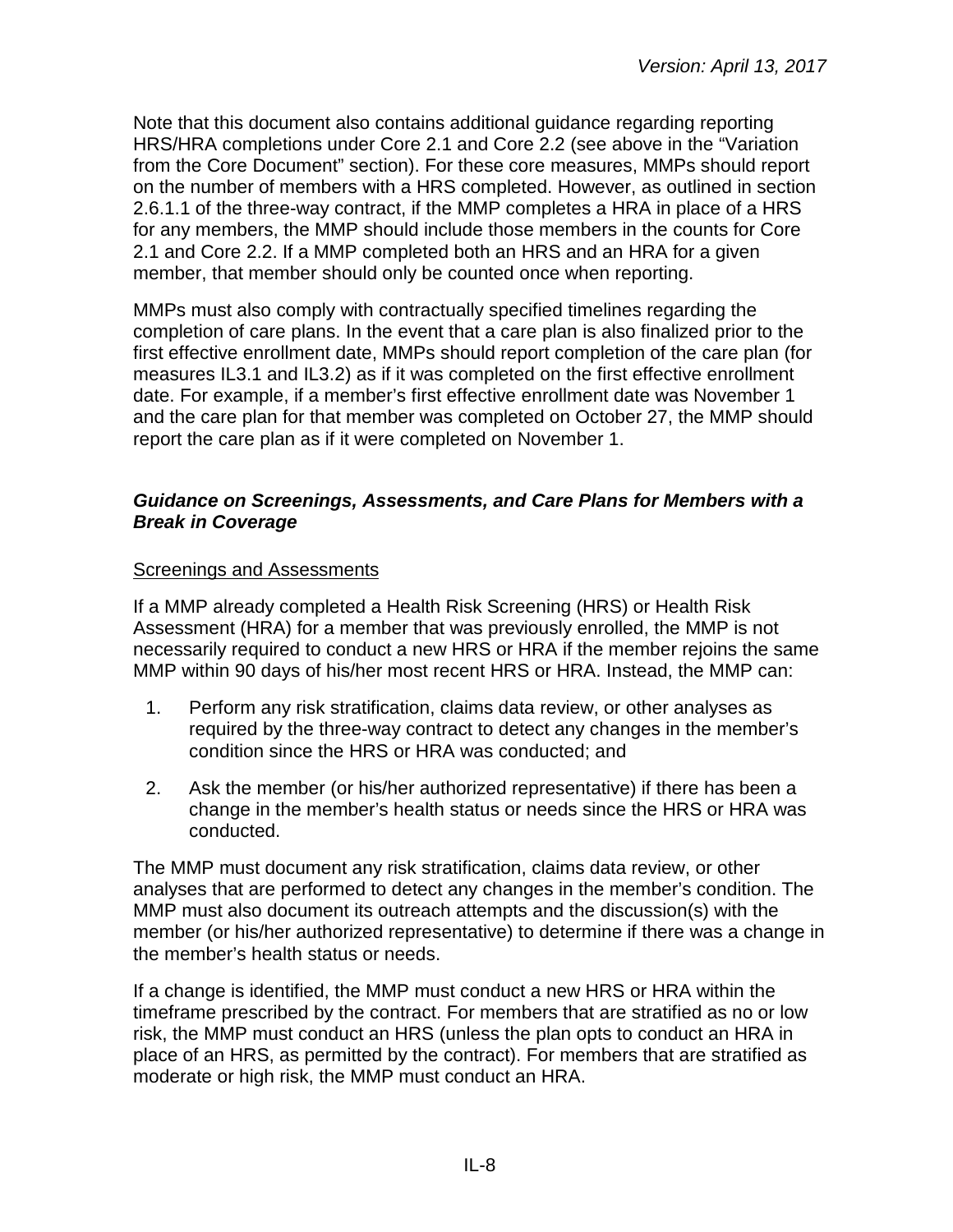If there are no changes, the MMP is not required to conduct a new HRS or HRA unless requested by the member (or his/her authorized representative). Please note, if the MMP prefers to conduct a new HRS or HRA on all re-enrollees regardless of status, it may continue to do so.

Once the MMP has conducted a new HRS or HRA as needed or confirmed that the prior HRS or HRA is still accurate, the MMP can mark the HRS or HRA as complete for the member's current enrollment. The MMP would then report that completion according to the specifications and additional guidance for Core 2.1 and Core 2.2 (MMPs should refer to the guidance provided in the "Variation from the Core Document" section). If the re-enrolled member is stratified as moderate or high-risk, the HRA completion would also be counted in measure IL2.2. When reporting these measures, the MMP should count the 90 days from the member's most recent enrollment effective date, and should report the HRS or HRA based on the date the prior HRS or HRA was either confirmed to be accurate or a new HRS or HRA was completed.

If the MMP is unable to reach a re-enrolled member to determine if there was a change in health status, then the MMP may report that member as unable to be reached so long as the MMP made the requisite number of outreach attempts. If a re-enrolled member refuses to discuss his/her health status with the MMP, then the MMP may report that member as unwilling to participate in the HRS or HRA.

If the MMP did not complete an HRS or HRA for the re-enrolled member during his/her prior enrollment period, or if it has been more than 90 days since the member's HRS or HRA was completed, the MMP is required to conduct an HRS or HRA for the member within the timeframe prescribed by the contract. For members that are stratified as no or low risk, the MMP must conduct an HRS (unless the plan opts to conduct an HRA in place of an HRS as permitted by the contract). For members that are stratified as moderate or high risk, the MMP must conduct an HRA. The MMP must make the requisite number of attempts to reach the member (at minimum) after his/her most recent enrollment effective date, even if the MMP reported that the member was unable to be reached during his/her prior enrollment. Similarly, members that refused the HRS or HRA during their prior enrollment must be asked again to participate (i.e., the MMP may not carry over a refusal from one enrollment period to the next).

#### Care Plans

If the MMP conducts a new HRS or HRA for the re-enrolled member, the MMP must revise the care plan accordingly within the timeframe prescribed by the contract. Once the care plan is revised, the MMP may mark the care plan as complete for the member's current enrollment. If the MMP determines that the prior HRS or HRA is still accurate and, therefore, no updates are required to the previously completed care plan, the MMP may mark the care plan as complete for the current enrollment at the same time that the HRS or HRA is marked complete. The MMP would then follow the applicable state-specific measure specifications for reporting the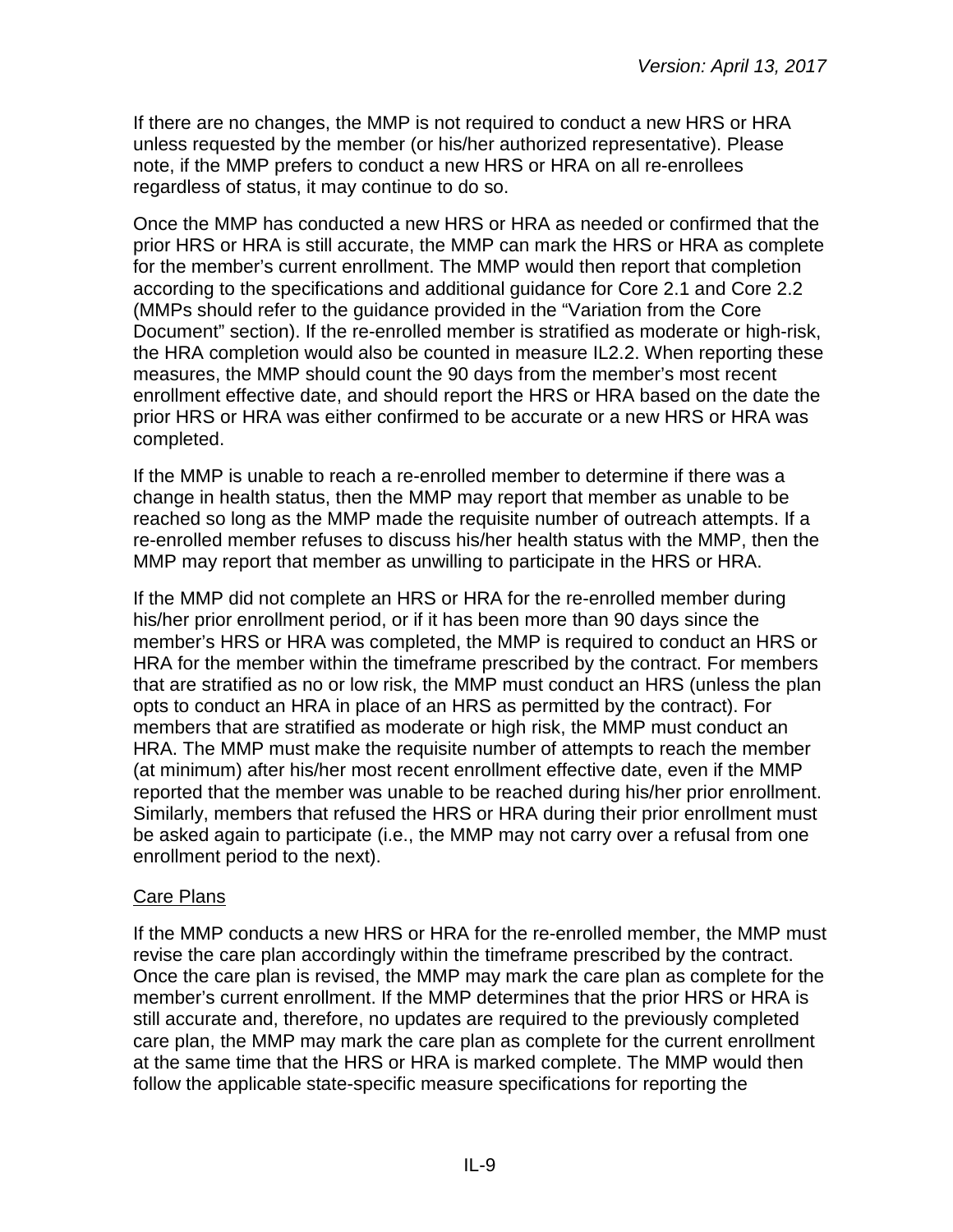completion. Please note, for purposes of reporting, the care plan for the re-enrolled member should be classified as an *initial* care plan.

If the MMP did not complete a care plan for the re-enrolled member during his/her prior enrollment period, or if it has been more than 90 days since the member's care plan was completed, the MMP is required to complete a care plan for the member within the timeframe prescribed by the contract. The MMP must also follow the above guidance regarding reaching out to members that previously refused to participate or were not reached.

#### Reassessments and Care Plan Updates

As required by the contract, the MMP must analyze predictive modeling reports and other surveillance data of all members to identify risk level changes on a monthly basis. If risk levels change, the MMP must conduct reassessments as necessary and update the care plans and interventions. The MMP must also review care plans and interventions at least every 30 days for high-risk members and at least every 90 days for moderate-risk members. The MMP must conduct reassessments as necessary based on such reviews.

The MMP must also follow contract requirements regarding the completion of annual reassessments (HRS or HRA as applicable) and updates to care plans. If the MMP determined that a HRS/HRA or care plan from a member's prior enrollment was accurate and marked that HRS/HRA or care plan as complete for the member's current enrollment, the MMP should count continuously from the date that the HRS/HRA or care plan was completed in the prior enrollment period to determine the due date for the annual reassessment and care plan update. For example, when reporting Core 2.3, the MMP should count 365 days from the date when the HRS or HRA was actually completed, even if that date was during the member's prior enrollment period.

#### <span id="page-9-0"></span>*Guidance on Adopting Screenings and Assessments Completed Previously by an Affiliated Plan*

When a member moves from an Integrated Care Program (ICP) plan or a Managed Long Term Services and Supports (MLTSS) plan to an affiliated MMAI MMP within 90 days of completing a Health Risk Screening (HRS) or Health Risk Assessment (HRA), the MMP is not necessarily required to conduct a new HRS/HRA. Instead, the MMP must contact the member (or his/her authorized representative) to ensure that the HRS/HRA is up to date and that there has been no change to the member's health status or needs in the prior 90 days. If the MMP confirms and documents that there have been no changes, then the MMP is not required to complete a new HRS/HRA. If there has been a change in the member's health status or needs since the initial HRS/HRA, regardless of when the ICP plan or MLTSS plan completed the HRS/HRA, the MMP must attempt to conduct a new HRS and/or HRA (when applicable).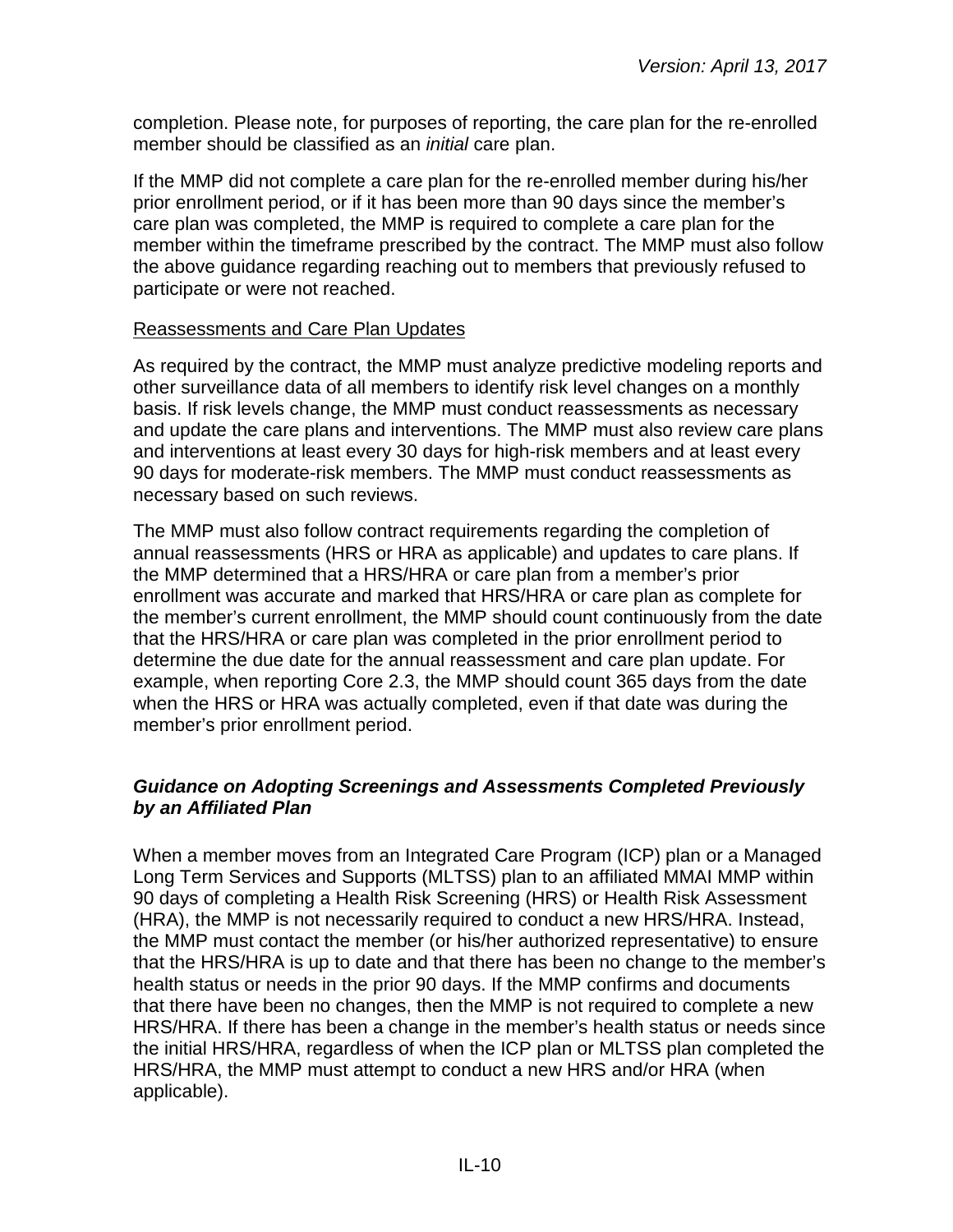If it has been more than 90 days since the original HRS/HRA was completed while the member was enrolled in the ICP plan or MLTSS plan, the MMP must attempt to complete a new HRS and/or HRA (when applicable). The MMP is required to follow contractual requirements when conducting HRSs and HRAs.

Once the MMP has conducted a new HRS/HRA as needed or confirmed that the prior HRS/HRA is still accurate, the MMP can mark the HRS/HRA as complete for the member's current enrollment. The MMP would then report that completion according to the specifications and additional guidance for Core 2.1 and Core 2.2 (MMPs should refer to the guidance provided in the "Variation from the Core Document" section). If the re-enrolled member is stratified as moderate or high-risk, the HRA completion would also be counted in measure IL2.2. When reporting these measures, the MMP should count the 90 days from the member's most recent enrollment effective date, and should report the HRS/HRA based on the date the prior HRS/HRA was either confirmed to be accurate or a new HRS/HRA was completed.

For Core 2.3, members with an annual reassessment, MMPs should determine whether members are eligible for an annual HRS/HRA using the actual date the initial HRS/HRA was completed, even if that date occurred when the member was enrolled in the ICP plan or MLTSS plan.

#### <span id="page-10-0"></span>*Value Sets*

The measure specifications in this document refer to code value sets that must be used to determine and report measure data element values. A value set is the complete set of codes used to identify a service or condition included in a measure. The Illinois-Specific Value Sets Workbook includes all value sets and codes needed to report certain measures included in the Illinois-Specific Reporting Requirements and is intended to be used in conjunction with the measure specifications outlined in this document. The Illinois-Specific Value Sets Workbook can be found on the CMS website at the following address: [http://www.cms.gov/Medicare-Medicaid-](http://www.cms.gov/Medicare-Medicaid-Coordination/Medicare-and-Medicaid-Coordination/Medicare-Medicaid-Coordination-Office/FinancialAlignmentInitiative/InformationandGuidanceforPlans.html)[Coordination/Medicare-and-Medicaid-Coordination/Medicare-Medicaid-](http://www.cms.gov/Medicare-Medicaid-Coordination/Medicare-and-Medicaid-Coordination/Medicare-Medicaid-Coordination-Office/FinancialAlignmentInitiative/InformationandGuidanceforPlans.html)[Coordination-](http://www.cms.gov/Medicare-Medicaid-Coordination/Medicare-and-Medicaid-Coordination/Medicare-Medicaid-Coordination-Office/FinancialAlignmentInitiative/InformationandGuidanceforPlans.html)

<span id="page-10-1"></span>[Office/FinancialAlignmentInitiative/InformationandGuidanceforPlans.html.](http://www.cms.gov/Medicare-Medicaid-Coordination/Medicare-and-Medicaid-Coordination/Medicare-Medicaid-Coordination-Office/FinancialAlignmentInitiative/InformationandGuidanceforPlans.html)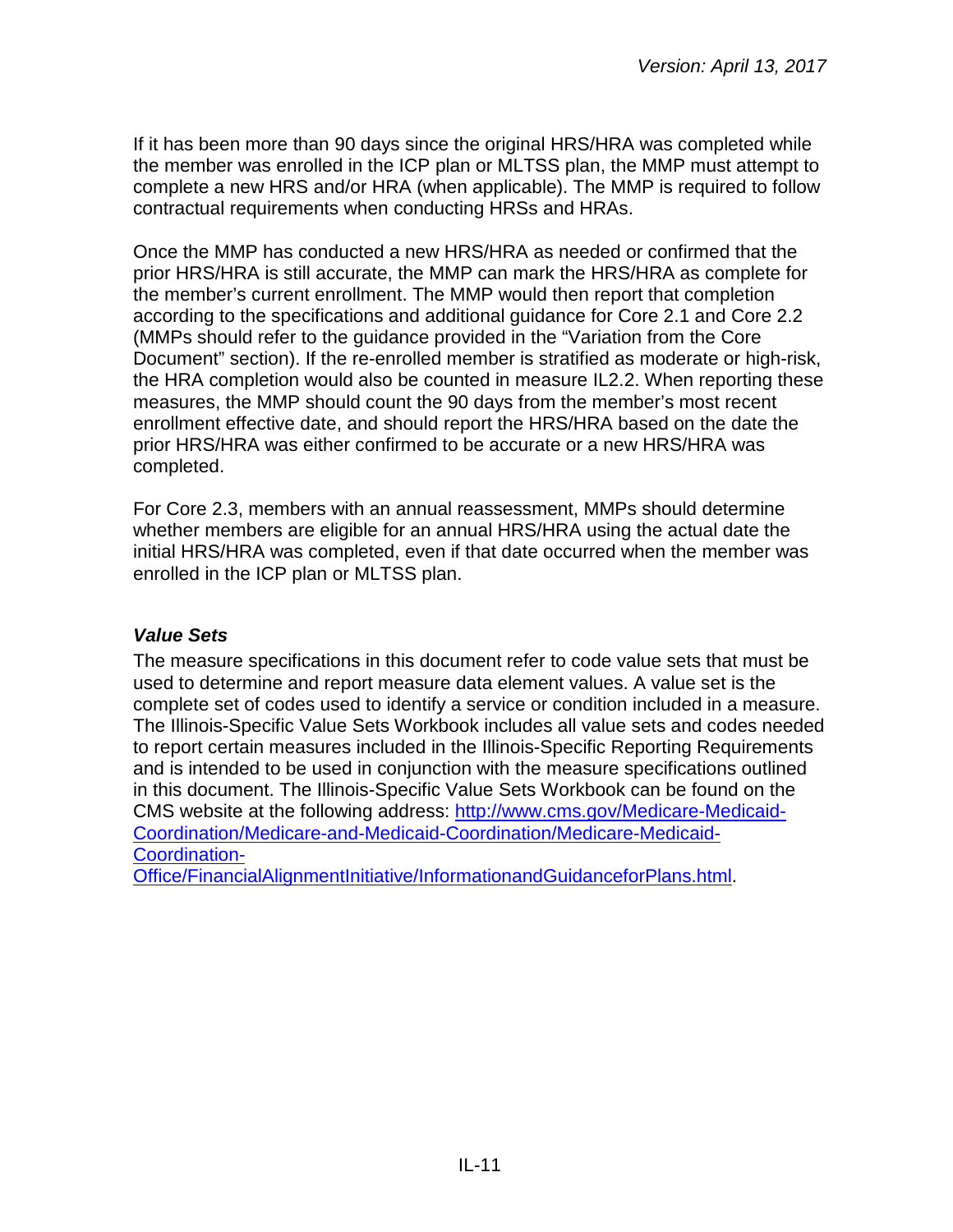|                             | <b>Phase</b>                 | <b>Dates</b>                | <b>Explanation</b>                                                                                     |  |  |
|-----------------------------|------------------------------|-----------------------------|--------------------------------------------------------------------------------------------------------|--|--|
|                             |                              | <b>Demonstration Year 1</b> |                                                                                                        |  |  |
| Continuous                  | <b>Implementation Period</b> | 3-1-14 through 12-31-14     | From the first effective<br>enrollment date through the<br>end of tenth month of the<br>demonstration. |  |  |
| Reporting                   | <b>Ongoing Period</b>        | 3-1-14 through 12-31-15     | From the first effective<br>enrollment date through the<br>end of the first demonstration<br>year.     |  |  |
|                             |                              | <b>Demonstration Year 2</b> |                                                                                                        |  |  |
| Continuous<br>Reporting     | <b>Ongoing Period</b>        | 1-1-16 through 12-31-16     | From January 1st through the<br>end of the second<br>demonstration year.                               |  |  |
| <b>Demonstration Year 3</b> |                              |                             |                                                                                                        |  |  |
| Continuous<br>Reporting     | <b>Ongoing Period</b>        | 1-1-17 through 12-31-17     | From January 1st through the<br>end of the third demonstration<br>vear.                                |  |  |

## *Illinois' Implementation, Ongoing, and Continuous Reporting Periods*

## <span id="page-11-0"></span>*Data Submission*

All MMPs will submit state-specific measure data through the web-based Financial Alignment Initiative (FAI) Data Collection System (unless otherwise specified in the measure description). All data submissions must be submitted to this site by 5:00p.m. ET on the applicable due date. This site can be accessed at the following web address: [https://Financial-Alignment-Initiative.NORC.org](https://financial-alignment-initiative.norc.org/)

(Note: Prior to the first use of the system, all MMPs will receive an email notification with the username and password that has been assigned to their MMP. This information will be used to log in to the FAI system and complete the data submission.)

All MMPs will submit core measure data in accordance with the Core Reporting Requirements. Submission requirements vary by measure, but most core measures are reported through the Health Plan Management System (HPMS).

<span id="page-11-1"></span>Please note, late submissions may result in compliance action from CMS.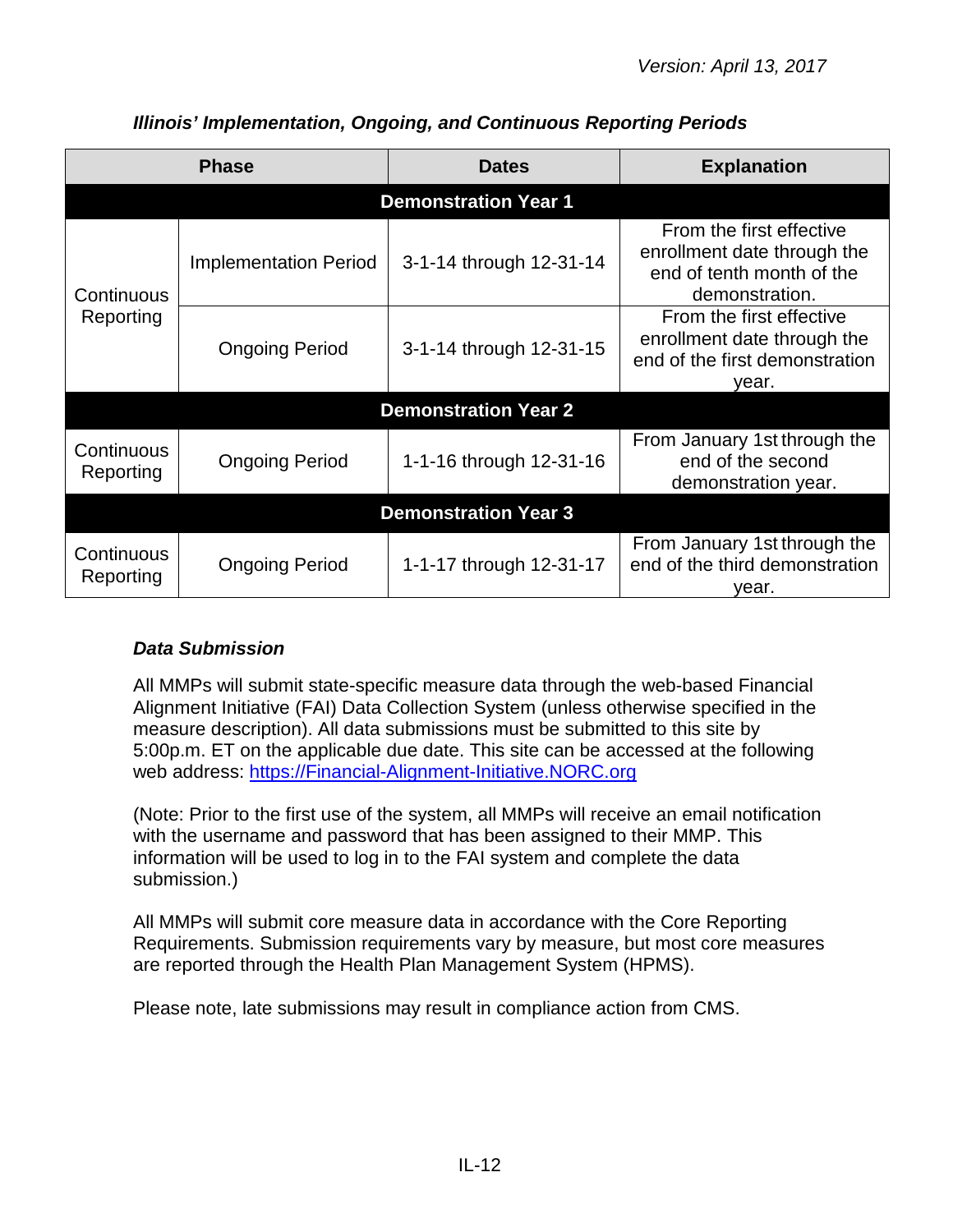## *Resubmission of Data*

MMPs must comply with the following steps to resubmit data after an established due date:

- 1. Email the IL HelpDesk [\(ILHelpDesk@norc.org\)](mailto:ILHelpDesk@norc.org) to request resubmission.
	- o Specify in the email which measures need resubmission;
	- o Specify for which reporting period(s) the resubmission is needed; and
	- o Provide a brief explanation for why the data need to be resubmitted.
- 2. After review of the request, the IL HelpDesk will notify the MMP once the FAI Data Collection System and/or HPMS has been re-opened.
- 3. Resubmit data through the applicable reporting system.
- 4. Notify the IL HelpDesk again after resubmission has been completed.

Please note, requests for resubmission after an established due date may result in compliance action from CMS.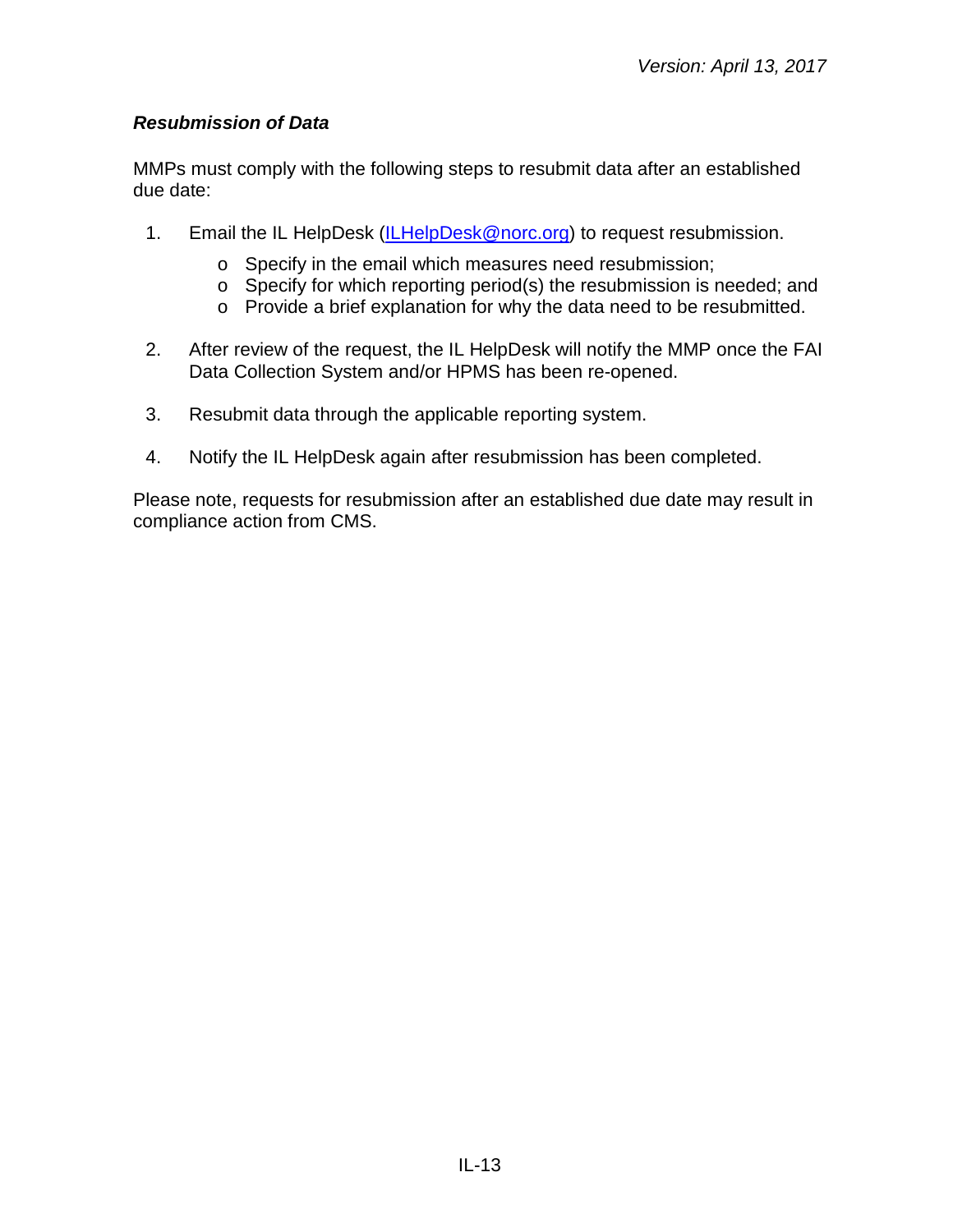## <span id="page-13-0"></span>**Section ILI. Access**

IL1.1 Adults access to preventive/ambulatory health services. (ICP AAP Measure) – *Suspended*

## <span id="page-13-1"></span>**Section ILII. Assessment**

- IL2.1 Behavioral health risk assessment and follow-up. (ICP IBHR Measure) *Suspended*
- IL2.2 Moderate and high-risk members with a health risk assessment completed within 90 days of enrollment.<sup>i</sup>

| <b>IMPLEMENTATION</b>              |                                      |          |                                    |                           |  |
|------------------------------------|--------------------------------------|----------|------------------------------------|---------------------------|--|
| <b>Reporting</b><br><b>Section</b> | <b>Reporting</b><br><b>Frequency</b> | Level    | <b>Reporting</b><br><b>Period</b>  | <b>Due Date</b>           |  |
| IL2.                               | Monthly,                             | Contract | <b>Current Month</b>               | By the end of the month   |  |
| Assessment                         | beginning                            |          | Ex:                                | following the last day of |  |
|                                    | after 90 days                        |          | $1/1 - 1/31$                       | the reporting period      |  |
|                                    |                                      |          | <b>ONGOING</b>                     |                           |  |
| <b>Reporting</b><br><b>Section</b> | <b>Reporting</b><br><b>Frequency</b> | Level    | <b>Reporting</b><br><b>Periods</b> | <b>Due Date</b>           |  |
| IL2.                               | Quarterly                            | Contract | Current                            | By the end of the         |  |
| Assessment                         |                                      |          | Calendar                           | second month following    |  |
|                                    |                                      |          | Quarter                            | the last day of the       |  |
|                                    |                                      |          | Ex:                                | reporting period          |  |
|                                    |                                      |          | $1/1 - 3/31$                       |                           |  |
|                                    |                                      |          | $4/1 - 6/30$                       |                           |  |
|                                    |                                      |          | $7/1 - 9/30$                       |                           |  |
|                                    |                                      |          | 10/1-12/31                         |                           |  |

| <b>Element</b><br><b>Letter</b> | <b>Element Name</b>                                                                                                                 | <b>Definition</b>                                                                                                                | <b>Allowable</b><br><b>Values</b> |
|---------------------------------|-------------------------------------------------------------------------------------------------------------------------------------|----------------------------------------------------------------------------------------------------------------------------------|-----------------------------------|
| А.                              | Total number of<br>moderate risk<br>members enrolled<br>whose 90th day of<br>enrollment occurred<br>within the reporting<br>period. | Total number of<br>moderate risk members<br>enrolled whose 90th<br>day of enrollment<br>occurred within the<br>reporting period. | Field Type: Numeric               |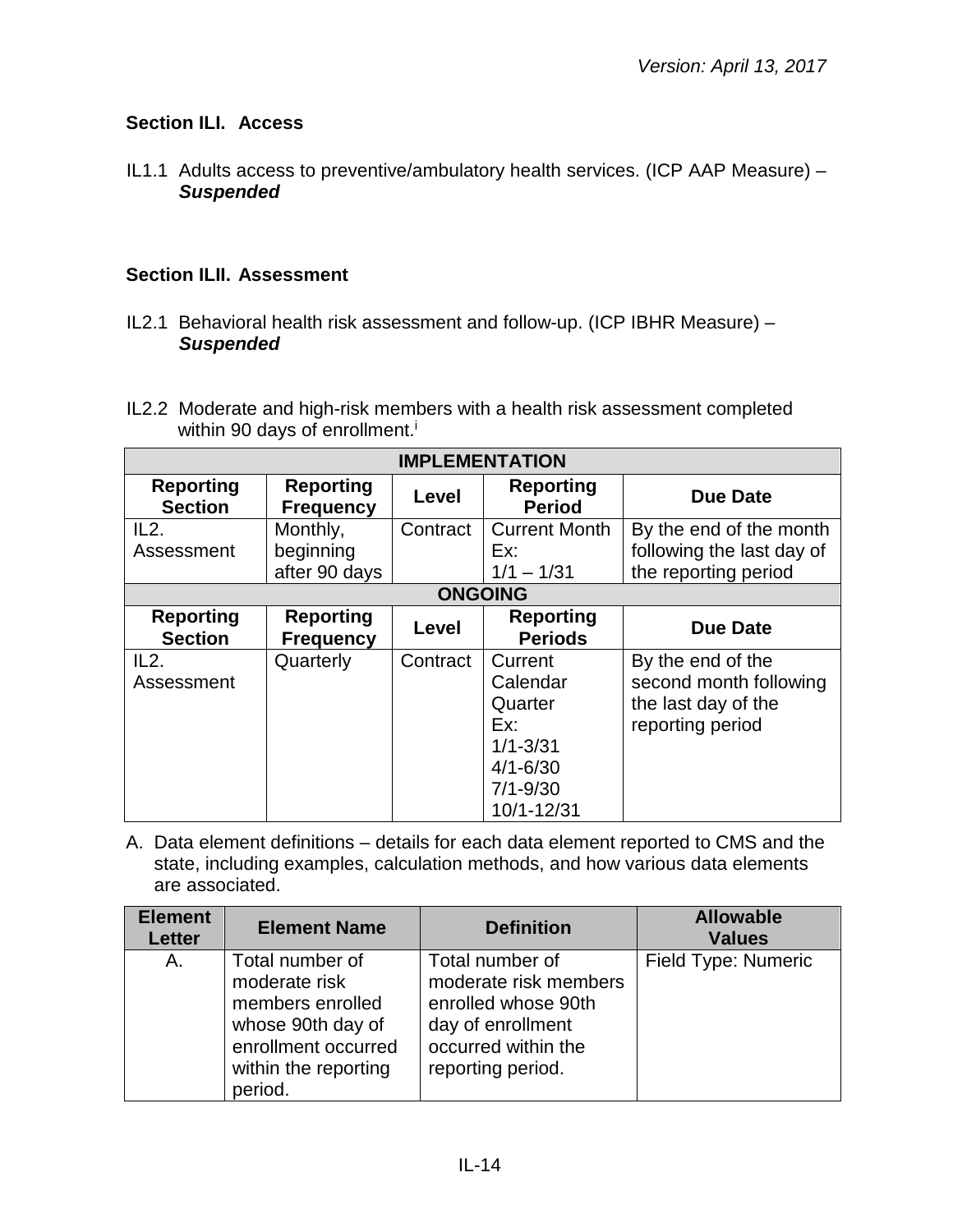| <b>Element</b><br>Letter | <b>Element Name</b>                                                                                                                                                    | <b>Definition</b>                                                                                                                                                                  | <b>Allowable</b><br><b>Values</b>              |
|--------------------------|------------------------------------------------------------------------------------------------------------------------------------------------------------------------|------------------------------------------------------------------------------------------------------------------------------------------------------------------------------------|------------------------------------------------|
| В.                       | Total number of<br>moderate risk<br>members who are<br>documented as<br>unwilling to complete<br>a health risk<br>assessment (HRA)<br>within 90 days of<br>enrollment. | Of the total reported in<br>A, the number of<br>moderate risk members<br>who are documented as<br>unwilling to complete a<br>HRA within 90 days of<br>enrollment.                  | Field Type: Numeric<br>Note: Is a subset of A. |
| C.                       | Total number of<br>moderate risk<br>members the MMP<br>was unable to reach,<br>following five<br>documented<br>attempts within 60<br>days of enrollment.               | Of the total reported in<br>A, the number of<br>moderate risk members<br>the MMP was unable to<br>reach, following five<br>documented attempts<br>within 60 days of<br>enrollment. | Field Type: Numeric<br>Note: Is a subset of A. |
| D.                       | Total number of<br>moderate risk<br>members with a HRA<br>completed within 90<br>days of enrollment.                                                                   | Of the total reported in<br>A, the number of<br>moderate risk members<br>with a HRA completed<br>within 90 days of<br>enrollment.                                                  | Field Type: Numeric<br>Note: Is a subset of A. |
| Ε.                       | Total number of high<br>risk members<br>enrolled whose 90th<br>day of enrollment<br>occurred within the<br>reporting period.                                           | Total number of high<br>risk members enrolled<br>whose 90th day of<br>enrollment occurred<br>within the reporting<br>period.                                                       | Field Type: Numeric                            |
| F.                       | Total number of high<br>risk members who<br>are documented as<br>unwilling to complete<br>a HRA within 90 days<br>of enrollment.                                       | Of the total reported in<br>E, the number of high<br>risk members who are<br>documented as<br>unwilling to complete a<br>HRA within 90 days of<br>enrollment.                      | Field Type: Numeric<br>Note: Is a subset of E. |
| G.                       | Total number of high<br>risk members the<br>MMP was unable to<br>reach, following five<br>documented<br>attempts within 60<br>days of enrollment.                      | Of the total reported in<br>E, the number of high<br>risk members the MMP<br>was unable to reach,<br>following five<br>documented attempts<br>within 60 days of<br>enrollment.     | Field Type: Numeric<br>Note: Is a subset of E. |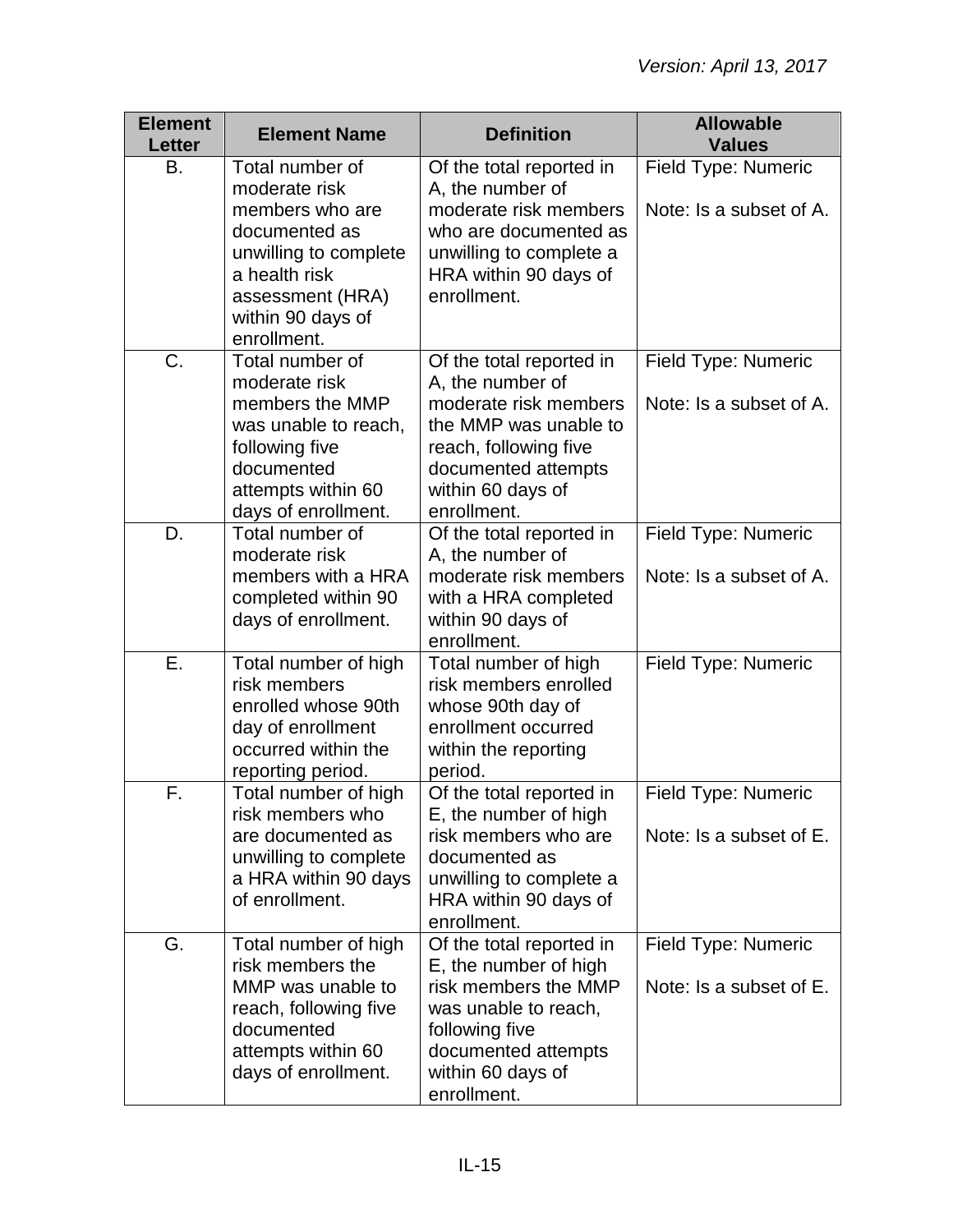| <b>Element</b><br><b>Letter</b> | <b>Element Name</b>                         | <b>Definition</b>                                 | <b>Allowable</b><br><b>Values</b> |
|---------------------------------|---------------------------------------------|---------------------------------------------------|-----------------------------------|
| Н.                              | Total number of high<br>risk members with a | Of the total reported in<br>E, the number of high | Field Type: Numeric               |
|                                 | <b>HRA</b> completed                        | risk members with a                               | Note: Is a subset of E.           |
|                                 | within 90 days of                           | HRA completed within                              |                                   |
|                                 | enrollment.                                 | 90 days of enrollment.                            |                                   |

- B. QA Checks/Thresholds procedures used by CMS and the state to establish benchmarks in order to identify outliers or data that are potentially erroneous.
	- CMS and the state will perform an outlier analysis.
	- As data are received from MMPs over time, CMS and the state will apply threshold checks.
- C. Edits and Validation checks validation checks that should be performed by each MMP prior to data submission.
	- Confirm those data elements listed above as subsets of other elements.
	- MMPs should validate that data elements B, C, and D are less than or equal to data element A.
	- MMPs should validate that data elements F, G, and H are less than or equal to data element E.
	- All data elements should be positive values.
- D. Analysis how CMS and the state will evaluate reported data, as well as how other data sources may be monitored. CMS and the state will evaluate the percentage of:
	- Moderate risk members who were unable to be reached within 60 days to have a HRA.
	- Moderate risk members who refused to have a HRA completed within 90 days of enrollment.
	- Moderate risk members who had a HRA completed within 90 days of enrollment.
	- Moderate risk members who were willing to participate and who could be reached who had a HRA completed within 90 days of enrollment.
	- High risk members who were unable to be reached within 60 days to have a HRA.
	- High risk members who refused to have a HRA completed within 90 days of enrollment.
	- High risk members who had a HRA completed within 90 days of enrollment.
	- High risk members who were willing to participate and who could be reached who had a HRA completed within 90 days of enrollment.
- E. Notes additional clarifications to a reporting section. This section incorporates previously answered frequently asked questions.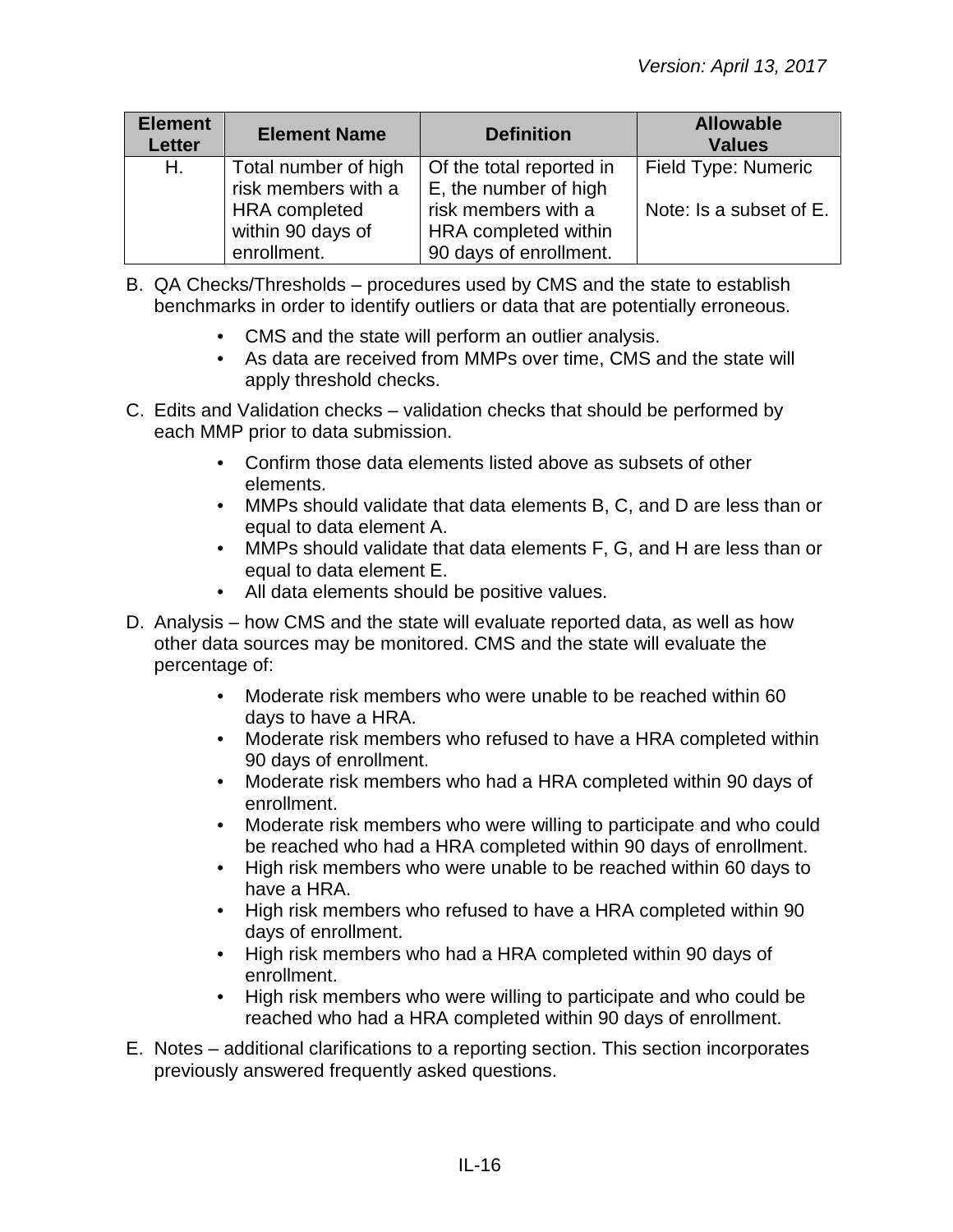- MMPs should include all members regardless of whether the member was enrolled through passive enrollment or opt-in enrollment. Medicaid-only members should not be included.
- MMPs should include all members who meet the criteria outlined in data element A and data element E regardless of whether they are disenrolled as of the end of the reporting period (i.e., include all members whose 90th day of enrollment occurred during the reporting period regardless of whether they are currently enrolled or disenrolled as of the last day of the reporting period).
- The 90th day of enrollment should be based on each member's effective date. For purposes of reporting this measure, 90 days of enrollment will be equivalent to three full calendar months.
- The effective date of enrollment is the first date of the member's coverage through the MMP.
- MMPs should only report HRAs completed when reporting this measure, as opposed to Health Risk Screenings (HRS).
- MMPs should refer to IL's three-way contract for specific requirements pertaining to a HRA.
- Moderate risk members are members identified as needing supportive Care Management services.
- High risk members are members identified as needing intensive Care Management services.
- For data elements B and F, MMPs should report the number of members who were unwilling to participate in the HRA if a member (or his or her authorized representative):
	- i. Affirmatively declines to participate in the HRA. Member communicates this refusal by phone, mail, fax, or in person.
	- ii. Expresses willingness to complete the HRA but asks for it to be conducted after 90 days (despite being offered a reasonable opportunity to complete the HRA within 90 days). Discussions with the member must be documented by the MMP.
	- iii. Expresses willingness to complete the HRA, but reschedules or is a no-show and then is subsequently non-responsive. Attempts to contact the member must be documented by the MMP.
	- iv. Initially agrees to complete the HRA, but then declines to answer a majority of the questions in the assessment.
- For data elements C and G, MMPs should report the number of members the MMP was unable to reach after the requisite number of attempts to contact the member. MMPs should refer to the IL threeway contract or state guidance for any specific requirements pertaining to the method of outreach to members (e.g., outreach attempts must be on different days of the week and at different times during the day). MMPs must document each attempt to reach the member, including the method of the attempt (i.e., phone, mail, or email), as CMS and the state may validate this number. There may be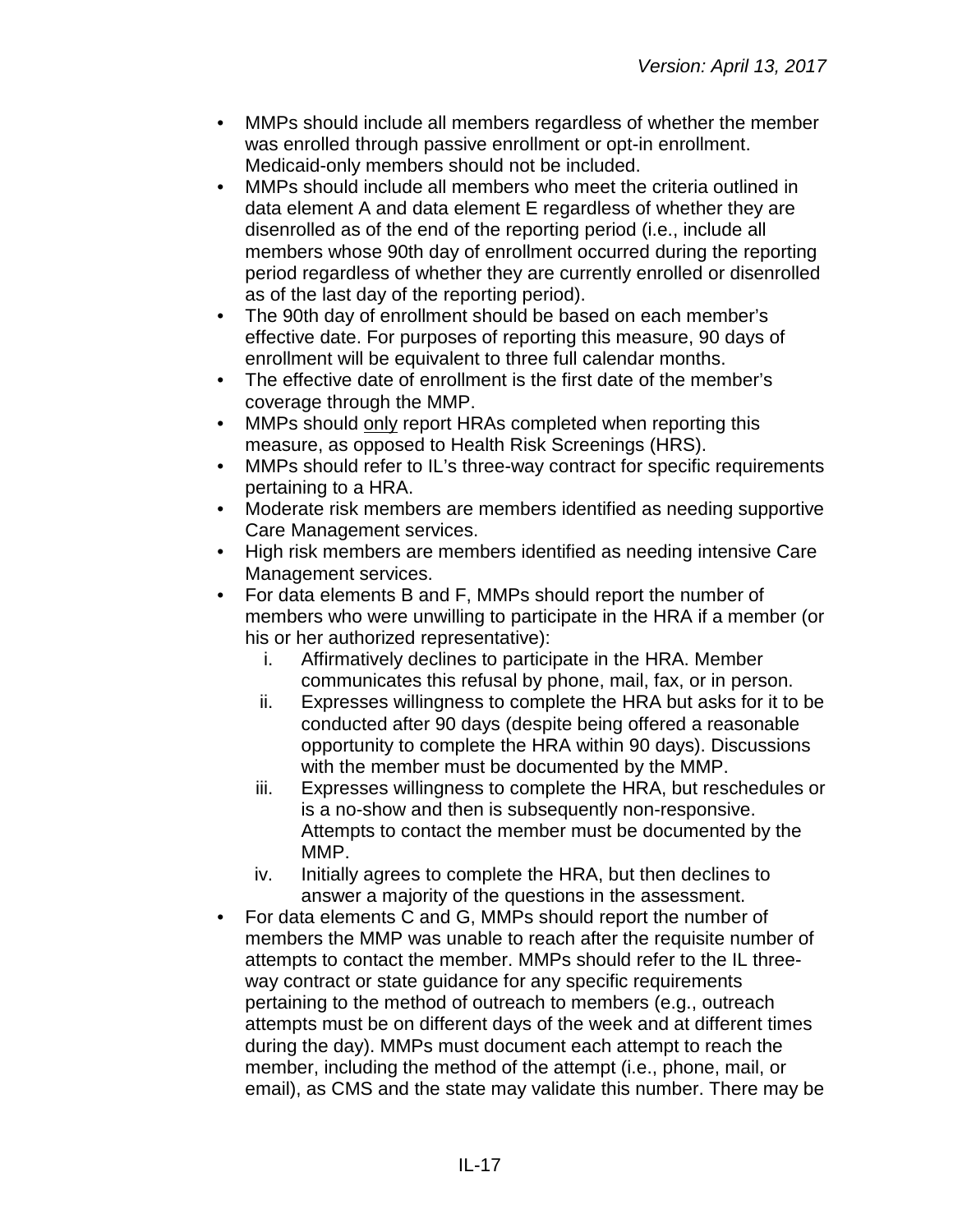instances when the MMP has a high degree of confidence that a member's contact information is correct, yet that member is not responsive to the MMP's outreach efforts. So long as the MMP follows the guidance regarding outreach attempts, these members may be included in the count for this data element.

- Members reported in data elements B, C, and D must also be reported in data element A, and members reported in data elements F, G, and H must also be reported in data element E since these data elements are subsets of data elements A and E, respectively. Additionally, data elements B, C, and D (moderate risk members) and data elements F, G, and H (high risk members) should be mutually exclusive (e.g., a member reported in element B or C should not also be reported in element D). If a member could meet the criteria for multiple data elements (e.g., B, C, or D for moderate risk members) use the following guidance to ensure the member is included in only one of those three elements:
	- i. If a member initially refused the HRA or could not be reached after five outreach attempts, but then subsequently completes the HRA within 90 days of enrollment, the member should be classified in data element D (moderate risk members) or H (high risk members).
	- ii. If a member was not reached after three outreach attempts, but then subsequently is reached and refuses the HRA within 90 days of enrollment, the member should be classified in data element B (moderate risk members) or data element F (high risk members).
- If a member initially could not be reached after five outreach attempts within 60 days of enrollment, but then subsequently completes the HRA within 90 days of enrollment, the member should be classified in data elements D or H, not data elements C or G.
- If a member initially could not be reached after five outreach attempts within 60 days of enrollment, but then subsequently is contacted and refuses to complete the HRA within 90 days of enrollment, the member should be classified in data elements B or F, not data elements C or G.
- There may be certain circumstances that make it impossible or inappropriate to complete a HRA within 90 days of enrollment. For example, a member may be medically unable to respond and have no authorized representative to do so on their behalf, or a member may be experiencing an acute medical or behavioral health crisis that requires immediate attention and outweighs the need for a HRA. However, MMPs should not include such members in the counts for data elements B, C, F, and G. However, this member would be included in data element A or E.
- If a member's HRA was started but not completed within 90 days of enrollment, then the HRA should not be considered completed and,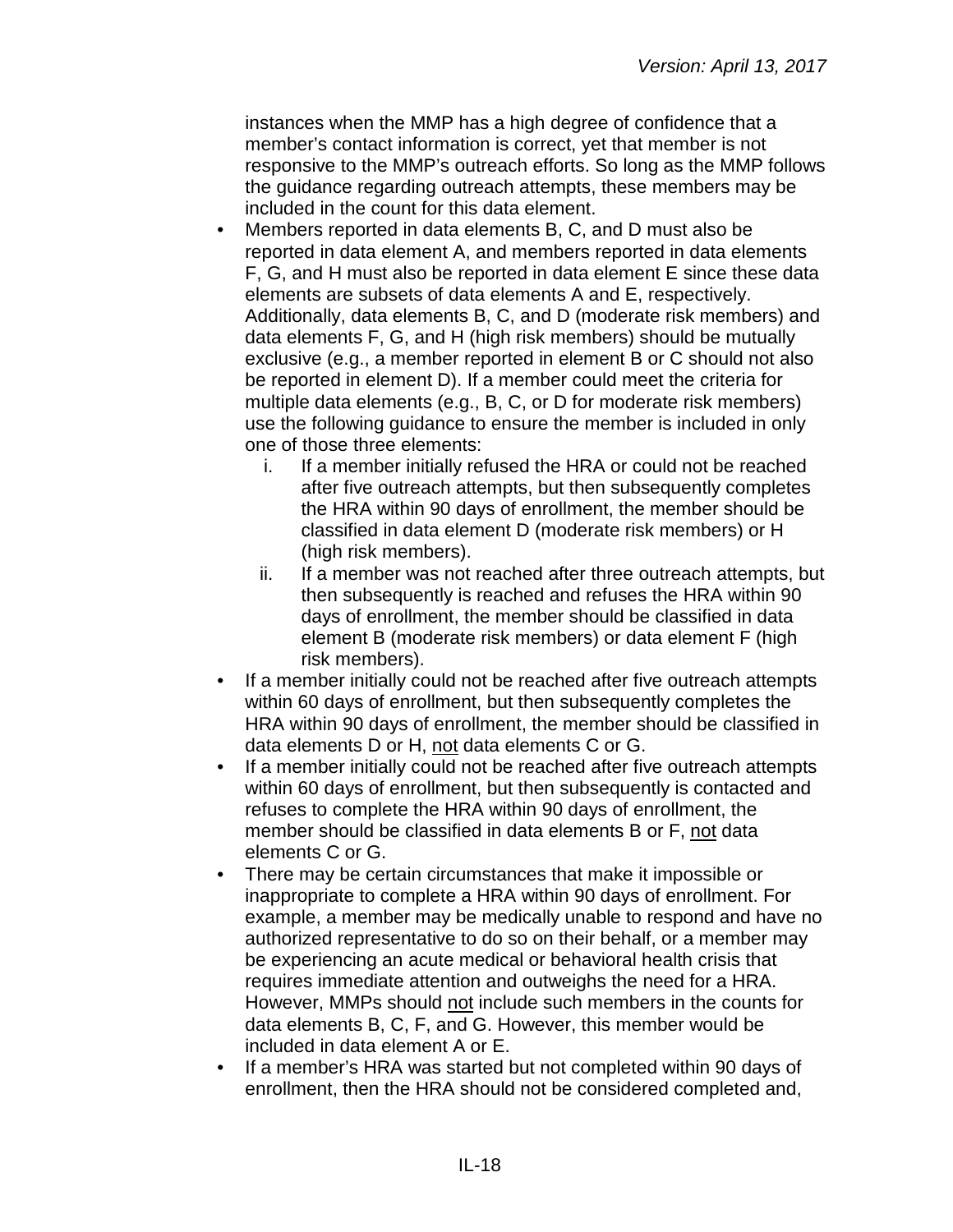therefore, would not be counted in data elements B, C, D, F, G, or H. However, this member would be included in data element A or E.

- F. Data Submission how MMPs will submit data collected to CMS and the state.
	- MMPs will submit data collected for this measure in the above specified format through a secure data collection site established by CMS. This site can be accessed at the following web address: [https://Financial-Alignment-Initiative.NORC.org.](https://financial-alignment-initiative.norc.org/)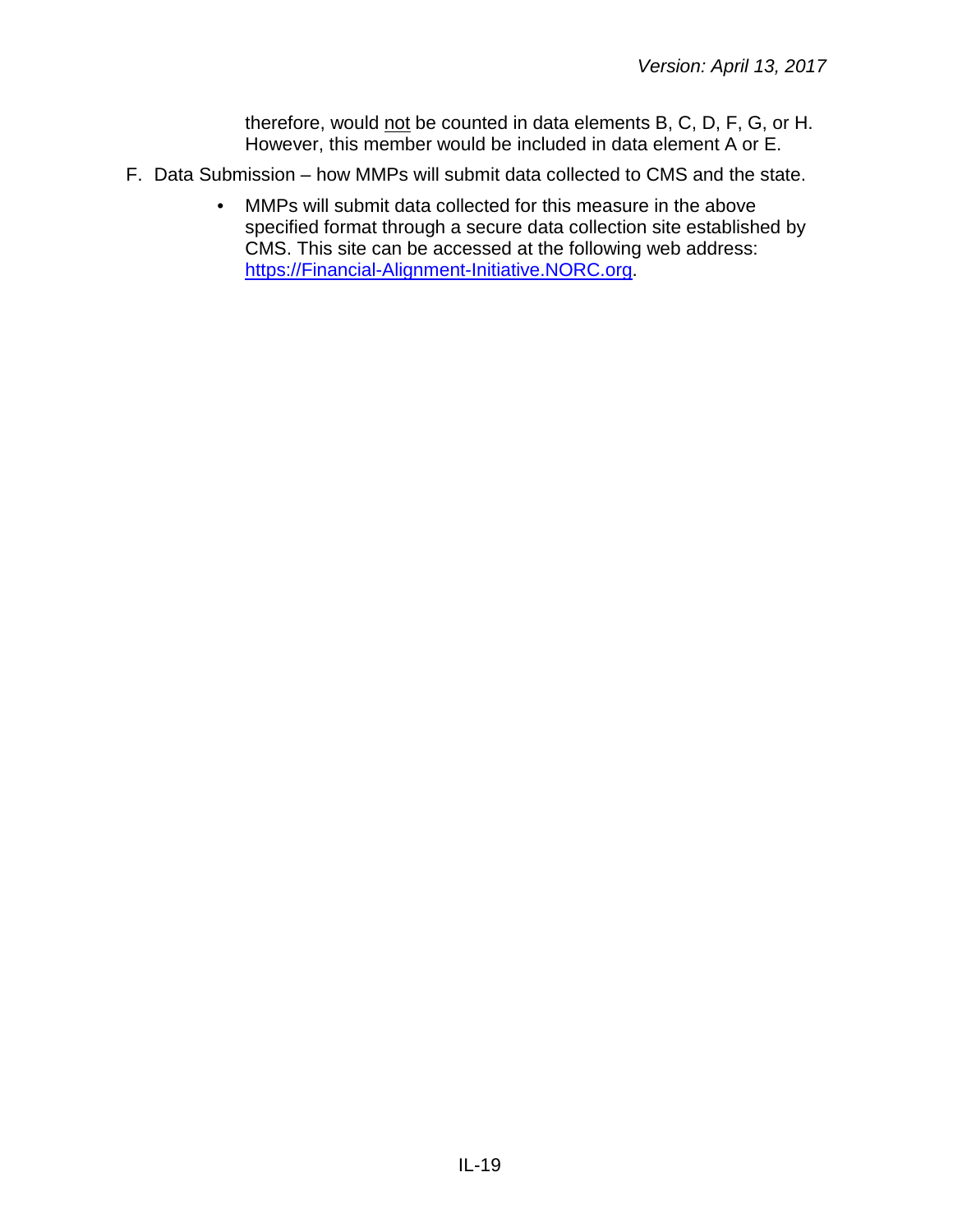## <span id="page-19-0"></span>**Section ILIII. Care Coordination**

| <b>IMPLEMENTATION</b>              |                                        |                |                                                                                                     |                                                                                        |  |
|------------------------------------|----------------------------------------|----------------|-----------------------------------------------------------------------------------------------------|----------------------------------------------------------------------------------------|--|
| <b>Reporting</b><br><b>Section</b> | <b>Reporting</b><br><b>Frequency</b>   | Level          | <b>Reporting</b><br><b>Period</b>                                                                   | <b>Due Date</b>                                                                        |  |
| IL3. Care<br>Coordination          | Monthly,<br>beginning<br>after 90 days | Contract       | Current<br>Month<br>Ex:<br>$1/1 - 1/31$                                                             | By the end of the month<br>following the last day of<br>the reporting period           |  |
|                                    |                                        | <b>ONGOING</b> |                                                                                                     |                                                                                        |  |
| <b>Reporting</b><br><b>Section</b> | <b>Reporting</b><br><b>Frequency</b>   | Level          | <b>Reporting</b><br><b>Periods</b>                                                                  | <b>Due Date</b>                                                                        |  |
| IL3. Care<br>Coordination          | Quarterly                              | Contract       | Current<br>Calendar<br>Quarter<br>Ex:<br>$1/1 - 3/31$<br>$4/1 - 6/30$<br>$7/1 - 9/30$<br>10/1-12/31 | By the end of the<br>second month following<br>the last day of the<br>reporting period |  |

IL3.1 Members with care plans within 90 days of enrollment.

| <b>Element</b><br><b>Letter</b> | <b>Element Name</b>                                                                                                           | <b>Definition</b>                                                                                                                                          | <b>Allowable</b><br><b>Values</b>              |
|---------------------------------|-------------------------------------------------------------------------------------------------------------------------------|------------------------------------------------------------------------------------------------------------------------------------------------------------|------------------------------------------------|
| А.                              | Total number of<br>members enrolled<br>whose 90th day of<br>enrollment occurred<br>within the reporting<br>period.            | Total number of<br>members enrolled<br>whose 90th day of<br>enrollment occurred<br>within the reporting<br>period.                                         | Field Type: Numeric                            |
| B.                              | Total number of<br>members who were<br>documented as<br>unwilling to complete<br>a care plan within 90<br>days of enrollment. | Of the total reported in<br>A, the number of<br>members who were<br>documented as<br>unwilling to complete a<br>care plan within 90<br>days of enrollment. | Field type: Numeric<br>Note: Is a subset of A. |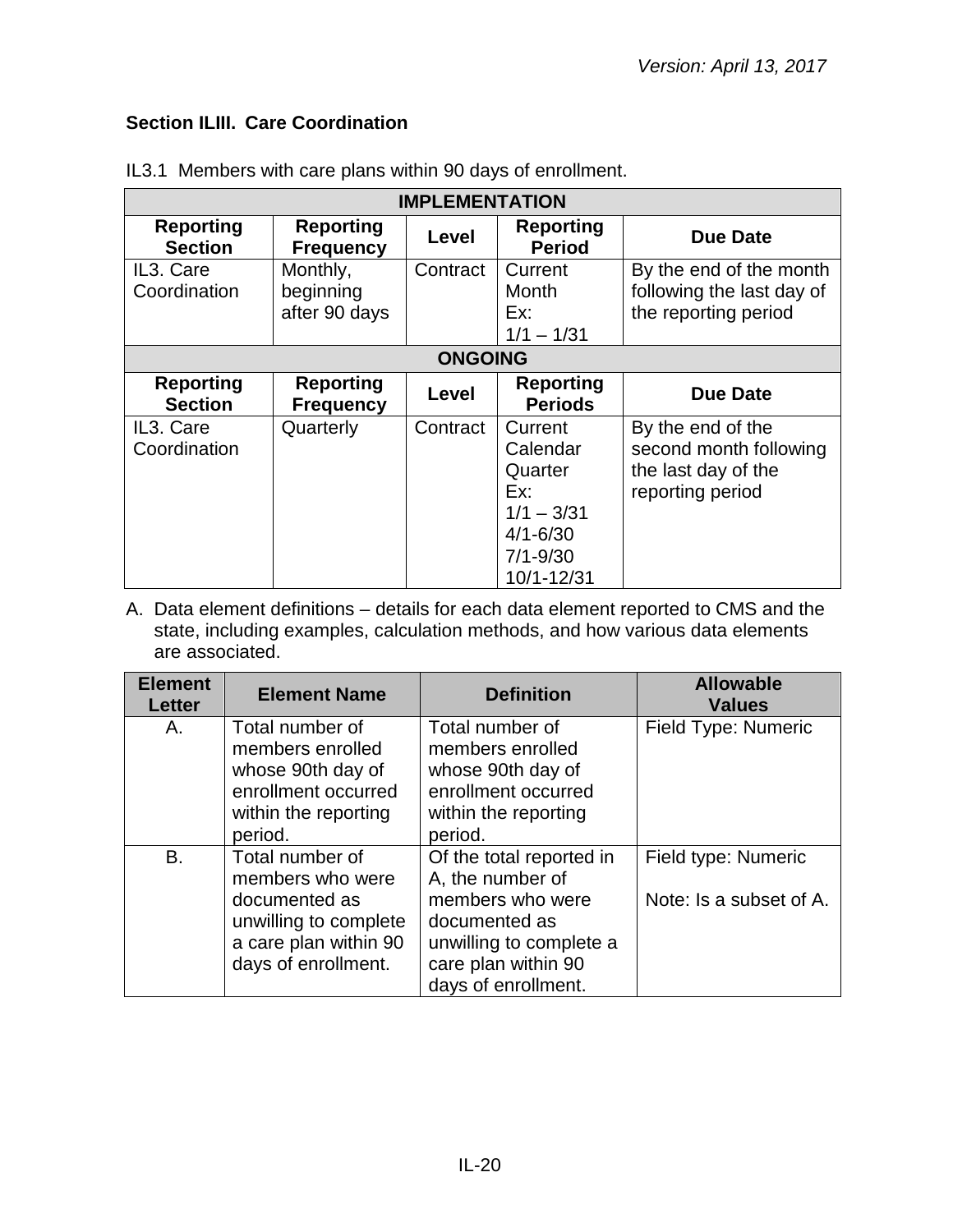| <b>Element</b><br><b>Letter</b> | <b>Element Name</b>                                                                                | <b>Definition</b>                                                                                                      | <b>Allowable</b><br><b>Values</b>              |
|---------------------------------|----------------------------------------------------------------------------------------------------|------------------------------------------------------------------------------------------------------------------------|------------------------------------------------|
| C.                              | Total number of<br>members the MMP                                                                 | Of the total reported in<br>A, the number of                                                                           | Field type: Numeric                            |
|                                 | was unable to reach,<br>following three<br>documented<br>attempts within 90<br>days of enrollment. | members the MMP was<br>unable to reach,<br>following three<br>documented attempts<br>within 90 days of<br>enrollment.  | Note: Is a subset of A.                        |
| D.                              | Total number of<br>members with a care<br>plan completed<br>within 90 days of<br>enrollment.       | Of the total reported in<br>A, the number of<br>members with a care<br>plan completed within<br>90 days of enrollment. | Field Type: Numeric<br>Note: Is a subset of A. |

- B. QA Checks/Thresholds procedures used by CMS and the state to establish benchmarks in order to identify outliers or data that are potentially erroneous.
	- CMS and the state will perform an outlier analysis.
	- As data are received from MMPs over time, CMS and the state will apply threshold checks.
- C. Edits and Validation checks validation checks that should be performed by each MMP prior to data submission.
	- Confirm those data elements listed above as subsets of other elements.
	- MMPs should validate that data elements B, C, and D are less than or equal to data element A.
	- All data elements should be positive values.
- D. Analysis how CMS and the state will evaluate reported data, as well as how other data sources may be monitored. CMS and the state will evaluate the percentage of:
	- Members who were unable to be reached to have a care plan completed within 90 days of enrollment.
	- Members who refused to have a care plan completed within 90 days of enrollment.
	- Members who had a care plan completed within 90 days of enrollment.
	- Members that were willing to participate and who could be reached who had an assessment completed within 90 days of enrollment.
- E. Notes additional clarifications to a reporting section. This section incorporates previously answered frequently asked questions.
	- MMPs should include all members regardless of whether the member was enrolled through passive enrollment or opt-in enrollment. Medicaid-only members should not be included.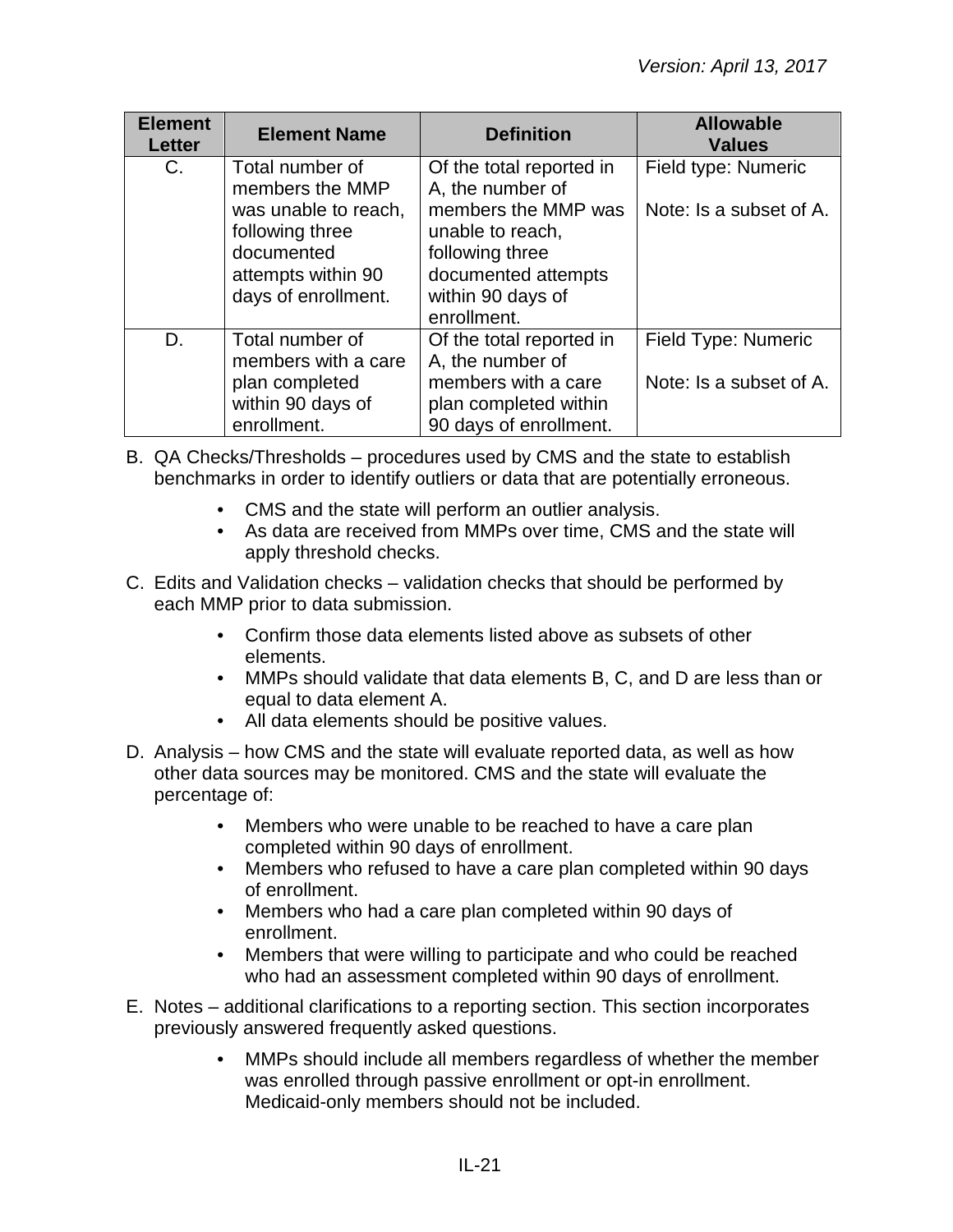- The 90th day of enrollment should be based on each member's enrollment effective date. For purposes of reporting this measure, 90 days of enrollment will be equivalent to three full calendar months.
- MMPs should include all members who meet the criteria outlined in data element A, regardless of whether they are disenrolled as of the end of the reporting period (i.e., include all members whose 90th day of enrollment occurred within the reporting period regardless of whether they are currently enrolled or disenrolled as of the last day of the reporting period).
- Data element A includes all members whose 90th day of enrollment occurred during the reporting period, regardless of that member's current risk stratification (i.e., include all low, moderate, and high risk members).
- The effective date of enrollment is the first date of the member's coverage through the MMP.
- MMPs should refer to IL's three-way contract for specific requirements pertaining to a care plan.
- For data element B, MMPs should report the number of members who were unwilling to participate in the development of the care plan if a member (or his or her authorized representative):
	- i. Affirmatively declines to participate in the care plan. Member communicates this refusal by phone, mail, fax, or in person.
	- ii. Expresses willingness to complete the care plan but asks for it to be conducted after 90 days (despite being offered a reasonable opportunity to complete the care plan within 90 days). Discussions with the member must be documented by the MMP.
	- iii. Expresses willingness to complete the care plan, but reschedules or is a no-show and then is subsequently nonresponsive. Attempts to contact the member must be documented by the MMP.
	- iv. Initially agrees to complete the care plan, but then declines to participate in the care plan.
- For data element C, MMPs should report the number of members the MMP was unable to reach after three attempts to contact the member. MMPs should refer to the IL three-way contract or state guidance for any specific requirements pertaining to the method of outreach to members (e.g., outreach attempts must be on different days of the week and at different times during the day). MMPs must document each attempt to reach the member, including the method of the attempt (i.e., phone, mail, or email), as CMS and the state may validate this number. There may be instances when the MMP has a high degree of confidence that a member's contact information is correct, yet that member is not responsive to the MMP's outreach efforts. So long as the MMP follows the guidance regarding outreach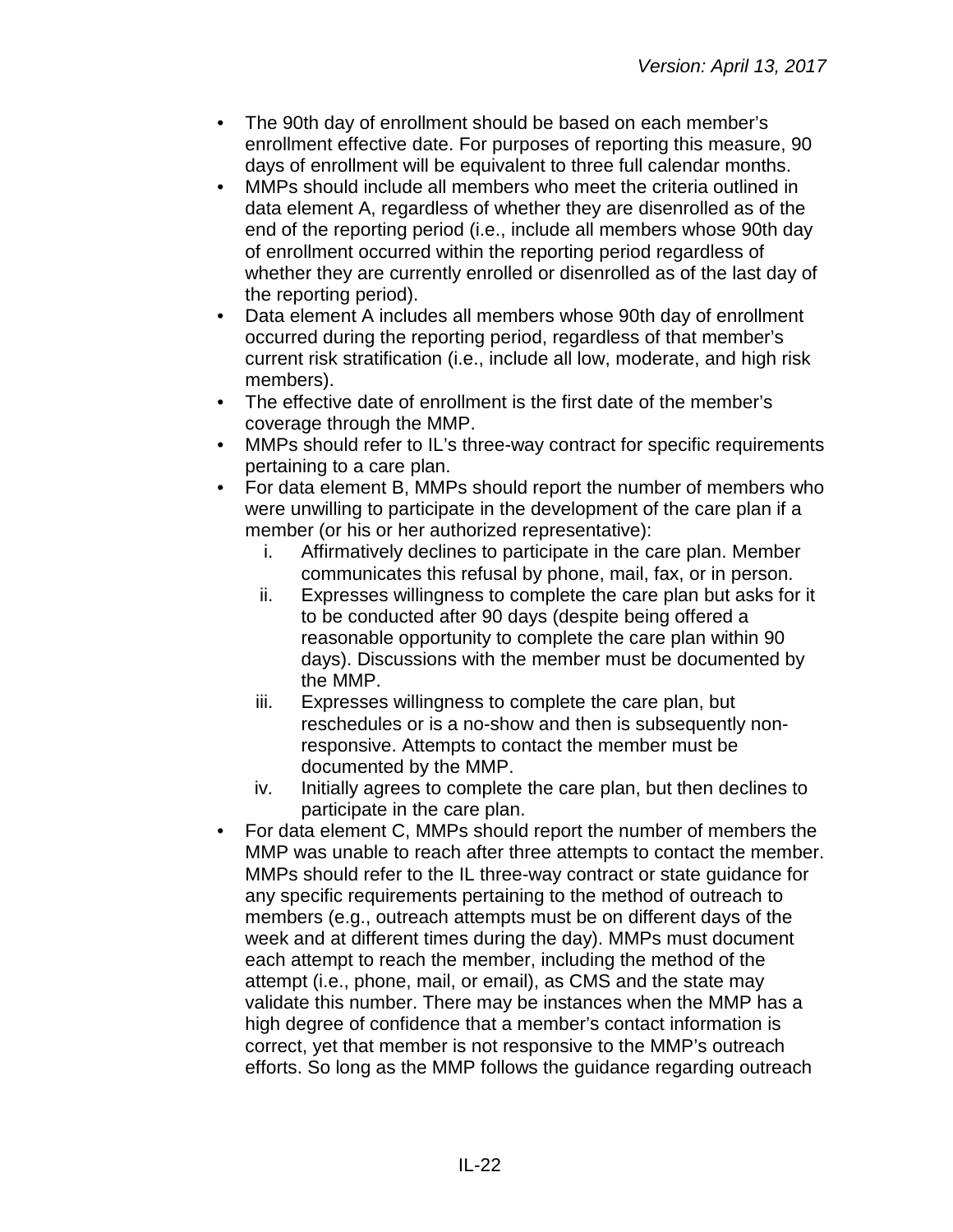attempts, these members may be included in the count for this data element.

- Members reported in data elements B, C, and D must also be reported in data element A since these data elements are subsets of data element A. Additionally, data elements B, C, and D should be mutually exclusive (e.g., a member reported in element B or C should not also be reported in element D). If a member could meet the criteria for multiple data elements (B, C, or D) use the following guidance to ensure the member is included in only one of those three elements:
	- i. If a member initially refused the care plan or could not be reached after three outreach attempts, but then subsequently completes the care plan within 90 days of enrollment, the member should be classified in data element D.
	- ii. If a member was not reached after three outreach attempts, but then subsequently is reached and refuses the care plan within 90 days of enrollment, the member should be classified in data element B.
- There may be certain circumstances that make it impossible or inappropriate to complete a care plan within 90 days of enrollment. For example, a member may be medically unable to respond and have no authorized representative to do so on their behalf, or a member may be experiencing an acute medical or behavioral health crisis that requires immediate attention and outweighs the need for a care plan. However, MMPs should not include such members in the counts for data elements B and C. However, this member would be included in data element A.
- Care plans that are in the process of being developed on the 90th day of the member's enrollment should not be considered complete and, therefore, would not be counted in data elements B, C, or D. However, this member would be included in data element A.
- F. Data Submission how MMPs will submit data collected to CMS and the state.
	- MMPs will submit data collected for this measure in the above specified format through a secure data collection site established by CMS. This site can be accessed at the following web address: [https://Financial-Alignment-Initiative.NORC.org.](https://financial-alignment-initiative.norc.org/)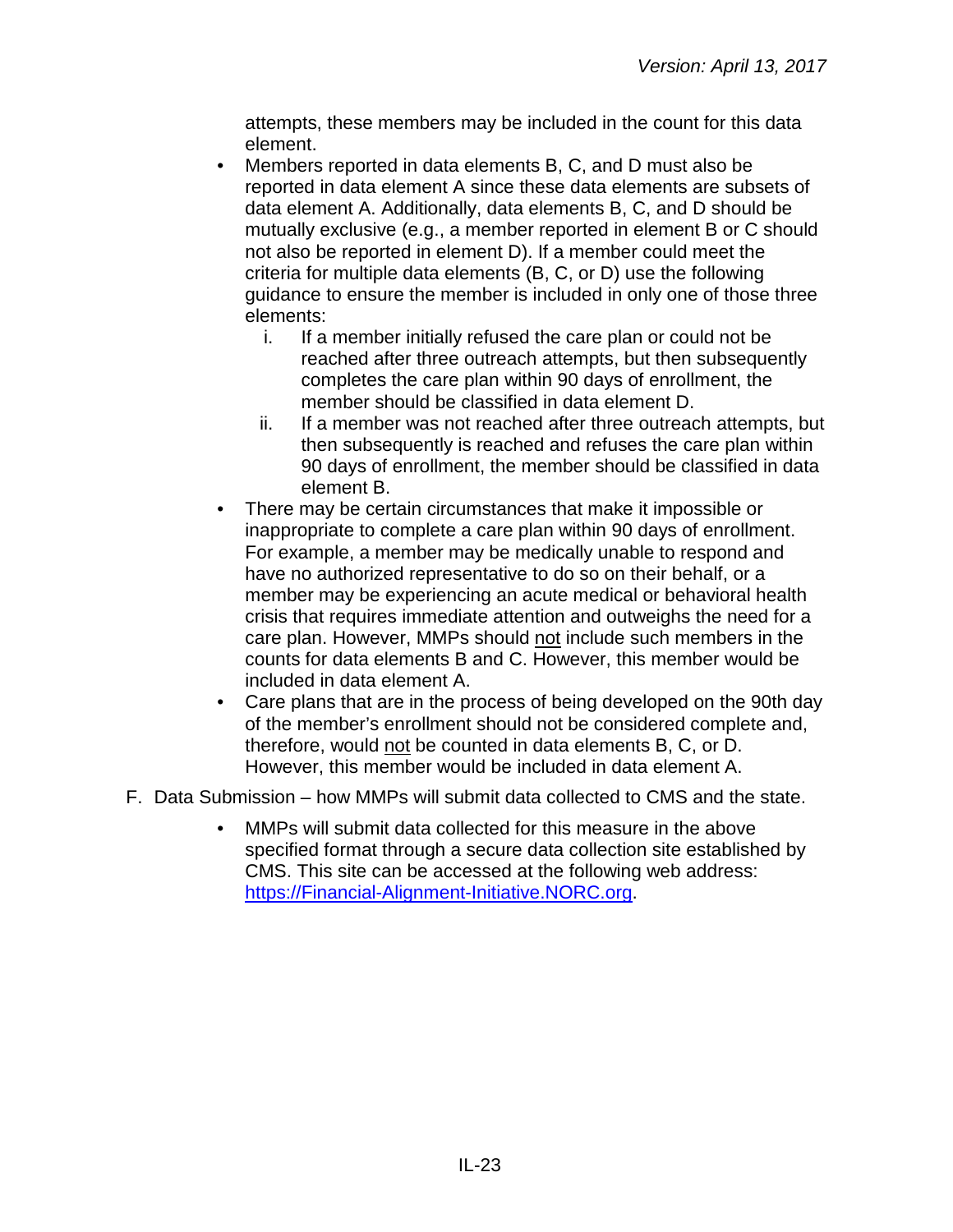| <b>IMPLEMENTATION</b>              |                                      |          |                                                                                                     |                                                                                        |  |  |
|------------------------------------|--------------------------------------|----------|-----------------------------------------------------------------------------------------------------|----------------------------------------------------------------------------------------|--|--|
| <b>Reporting</b><br><b>Section</b> | <b>Reporting</b><br><b>Frequency</b> | Level    | <b>Reporting</b><br><b>Period</b>                                                                   | <b>Due Date</b>                                                                        |  |  |
| IL3. Care<br>Coordination          | Monthly                              | Contract | Current<br>Month<br>Ex:<br>$1/1 - 1/31$                                                             | By the end of the<br>month following the<br>last day of the<br>reporting period        |  |  |
|                                    | <b>ONGOING</b>                       |          |                                                                                                     |                                                                                        |  |  |
| <b>Reporting</b><br><b>Section</b> | <b>Reporting</b><br><b>Frequency</b> | Level    | <b>Reporting</b><br><b>Periods</b>                                                                  | <b>Due Date</b>                                                                        |  |  |
| IL3. Care<br>Coordination          | Quarterly                            | Contract | Current<br>Calendar<br>Quarter<br>Ex:<br>$1/1 - 3/31$<br>$4/1 - 6/30$<br>$7/1 - 9/30$<br>10/1-12/31 | By the end of the<br>second month<br>following the last day<br>of the reporting period |  |  |

IL3.2 Members with documented discussions of care goals.<sup>i</sup>

| <b>Element</b><br><b>Letter</b> | <b>Element Name</b>                                                                                                    | <b>Definition</b>                                                                                                                                   | <b>Allowable</b><br><b>Values</b>              |
|---------------------------------|------------------------------------------------------------------------------------------------------------------------|-----------------------------------------------------------------------------------------------------------------------------------------------------|------------------------------------------------|
| А.                              | Total number of<br>members with an<br>initial care plan<br>completed.                                                  | Total number of<br>members with an initial<br>care plan completed<br>during the reporting<br>period.                                                | Field Type: Numeric                            |
| Β.                              | Total number of<br>members with at least<br>one documented<br>discussion of care<br>goals in the initial care<br>plan. | Of the total reported in<br>A, the number of<br>members with at least<br>one documented<br>discussion of care<br>goals in the initial care<br>plan. | Field Type: Numeric<br>Note: Is a subset of A. |
| C.                              | Total number of<br>existing care plans<br>revised.                                                                     | Total number of<br>existing care plans<br>revised during the<br>reporting period.                                                                   | Field Type: Numeric                            |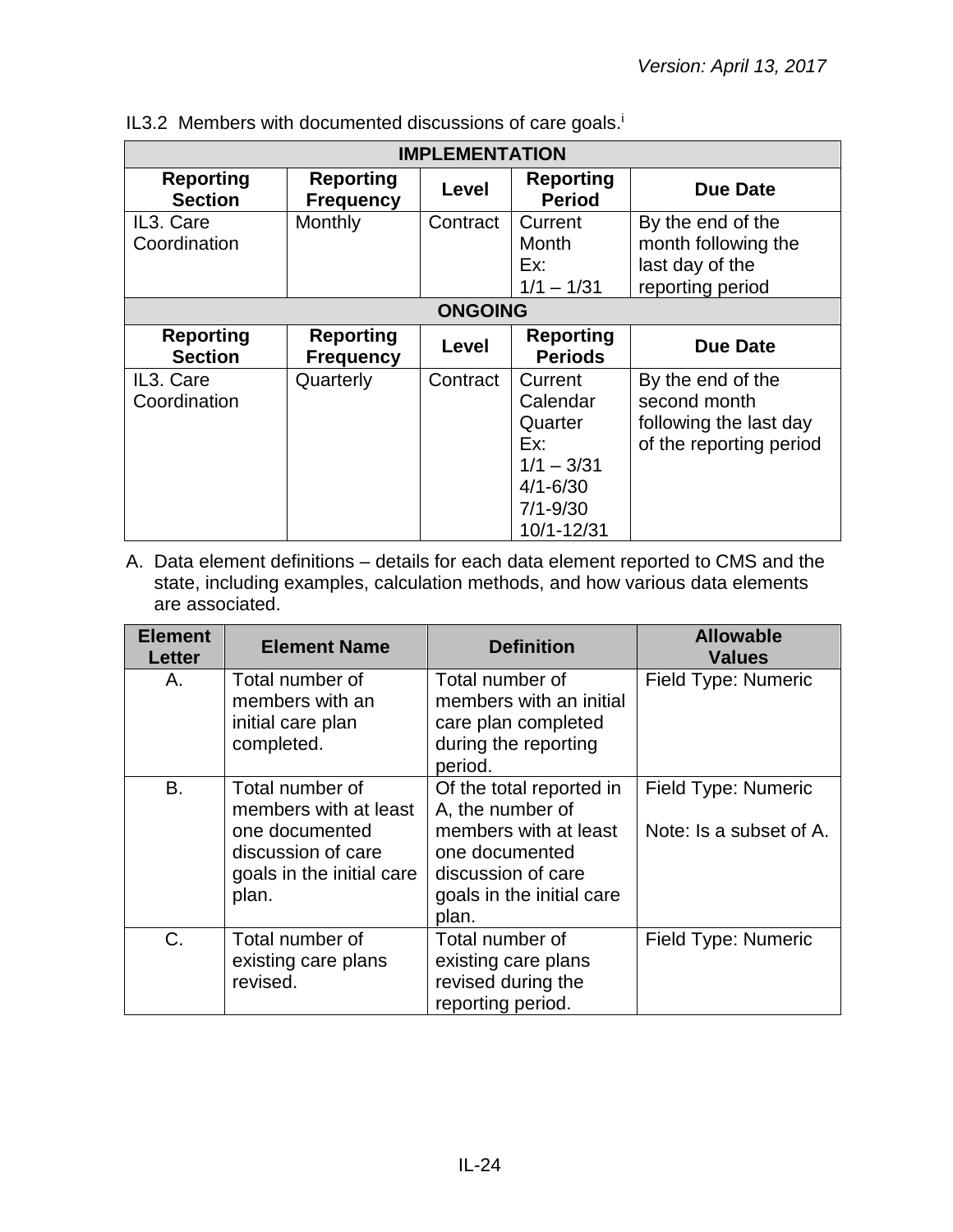| <b>Element</b><br><b>Letter</b> | <b>Element Name</b>                                                             | <b>Definition</b>                                                                                                                     | <b>Allowable</b><br><b>Values</b> |
|---------------------------------|---------------------------------------------------------------------------------|---------------------------------------------------------------------------------------------------------------------------------------|-----------------------------------|
| D.                              | Total number of<br>revised care plans                                           | Of the total reported in<br>C, the number of                                                                                          | Field Type: Numeric               |
|                                 | with at least one<br>documented<br>discussion of new or<br>existing care goals. | revised care plans with $\vert$ Note: Is a subset of C.<br>at least one<br>documented<br>discussion of new or<br>existing care goals. |                                   |

- B. QA Checks/Thresholds procedures used by CMS and the state to establish benchmarks in order to identify outliers or data that are potentially erroneous.
	- CMS and the state will perform an outlier analysis.
	- As data are received from MMPs over time, CMS and the state will apply threshold checks.
- C. Edits and Validation checks validation checks that should be performed by each MMP prior to data submission.
	- Confirm those data elements listed above as subsets of other elements.
	- MMPs should validate that data element B is less than or equal to data element A.
	- MMPs should validate that data element D is less than or equal to data element C.
	- All data elements should be positive values.
- D. Analysis how CMS and the state will evaluate reported data, as well as how other data sources may be monitored. CMS and the state will evaluate the percentage of:
	- Members who had an initial care plan completed during the reporting period who had at least one documented discussion of care goals in the care plan.
	- Care plans revised during the reporting period that had at least one documented discussion of new or existing care goals.
- E. Notes additional clarifications to a reporting section. This section incorporates previously answered frequently asked questions.
	- MMPs should include all members regardless of whether the member was enrolled through passive enrollment or opt-in enrollment. Medicaid-only members should not be included.
	- MMPs should include all members who meet the criteria outlined in data element A, regardless of whether they are disenrolled as of the end of the reporting period (i.e., include all members regardless of whether they are currently enrolled or disenrolled as of the last day of the reporting period).
	- MMPs should include all care plans that meet the criteria outlined in data element C, regardless of whether the members are disenrolled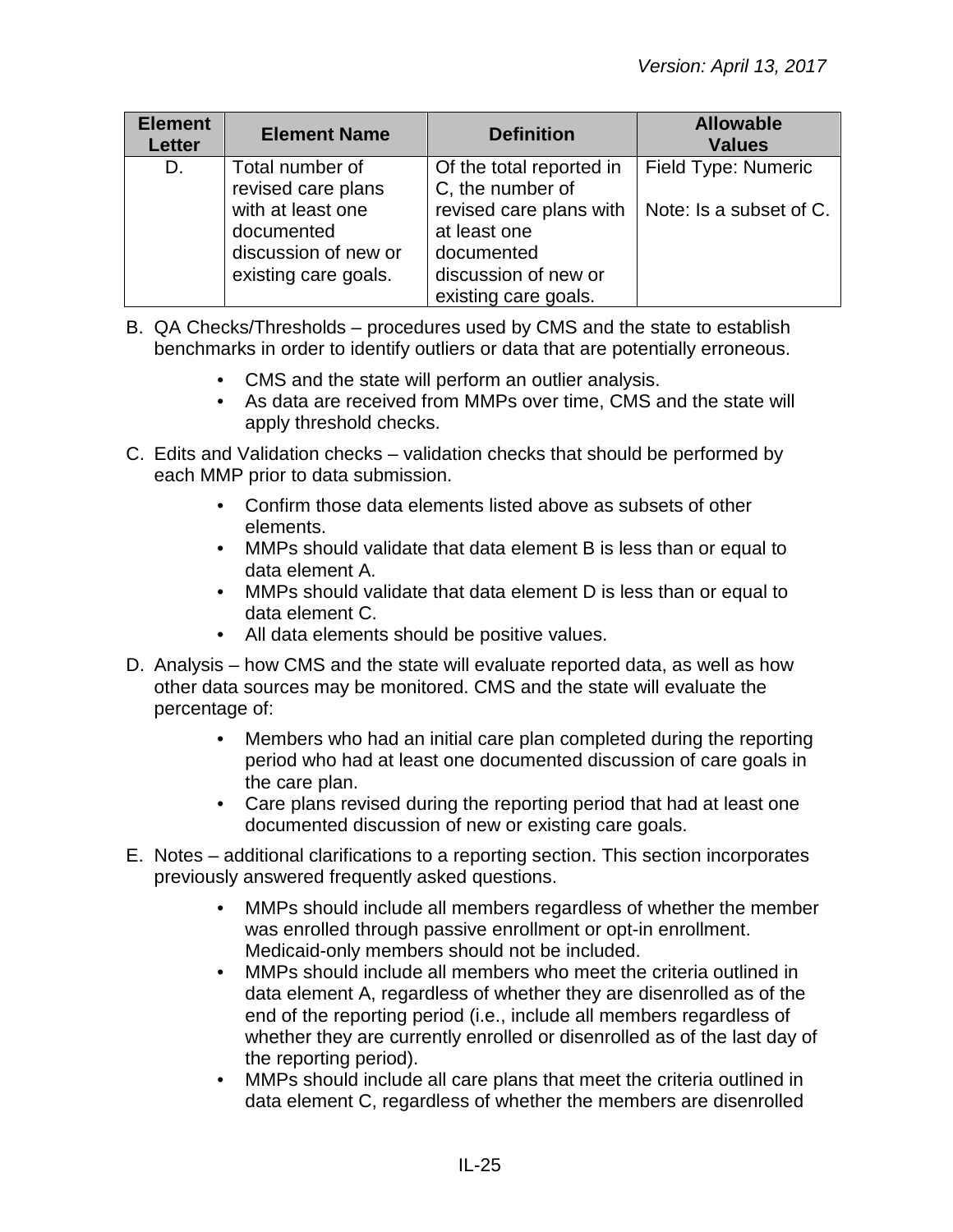as of the end of the reporting period (i.e., include all care plans regardless of whether the members are currently enrolled or disenrolled as of the last day of the reporting period).

- Data element A should include all members whose care plan was completed for the first time during the reporting period (i.e., the member did not previously have a care plan completed prior to the start of the reporting period). There can be no more than one initial care plan completed per member.
- MMPs should only include members in data element B when the discussion of care goals is clearly documented in the member's initial care plan.
- Data element C should include all existing care plans that were revised during the reporting period. MMPs should refer to the IL threeway contract for specific requirements pertaining to updating the care plan.
- MMPs should only include care plans in data element D when a new or previously documented care goal is discussed and is clearly documented in the member's revised care plan. If the initial care plan clearly documented the discussions of care goals, but those existing care goals were not revised or discussed, or new care goals are not discussed and documented during the revision of the care plan, then that care plan should not be reported in data element D.
- If a member has an initial care plan completed during the reporting period, and has their care plan revised during the same reporting period, then the member's initial care plan should be reported in data element A and the member's revised care plan should be reported in data element C.
- If a member's care plan is revised multiple times during the same reporting period, each revision should be reported in data element C. For example, if a member's care plan is revised twice during the same reporting period, two care plans should be counted in data element C.
- F. Data Submission how MMPs will submit data collected to CMS and the state.
	- MMPs will submit data collected for this measure in the above specified format through a secure data collection site established by CMS. This site can be accessed at the following web address: [https://Financial-Alignment-Initiative.NORC.org.](https://financial-alignment-initiative.norc.org/)
- IL3.3 Ambulatory care follow-up with a provider within 14 days of emergency department (ED) visit. (ICP IAPE Measure) – *Suspended*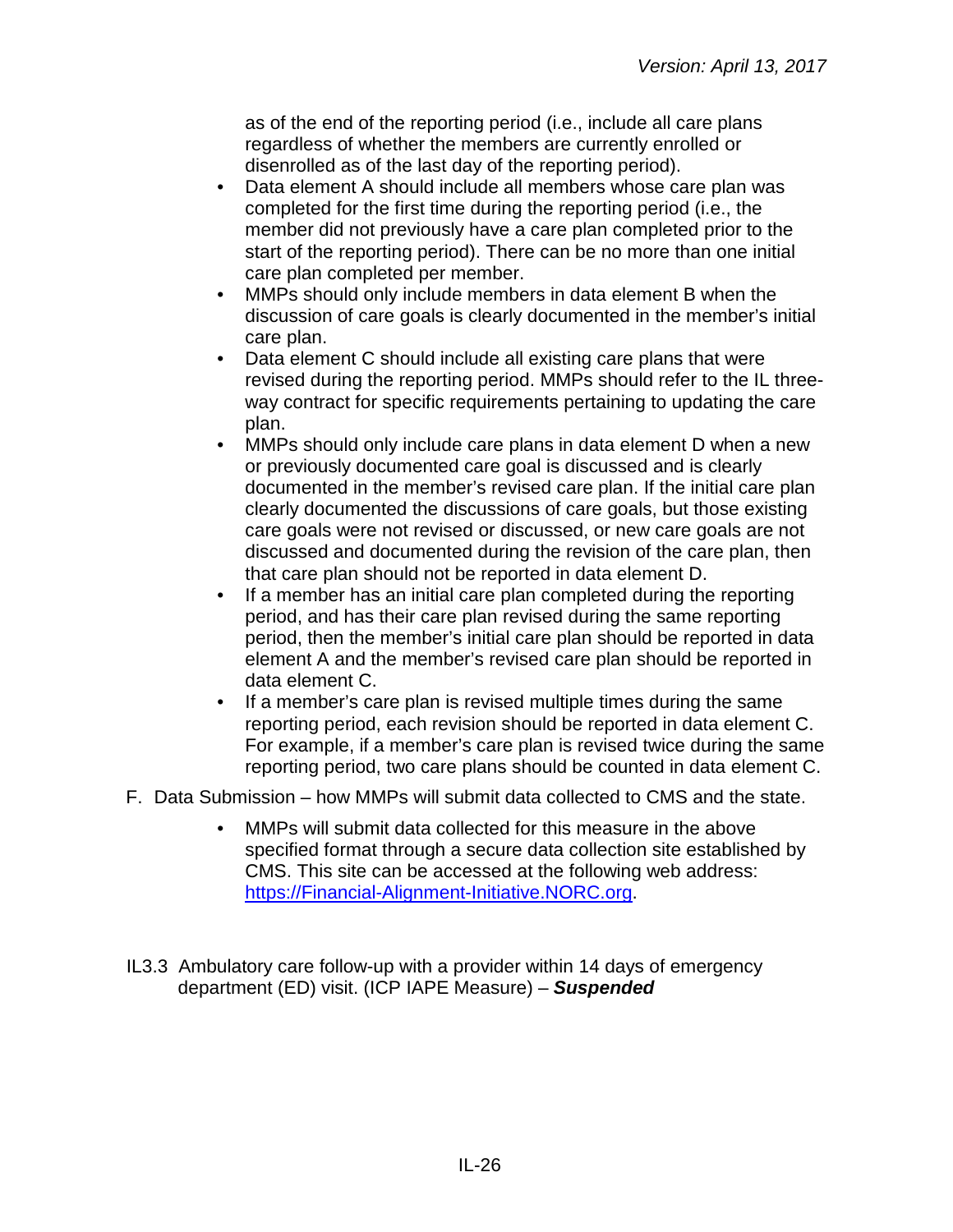| <b>CONTINUOUS REPORTING</b>        |                                      |          |                                                                                                         |                                                                                           |  |  |
|------------------------------------|--------------------------------------|----------|---------------------------------------------------------------------------------------------------------|-------------------------------------------------------------------------------------------|--|--|
| <b>Reporting</b><br><b>Section</b> | <b>Reporting</b><br><b>Frequency</b> | Level    | <b>Reporting</b><br><b>Periods</b>                                                                      | Due Date                                                                                  |  |  |
| IL3. Care<br>Coordination          | Quarterly                            | Contract | Current<br>Calendar<br>Quarter<br>Ex:<br>$1/1 - 3/31$<br>$4/1 - 6/30$<br>$7/1 - 9/30$<br>$10/1 - 12/31$ | By the end of the<br>fourth month<br>following the last<br>day of the reporting<br>period |  |  |

IL3.4 Ambulatory care follow-up within 30 days of inpatient hospital discharge.

| <b>Element</b><br><b>Letter</b> | <b>Element Name</b>    | <b>Definition</b>         | <b>Allowable</b><br><b>Values</b> |
|---------------------------------|------------------------|---------------------------|-----------------------------------|
| А.                              | Total number of        | Total number of           | Field Type: Numeric               |
|                                 | inpatient hospital     | inpatient hospital        |                                   |
|                                 | discharges.            | discharges that           |                                   |
|                                 |                        | occurred during the       |                                   |
|                                 |                        | reporting period.         |                                   |
| В.                              | Total number of        | Of the total reported in  | Field Type: Numeric               |
|                                 | inpatient hospital     | A, the number of          |                                   |
|                                 | discharges that        | inpatient hospital        | Note: Is a subset of A.           |
|                                 | resulted in an         | discharges that resulted  |                                   |
|                                 | ambulatory care        | in an ambulatory care     |                                   |
|                                 | follow-up visit within | follow-up visit within 30 |                                   |
|                                 | 30 days following the  | days following the        |                                   |
|                                 | inpatient discharge.   | inpatient discharge.      |                                   |

- B. QA Checks/Thresholds procedures used by CMS and the state to establish benchmarks in order to identify outliers or data that are potentially erroneous.
	- CMS and the state will perform an outlier analysis.
	- As data are received from MMPs over time, CMS and the state will apply threshold checks.
- C. Edits and Validation checks validation checks that should be performed by each MMP prior to data submission.
	- Confirm those data elements listed above as subsets of other elements.
	- MMPs should validate that data element B is less than or equal to data element A.
	- All data elements should be positive values.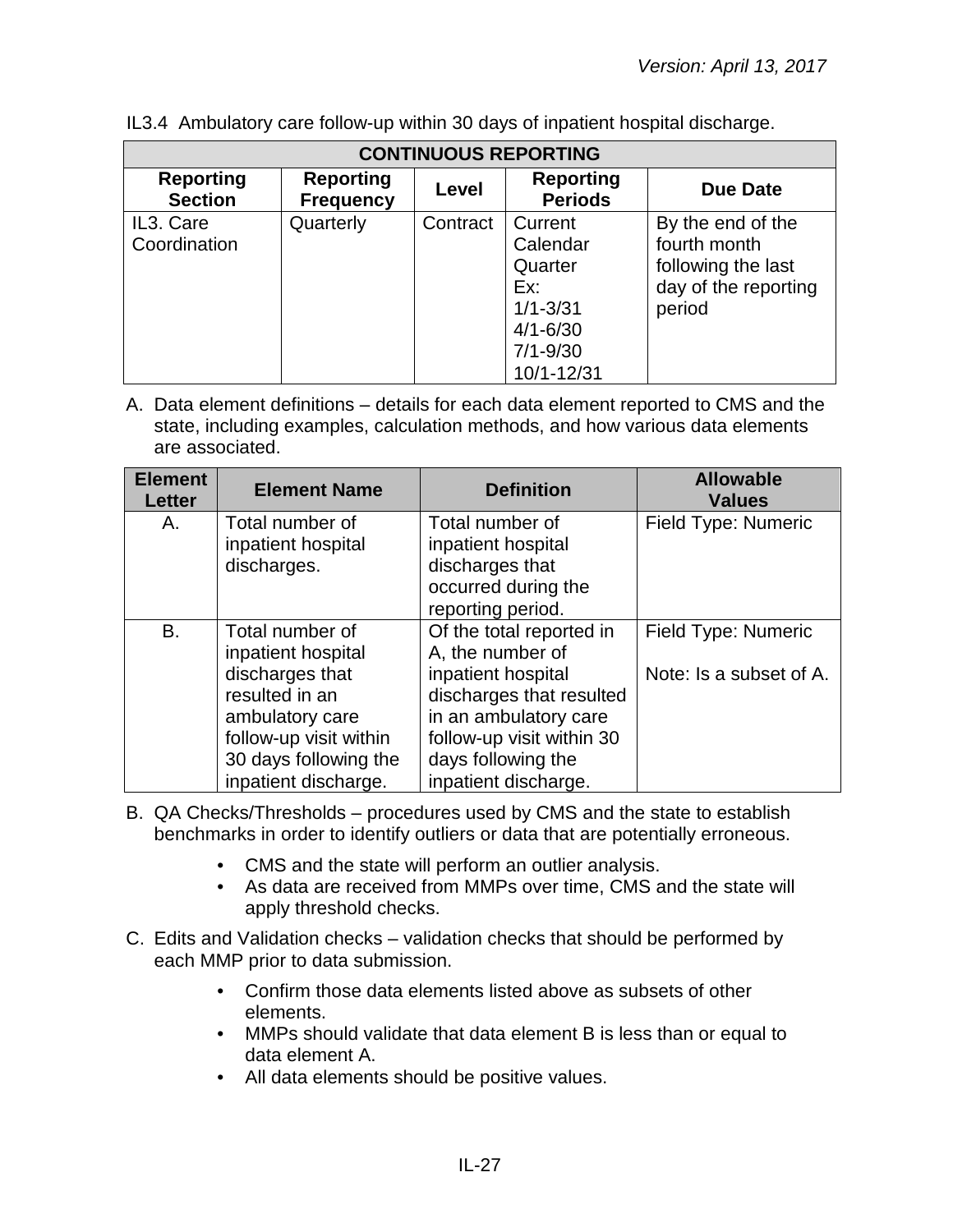- D. Analysis how CMS and the state will evaluate reported data, as well as how other data sources may be monitored.
	- CMS and the state will evaluate the percentage of inpatient hospital discharges that resulted in an ambulatory care follow-up visit within 30 days following the inpatient hospital discharge.
- E. Notes additional clarifications to a reporting section. This section incorporates previously answered frequently asked questions.
	- MMPs should include all members regardless of whether the member was enrolled through passive enrollment or opt-in enrollment. Medicaid-only members should not be included.
	- MMPs should include all inpatient hospital discharges for members who meet the criteria outlined in data element A and who were continuously enrolled from the date of the inpatient hospital discharge through 30 days after the inpatient hospital discharge, regardless if the member is disenrolled as of the end of the reporting period.
	- The denominator for this measure is based on inpatient hospital discharges, not members.
	- The date of discharge must occur within the reporting period, but the follow-up visit may or may not occur in the same reporting period. For example, if a discharge occurs during the last month of the reporting period, look to the first month of the following reporting period to identify the follow-up visit.
	- The member needs to be enrolled from the date of the inpatient hospital discharge through 30 days after the hospital discharge, with no gaps in enrollment to be included in this measure.
	- A follow-up visit is defined as an ambulatory care follow-up visit to assess the member's health following a hospitalization. Codes to identify follow-up visits are provided in the Ambulatory Visits value set and Other Ambulatory Visits value set. MMPs should report ambulatory care follow-up visits based on all visits identified, including denied and pended claims, and including encounter data as necessary in cases where follow-up care is included as part of a bundled payment covering the services delivered during the inpatient stay. MMPs should use all information available, including encounter data supplied by providers, to ensure complete and accurate reporting.
	- To identify all inpatient discharges during the reporting period (data element A):
		- i. Identify all acute and non-acute inpatient stays (Inpatient Stay value set).
		- ii. Identify the discharge date for the stay. The date of discharge should be within the reporting period.

MMPs should report discharges based on all inpatient stays identified, including denied and pended claims.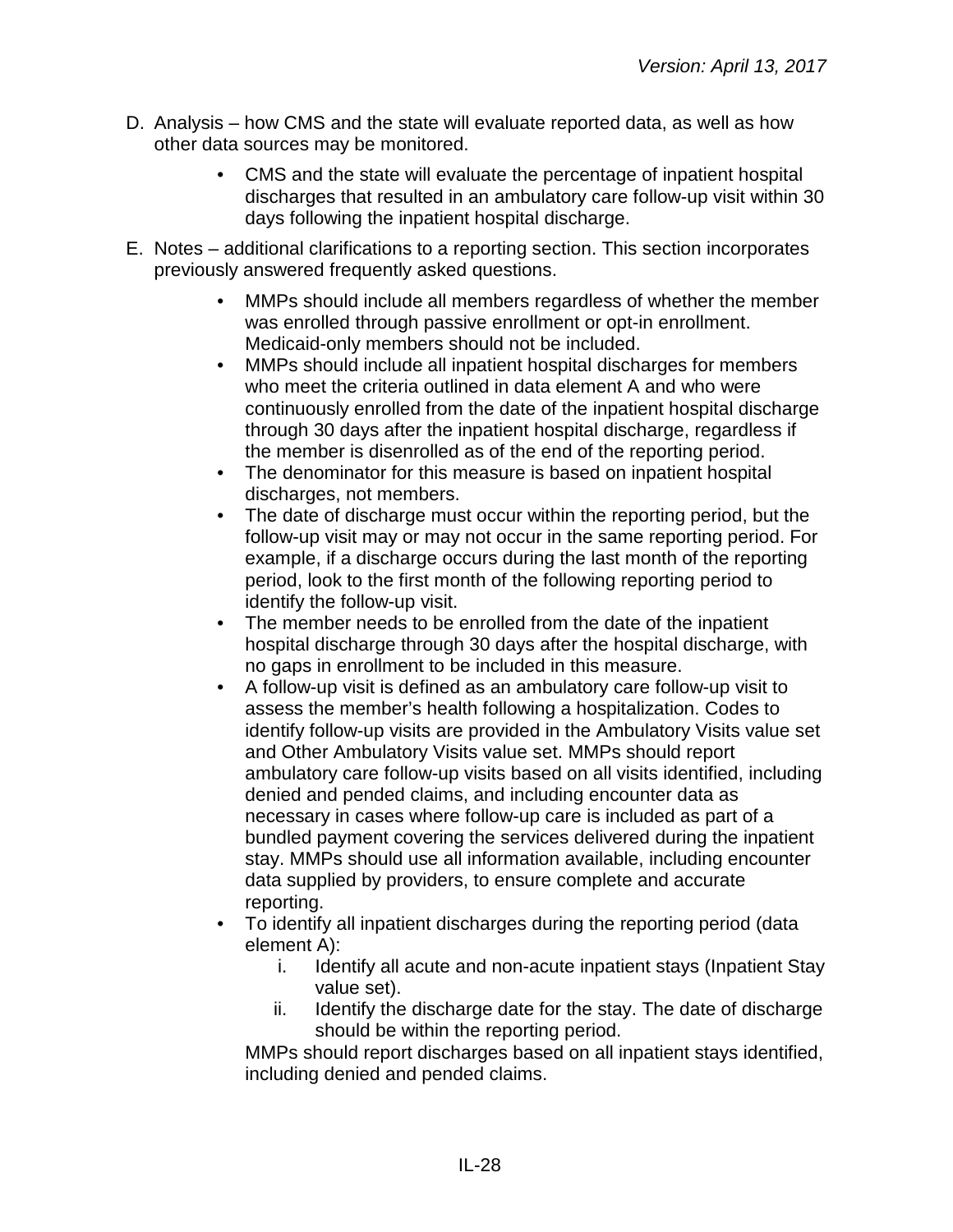- Exclude discharges in which the patient was transferred directly or readmitted to an acute or non-acute facility on the date of the discharge or within 30 days after discharge. These discharges are excluded because a re-hospitalization or transfer may prevent an outpatient follow-up visit from taking place. To identify readmissions to an acute or non-acute inpatient care setting:
	- i. Identify all acute and non-acute inpatient stays (Inpatient Stay value set).
	- ii. Identify the admission date for the stay. The date of admission should be within the reporting period or 30 days after the end of the reporting period.
	- iii. Determine if the admission date for the stay occurred within 30 days of a previous inpatient discharge. If yes, exclude the initial discharge.

For example, the following direct transfers/readmissions should be excluded from this measure:

- An inpatient discharge on June 1, followed by an admission to another inpatient setting on June 1 (a direct transfer)
- An inpatient discharge on June 1, followed by a readmission to a hospital on June 15 (readmission within 30 days)
- Exclude discharges due to death using the Discharges due to Death value set.

F. Data Submission – how MMPs will submit data collected to CMS and the state.

- MMPs will submit data collected for this measure in the above specified format through a secure data collection site established by CMS. This site can be accessed at the following web address: [https://Financial-Alignment-Initiative.NORC.org.](https://financial-alignment-initiative.norc.org/)
- IL3.5 Follow-up with a provider within 30 days after an initial behavioral health diagnosis. (ICP IFUP Measure) – *Suspended*

| <b>CONTINUOUS REPORTING</b>        |                                      |              |                                   |                                                                                       |  |  |
|------------------------------------|--------------------------------------|--------------|-----------------------------------|---------------------------------------------------------------------------------------|--|--|
| <b>Reporting</b><br><b>Section</b> | <b>Reporting</b><br><b>Frequency</b> | <b>Level</b> | <b>Reporting</b><br><b>Period</b> | <b>Due Date</b>                                                                       |  |  |
| IL3. Care<br>Coordination          | Annually                             | Contract     | <b>Calendar Year</b>              | By the end of the sixth<br>month following the last<br>day of the reporting<br>period |  |  |

IL3.6 Movement of members within service populations.<sup>ii</sup> (ICP IMWS Measure)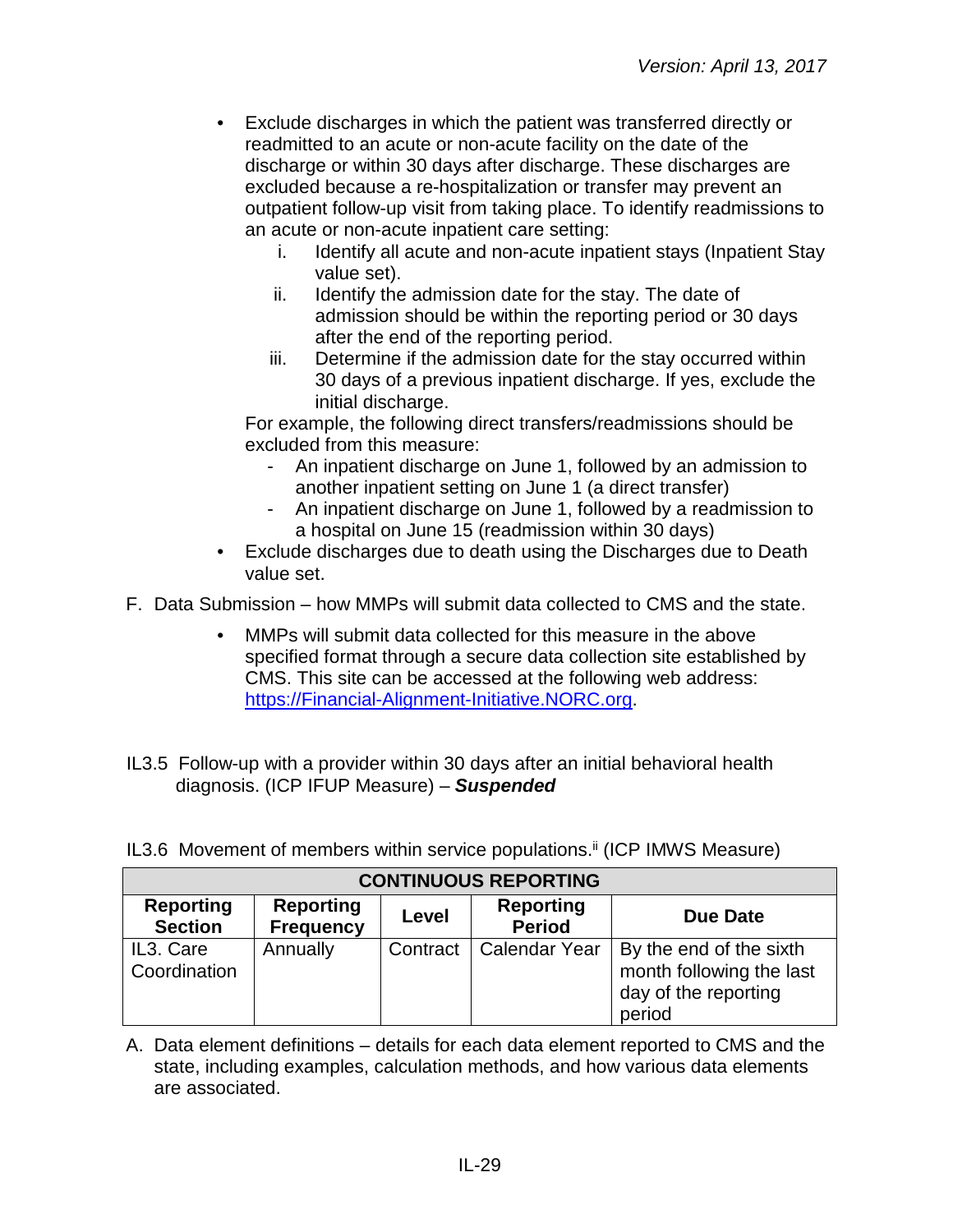| <b>Element</b><br><b>Letter</b> | <b>Element Name</b>     | <b>Definition</b>        | <b>Allowable</b><br><b>Values</b> |
|---------------------------------|-------------------------|--------------------------|-----------------------------------|
| Α.                              | Total number of         | Total number of          | Field Type: Numeric               |
|                                 | members enrolled as     | members enrolled as      |                                   |
|                                 | of the first day of the | of the first day of the  |                                   |
|                                 | reporting period.       | reporting period.        |                                   |
| <b>B.</b>                       | Total number of         | Of the total reported in | Field Type: Numeric               |
|                                 | members classified      | A, the number of         |                                   |
|                                 | as being in long term   | members classified as    | Note: Is a subset of A.           |
|                                 | care (LTC) as of the    | being in LTC as of the   |                                   |
|                                 | first day of the        | first day of the         |                                   |
|                                 | reporting period.       | reporting period.        |                                   |
| $\overline{C}$ .                | Total number of         | Of the total reported in | Field Type: Numeric               |
|                                 | members not             | A, the number of         |                                   |
|                                 | classified as being in  | members not classified   | Note: Is a subset of A.           |
|                                 | LTC as of the first day | as being in LTC as of    |                                   |
|                                 | of the reporting        | the first day of the     |                                   |
|                                 | period.                 | reporting period.        |                                   |
| D.                              | Total number of         | Total number of          | Field Type: Numeric               |
|                                 | members enrolled as     | members enrolled as      |                                   |
|                                 | of the last day of the  | of the last day of the   |                                   |
|                                 | reporting period.       | reporting period.        |                                   |
| Ε.                              | Total number of         | Of the total reported in | Field Type: Numeric               |
|                                 | members classified      | D, the number of         |                                   |
|                                 | as being in LTC as of   | members classified as    | Note: Is a subset of D.           |
|                                 | the last day of the     | being in LTC as of the   |                                   |
|                                 | reporting period.       | last day of the          |                                   |
|                                 |                         | reporting period.        |                                   |
| $\overline{F}$ .                | Total number of         | Of the total reported in | Field Type: Numeric               |
|                                 | members not             | D, the number of         |                                   |
|                                 | classified as being in  | members not classified   | Note: Is a subset of D.           |
|                                 | LTC as of the last day  | as being in LTC as of    |                                   |
|                                 | of the reporting        | the last day of the      |                                   |
|                                 | period.                 | reporting period.        |                                   |

- B. QA Checks/Thresholds procedures used by CMS and the state to establish benchmarks in order to identify outliers or data that are potentially erroneous.
	- Guidance will be forthcoming on the established quality withhold benchmark for this measure.
- C. Edits and Validation checks validation checks that should be performed by each MMP prior to data submission.
	- Confirm those data elements listed above are subsets of other elements.
	- MMPs should validate that data elements B and C are less than or equal to data element A.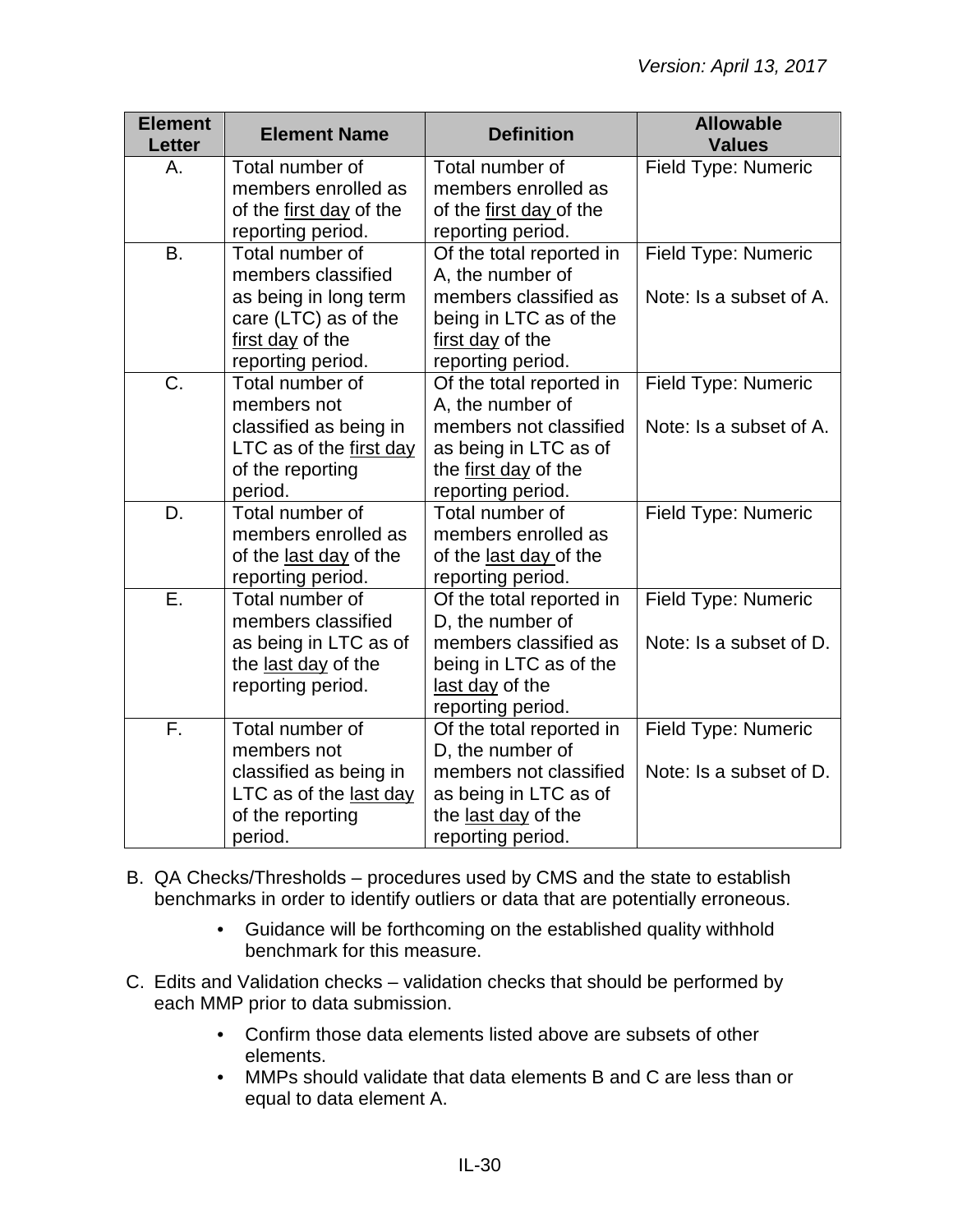- MMPs should validate that data elements E and F are less than or equal to data element D.
- MMPs should validate that the sum of data elements B and C is equal to data element A.
- MMPs should validate that the sum of data elements E and F is equal to data element D.
- All data elements should be positive values.
- D. Analysis how CMS and the state will evaluate reported data, as well as how other data sources may be monitored. CMS and the state will evaluate the number and percentage of members who were:
	- Classified as being in LTC as of the first day of the reporting period.
	- Classified as being in LTC as of the last day of the reporting period.
	- Not classified as being in LTC as of the first day of the reporting period.
	- Not classified as being in LTC as of the last day of the reporting period.
- E. Notes additional clarifications to a reporting section. This section incorporates previously answered frequently asked questions.
	- MMPs should include all members regardless of whether the member was enrolled through passive enrollment or opt-in enrollment. Medicaid-only members should not be included.
	- Members classified as being in LTC (i.e*.,* data elements B and E) are members who resided in a nursing facility for more than 90 days.
	- Members not classified as being in LTC (i.e.*,* data elements C and F) are members in the Community, HCBS Waiver members, and members who resided in a nursing facility for 90 days or less.
	- When determining a member's LTC status, if a member is transferred from the nursing facility to an acute care facility and then is readmitted to any nursing facility within 30 days, the transfer and subsequent readmission does not disrupt the count of cumulative days. For example, if a member is transferred from the nursing facility to the hospital on day 83 and is subsequently readmitted to any nursing facility 24 days later, this will be counted as the same episode. The member's first day back in the nursing facility (i.e., the day the member is readmitted to the nursing facility) will count as day 84 for that episode, not as day 1.
	- When determining a member's LTC status, if a member is transferred from the nursing facility and then is readmitted to any nursing facility after 30 days, the date of readmission is the start of a new episode in the nursing facility and will count as day 1 towards the member's cumulative days in facility.
	- To establish a member's nursing facility status as of the first day of the reporting period, look back up to 120 days into the previous reporting period to determine the length of the nursing facility stay.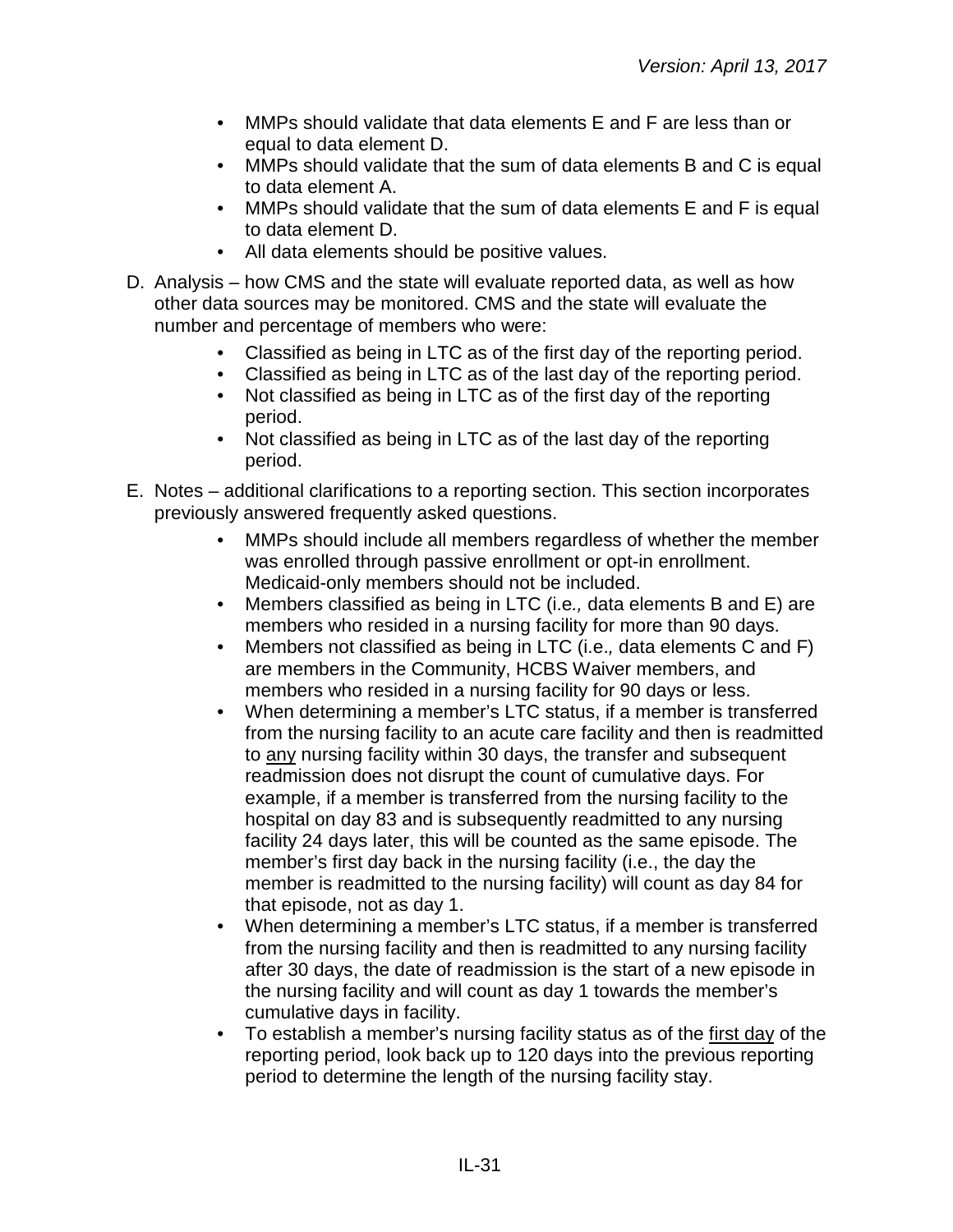- i. Members who had a length of stay of more than 90 days in a nursing facility are considered in LTC and should be included data element B.
- ii. Members who had a length of stay of 90 days or less in a nursing facility are not considered as being in LTC and should be included in data element C.
- To establish a member's nursing facility status as of the last day of the reporting period, look up to 120 days prior to the last day of the reporting period to determine length of the nursing facility stay.
	- i. Members who had a length of stay of more than 90 days in a nursing facility are considered in LTC and should be included in data element E.
	- ii. Members who had a length of stay of 90 days or less in a nursing facility are not considered as being in LTC and should be included in data element F.
- Members should be classified as in LTC or not in LTC in accordance with the most accurate data that the MMP has access to. This may be claims data for waiver services or nursing facilities or a lack of these types of claims for Community members. It may also be the rate cell definitions provided in the IL three-way contract.
- F. Data Submission how MMPs will submit data collected to CMS and the state.
	- MMPs will submit data collected for this measure in the above specified format through a secure data collection site established by CMS. This site can be accessed at the following web address: [https://Financial-Alignment-Initiative.NORC.org.](https://financial-alignment-initiative.norc.org/)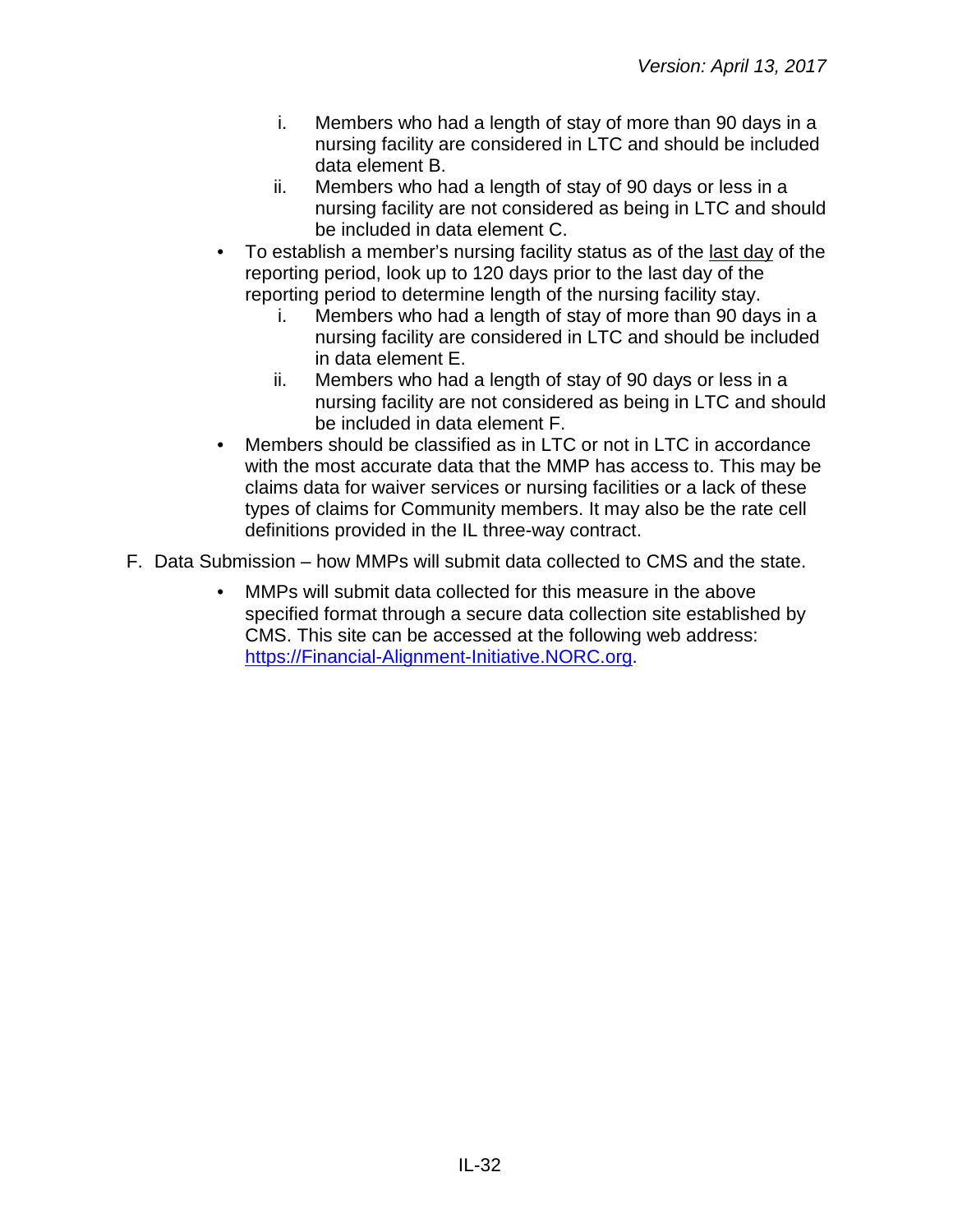## <span id="page-32-0"></span>**Section ILIV.****Enrollee Protections**

| <b>IMPLEMENTATION</b>               |                                      |                |                                                                                                     |                                                                                           |
|-------------------------------------|--------------------------------------|----------------|-----------------------------------------------------------------------------------------------------|-------------------------------------------------------------------------------------------|
| <b>Reporting</b><br><b>Section</b>  | <b>Reporting</b><br><b>Frequency</b> | Level          | <b>Reporting</b><br><b>Period</b>                                                                   | <b>Due Date</b>                                                                           |
| IL4. Enrollee<br><b>Protections</b> | Monthly                              | Contract       | <b>Current Month</b><br>Ex:<br>$1/1 - 1/31$                                                         | By the end of the<br>month following<br>the last day of the<br>reporting period           |
|                                     |                                      | <b>ONGOING</b> |                                                                                                     |                                                                                           |
| <b>Reporting</b><br><b>Section</b>  | <b>Reporting</b><br><b>Frequency</b> | Level          | <b>Reporting</b><br><b>Periods</b>                                                                  | <b>Due Date</b>                                                                           |
| IL4. Enrollee<br><b>Protections</b> | Quarterly                            | Contract       | Current<br>Calendar<br>Quarter<br>Ex:<br>$1/1 - 3/31$<br>$4/1 - 6/30$<br>$7/1 - 9/30$<br>10/1-12/31 | By the end of the<br>second month<br>following the last<br>day of the<br>reporting period |

IL4.1 The number of critical incident and abuse reports for members receiving LTSS.

| <b>Element</b><br><b>Letter</b> | <b>Element Name</b>                                        | <b>Definition</b>                                                                                                      | <b>Allowable</b><br><b>Values</b> |
|---------------------------------|------------------------------------------------------------|------------------------------------------------------------------------------------------------------------------------|-----------------------------------|
| А.                              | Total number of<br>members receiving<br>LTSS.              | Total number of<br>members receiving<br>LTSS during the<br>reporting period.                                           | Field Type: Numeric               |
| <b>B.</b>                       | Total number of critical<br>incident and abuse<br>reports. | Of the total reported in<br>A, the number of critical<br>incident and abuse<br>reports during the<br>reporting period. | Field Type: Numeric               |

- B. QA Checks/Thresholds procedures used by CMS and the state to establish benchmarks in order to identify outliers or data that are potentially erroneous.
	- CMS and the state will perform an outlier analysis.
	- As data are received from MMPs over time, CMS and the state will apply threshold checks.
- C. Edits and Validation checks validation checks that should be performed by each MMP prior to data submission.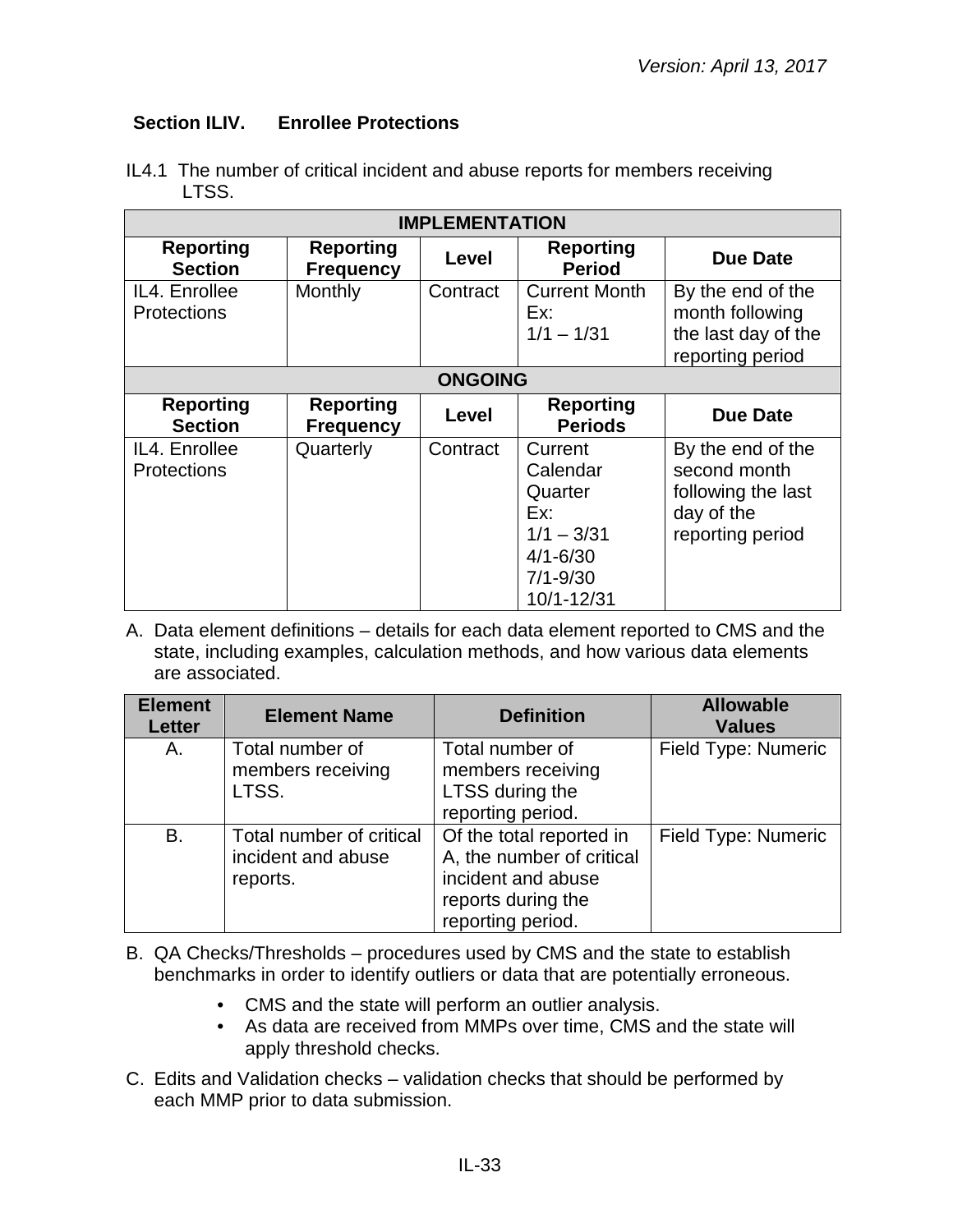- MMPs should validate that data element B is less than or equal to data element A.
- All data elements should be positive values.
- D. Analysis how CMS and the state will evaluate reported data, as well as how other data sources may be monitored.
	- CMS and the state will evaluate the number of total critical incident and abuse reports per 1,000 members receiving LTSS during the reporting period.
- E. Notes additional clarifications to a reporting section. This section incorporates previously answered frequently asked questions.
	- MMPs should include all members regardless of whether the member was enrolled through passive enrollment or opt-in enrollment. Medicaid-only members should not be included.
	- MMPs should include all members who meet the criteria outlined in data element A, regardless of whether they are disenrolled as of the end of the reporting period (i.e., include all members regardless of whether they are currently enrolled or disenrolled as of the last day of the reporting period).
	- For data element B, MMPs should include all new critical incident and abuse cases that are reported during the reporting period, regardless if the case status is open or closed as of the last day of the reporting period.
	- Critical incident and abuse reports could be reported by the MMP or any provider, and are not limited to only those providers defined as LTSS providers.
	- To identify members receiving LTSS, MMPs should refer to the daily eligibility file provided by the Illinois Department of Healthcare and Family Services. If a member is on an HCBS waiver, a two-digit waiver code is included on that file indicating which waiver the client is enrolled in. If a member is in a Long Term Care (LTC) facility, the name of the LTC facility and the 12-digit provider number for that facility is included on the daily file.
	- It is possible for members to have more than one critical incident and/or abuse report during the reporting period. All critical incident and abuse reports during the reporting period should be counted.
	- Critical incident refers to any actual or alleged event or situation that creates a significant risk of substantial or serious harm to the physical or mental health, safety or well-being of a member.
	- Abuse refers to:
		- 1. Willful use of offensive, abusive, or demeaning language by a caretaker that causes mental anguish;
		- 2. Knowing, reckless, or intentional acts or failures to act which cause injury or death to an individual or which places that individual at risk of injury or death;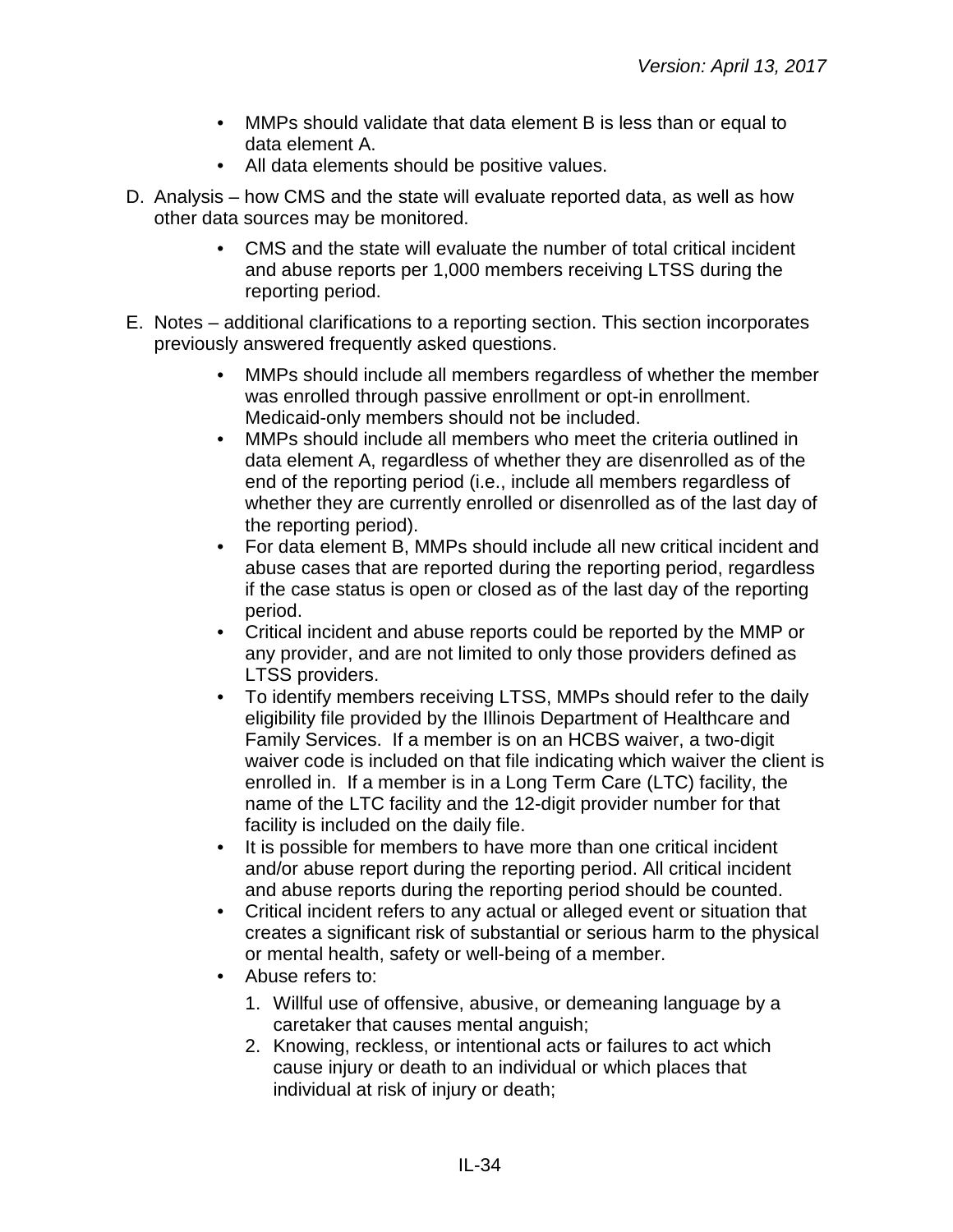- 3. Rape or sexual assault;
- 4. Corporal punishment or striking of an individual;
- 5. Unauthorized use or the use of excessive force in the placement of bodily restraints on an individual; and
- 6. Use of bodily or chemical restraints on an individual which is not in compliance with federal or state laws and administrative regulations.
- F. Data Submission how MMPs will submit data collected to CMS and the state.
	- MMPs will submit data collected for this measure in the above specified format through a secure data collection site established by CMS. This site can be accessed at the following web address: [https://Financial-Alignment-Initiative.NORC.org.](https://financial-alignment-initiative.norc.org/)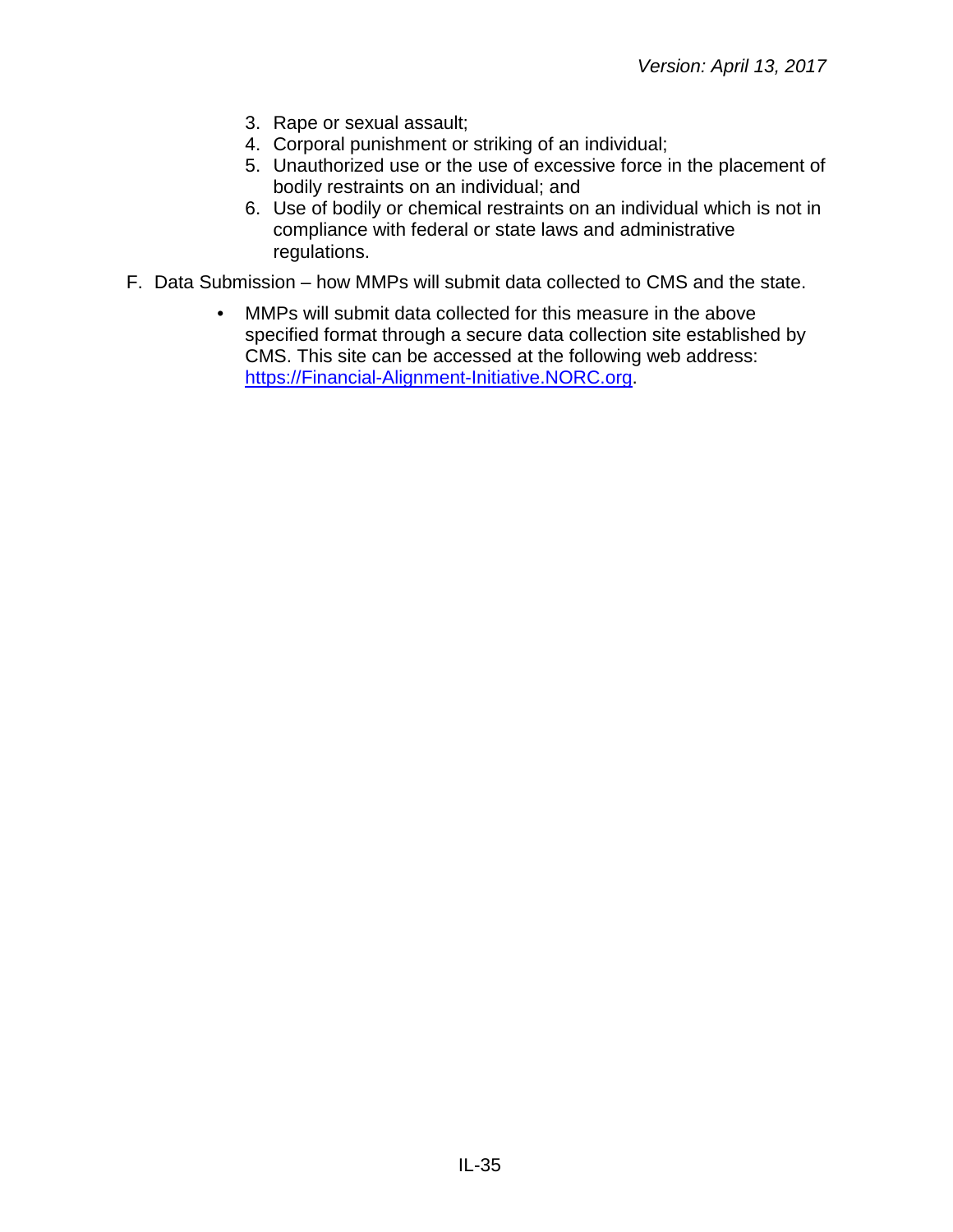## <span id="page-35-0"></span>**Section ILV. Organizational Structure and Staffing**

| <b>CONTINUOUS REPORTING</b>                                                                                                                 |          |          |               |                         |  |
|---------------------------------------------------------------------------------------------------------------------------------------------|----------|----------|---------------|-------------------------|--|
| <b>Reporting</b><br><b>Reporting</b><br><b>Reporting</b><br>Level<br><b>Due Date</b><br><b>Section</b><br><b>Period</b><br><b>Frequency</b> |          |          |               |                         |  |
| IL5.                                                                                                                                        | Annually | Contract | Calendar Year | By the end of the       |  |
| Organizational                                                                                                                              |          |          |               | second month            |  |
| Structure and                                                                                                                               |          |          |               | following the last day  |  |
| Staffing                                                                                                                                    |          |          |               | of the reporting period |  |

IL5.1 Americans with Disabilities Act (ADA) compliance.<sup>i</sup>

| <b>Element</b><br><b>Letter</b> | <b>Element Name</b>                         | <b>Definition</b>                                                                                                    | <b>Allowable</b><br><b>Values</b>                                                          |
|---------------------------------|---------------------------------------------|----------------------------------------------------------------------------------------------------------------------|--------------------------------------------------------------------------------------------|
| Α.                              | <b>ADA Compliance</b><br>Plan               | <b>ADA Compliance</b><br>Plan that describes<br>the policies and<br>procedures for<br>maintaining ADA<br>compliance. | Field Type: N/A<br>Note: File will be<br>uploaded to FTP site as<br>a separate attachment. |
| B.                              | ADA Compliance or<br><b>Quality Officer</b> | Identification of staff<br>person responsible<br>for ADA compliance.                                                 | Field Type: N/A<br>Note: File will be<br>uploaded to FTP site as<br>a separate attachment. |
| $C_{\cdot}$                     | <b>Provider Site</b><br>Assessment          | Assessment tool<br>used to evaluate<br>provider site<br>compliance with the<br>ADA requirements.                     | Field Type: N/A<br>Note: File will be<br>uploaded to FTP site as<br>a separate attachment. |

- B. QA Checks/Thresholds procedures used by CMS and the state to establish benchmarks in order to identify outliers or data that are potentially erroneous.
	- CMS and the state will perform an outlier analysis.
	- As data are received from MMPs over time, CMS and the state will apply threshold checks.
- C. Edits and Validation checks validation checks that should be performed by each MMP prior to data submission.
	- Confirm that all required information is included in each element as outlined below.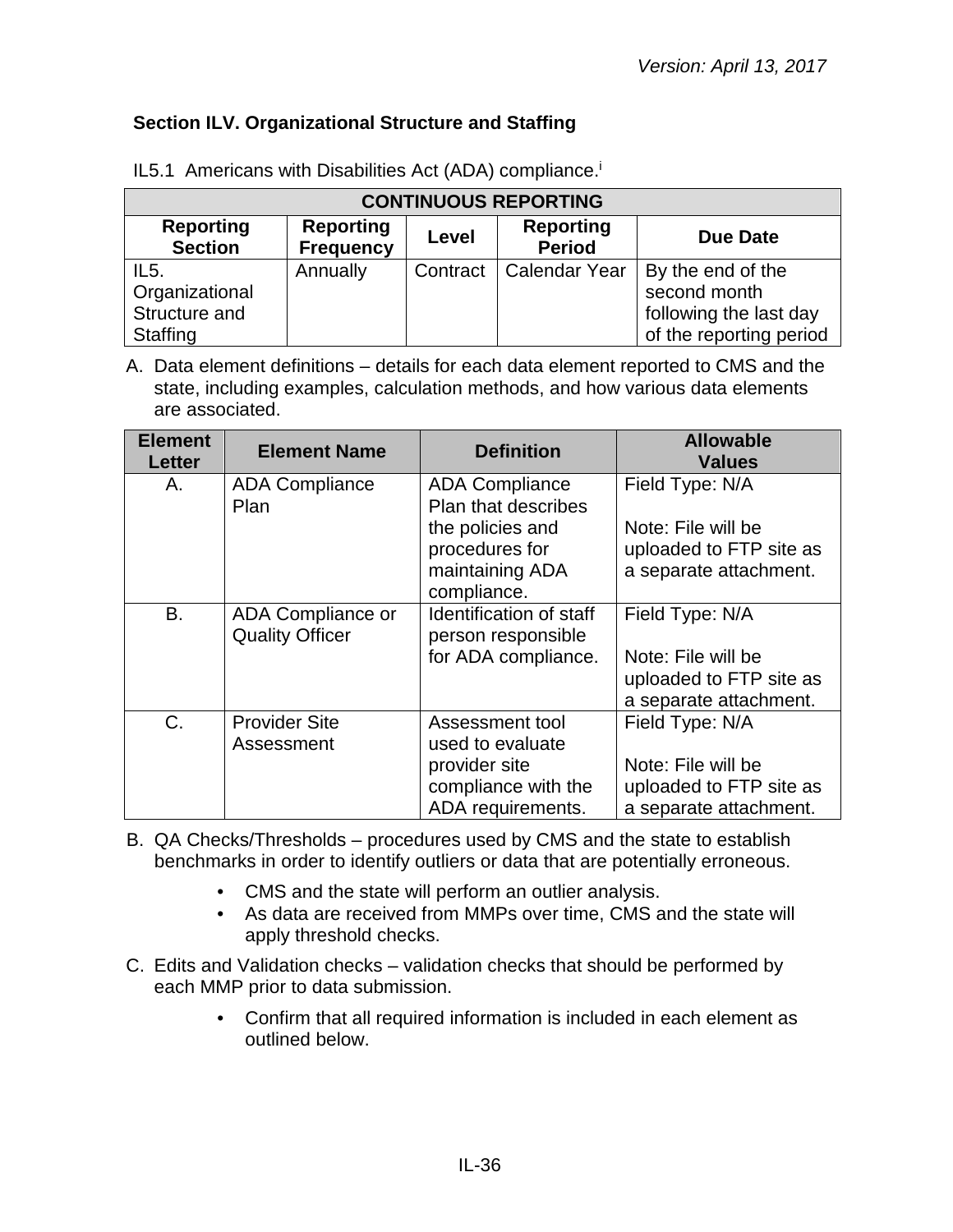- D. Analysis how CMS and the state will evaluate reported data, as well as how other data sources may be monitored. CMS and the state will verify that each reported element follows the requirements outlined below.
	- **ADA Compliance Plan (Element A)** The ADA Compliance Plan should clearly describe the policies and procedures for maintaining compliance with the ADA requirements. The plan can either be part of the organization's overall compliance plan or a separate document that just describes ADA compliance. The plan should include:
		- i. Process for maintaining ADA compliance
		- ii. Person and committee responsible for oversight
		- iii. Description of training for network provider staff
		- iv. Description of training for Interdisciplinary Care Team members
		- v. Description of provider site assessment for compliance and frequency of assessment
		- vi. Description of how non-compliant findings are remediated, including:
			- o Process for documenting non-compliance
			- o Process for documenting actions taken to remediate non-compliance
			- o Individual(s) responsible for remediation
			- o Timeline for remediation
			- o Monitoring and oversight of the remediation process
		- vii. Committee meeting minutes to validate oversight of the ADA Compliance Plan
		- viii. Annual assessment of the ADA Compliance Plan, including:
			- o Assessment of completion of planned activities and that the objectives of the plan were met
			- o Identification of issues or barriers that impacted meeting the objectives of the work plan
			- o Recommended interventions to overcome barriers and issues identified
			- o Overall effectiveness of the ADA Compliance Plan
	- **ADA Compliance or Quality Officer (Element B)** This document should identify the staff person responsible for ADA compliance and also provide his/her job description.
	- **Provider Site Assessment Tool (Element C)** The assessment tool should contain all elements to assess physical site compliance, including the following areas:
		- i. Parking accessibility
		- ii. Exterior Building
		- iii. Interior Building
		- iv. Office reception area
		- v. Restroom
		- vi. Exam room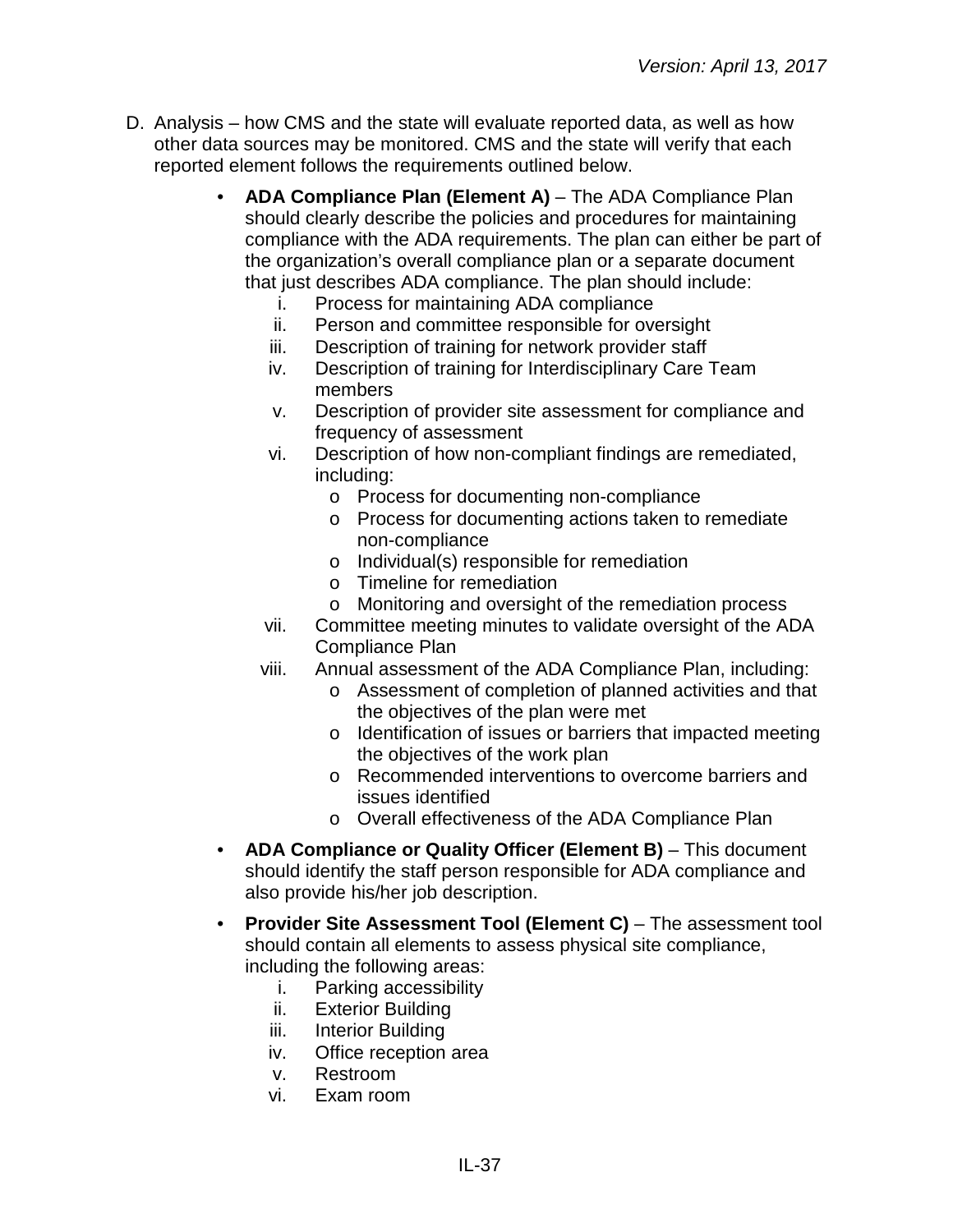- vii. Exam table
- viii. Scale
- E. Notes additional clarifications to a reporting section. This section incorporates previously answered frequently asked questions.
	- MMPs should refer to the Illinois three-way contract (Section 2.9.1.6) for specific requirements pertaining to ADA physical access compliance.
	- The ADA Compliance Officer or Quality Officer may be the same individual that serves as the MMP Compliance Officer.
	- MMPs should refer to the following links for additional guidance on physical access for individuals with mobility disabilities: [http://www.ada.gov/medcare\\_mobility\\_ta/medcare\\_ta.htm](http://www.ada.gov/medcare_mobility_ta/medcare_ta.htm) and [http://www.adachecklist.org](http://www.adachecklist.org/)
- F. Data Submission how MMPs will submit data collected to CMS and the state.
	- MMPs will submit data collected for this measure in the above specified format through a secure data transmission site established by CMS. This site can be accessed at the following web address: <https://fm.hshapps.com/login.aspx?ReturnUrl=%2fdefault.aspx>
	- For data submission, each data element above should be uploaded as a separate attachment.
	- Required File Format is Microsoft Word File.
	- The file name extension should be ".docx".
	- File name= IL\_(CONTRACTID)\_(REPORTING PERIOD) (SUBMISSIONDATE) (ELEMENTNAME).docx.
	- Replace (CONTRACTID) with the contract ID, (REPORTINGPERIOD) with the year and month of the beginning of the reporting period in YYYYMM format (e.g., February 2014 would be 201402), (SUBMISSIONDATE) the year, month, and date of the submission in YYYYMMDD format (e.g., March 30, 2014 would be 20140330), and (ELEMENTNAME) with the element name listed below.
	- For element letter "A", the (ELEMENTNAME) should be (PLAN).
	- For element letter "B", the (ELEMENTNAME) should be (OFFICER).
	- For element letter "C", the (ELEMENTNAME) should be (ASSESSMENT).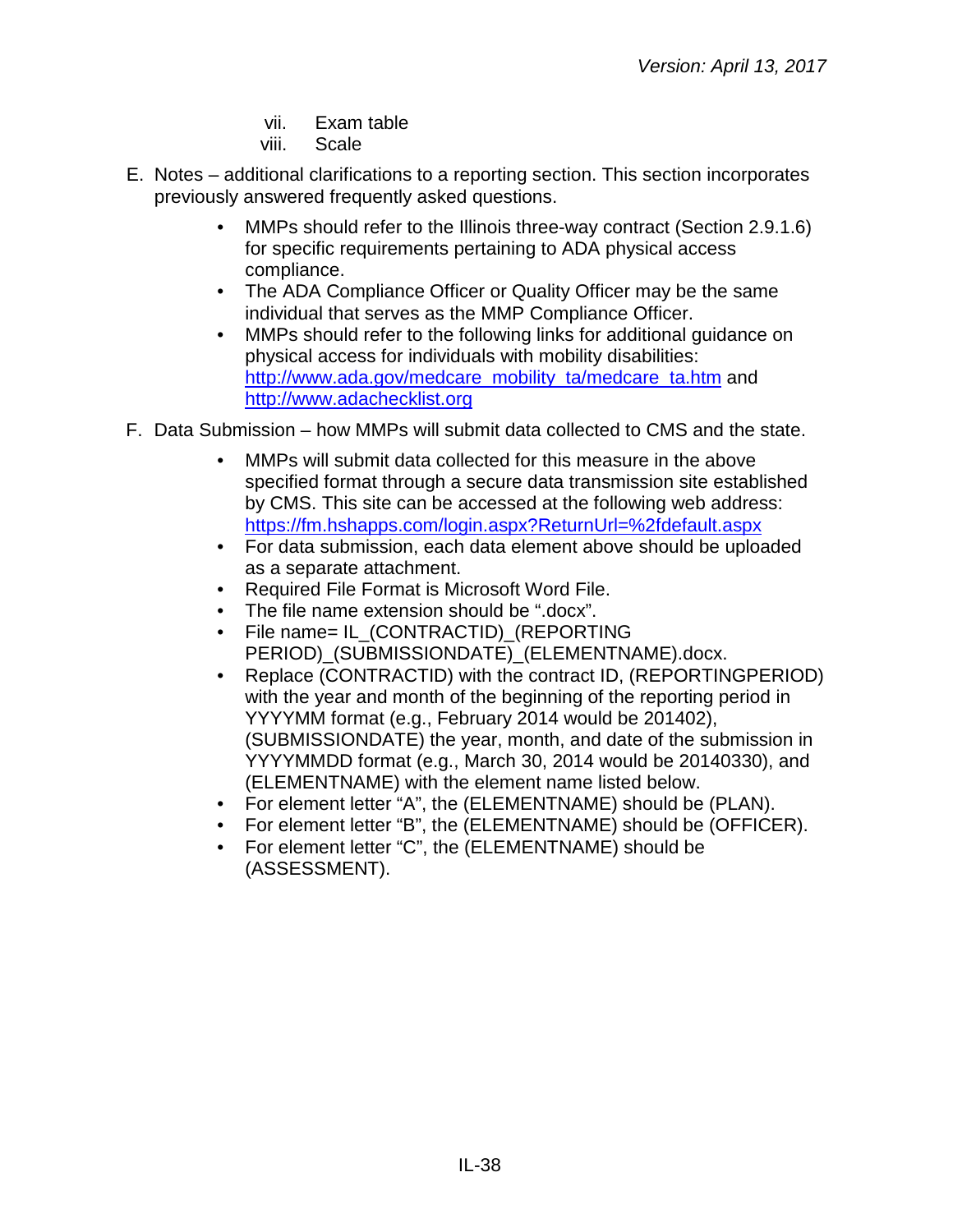IL5.2 Care coordinator training for supporting self-direction under the demonstration.

| <b>CONTINUOUS REPORTING</b>                             |                                      |          |                                   |                                                                                           |  |
|---------------------------------------------------------|--------------------------------------|----------|-----------------------------------|-------------------------------------------------------------------------------------------|--|
| <b>Reporting Section</b>                                | <b>Reporting</b><br><b>Frequency</b> | Level    | <b>Reporting</b><br><b>Period</b> | Due Date                                                                                  |  |
| IL5. Organizational<br>Structure and<br><b>Staffing</b> | Annually                             | Contract | <b>Calendar Year</b>              | By the end of the<br>second month<br>following the last<br>day of the reporting<br>period |  |

| <b>Element</b><br>Letter | <b>Element Name</b>                                                                                                                                                                                                             | <b>Definition</b>                                                                                                                                                                                                                                     | <b>Allowable</b><br><b>Values</b>              |
|--------------------------|---------------------------------------------------------------------------------------------------------------------------------------------------------------------------------------------------------------------------------|-------------------------------------------------------------------------------------------------------------------------------------------------------------------------------------------------------------------------------------------------------|------------------------------------------------|
| А.                       | Total number of<br>newly hired care<br>coordinators (or<br>those newly assigned<br>to the MMP) who<br>have been employed<br>by the MMP for at<br>least 30 days.                                                                 | Total number of newly<br>hired care coordinators<br>(or those newly<br>assigned to the MMP)<br>who have been<br>employed by the MMP<br>for at least 30 days<br>during the reporting<br>period.                                                        | <b>Field Type: Numeric</b>                     |
| B.                       | Total number of<br>newly hired care<br>coordinators (or<br>those newly assigned<br>to the MMP) that<br>have undergone<br>training for<br>supporting self-<br>direction under the<br>demonstration within<br>the past 12 months. | Of the total reported in<br>A, the number of newly<br>hired care coordinators<br>(or those newly<br>assigned to the MMP)<br>that have undergone<br>training for supporting<br>self-direction under the<br>demonstration within<br>the past 12 months. | Field Type: Numeric<br>Note: Is a subset of A. |

- B. QA Checks/Thresholds procedures used by CMS and the state to establish benchmarks in order to identify outliers or data that are potentially erroneous.
	- CMS and the state will perform an outlier analysis.
	- As data are received from MMPs over time, CMS and the state will apply threshold checks.
- C. Edits and Validation checks validation checks that should be performed by each MMP prior to data submission.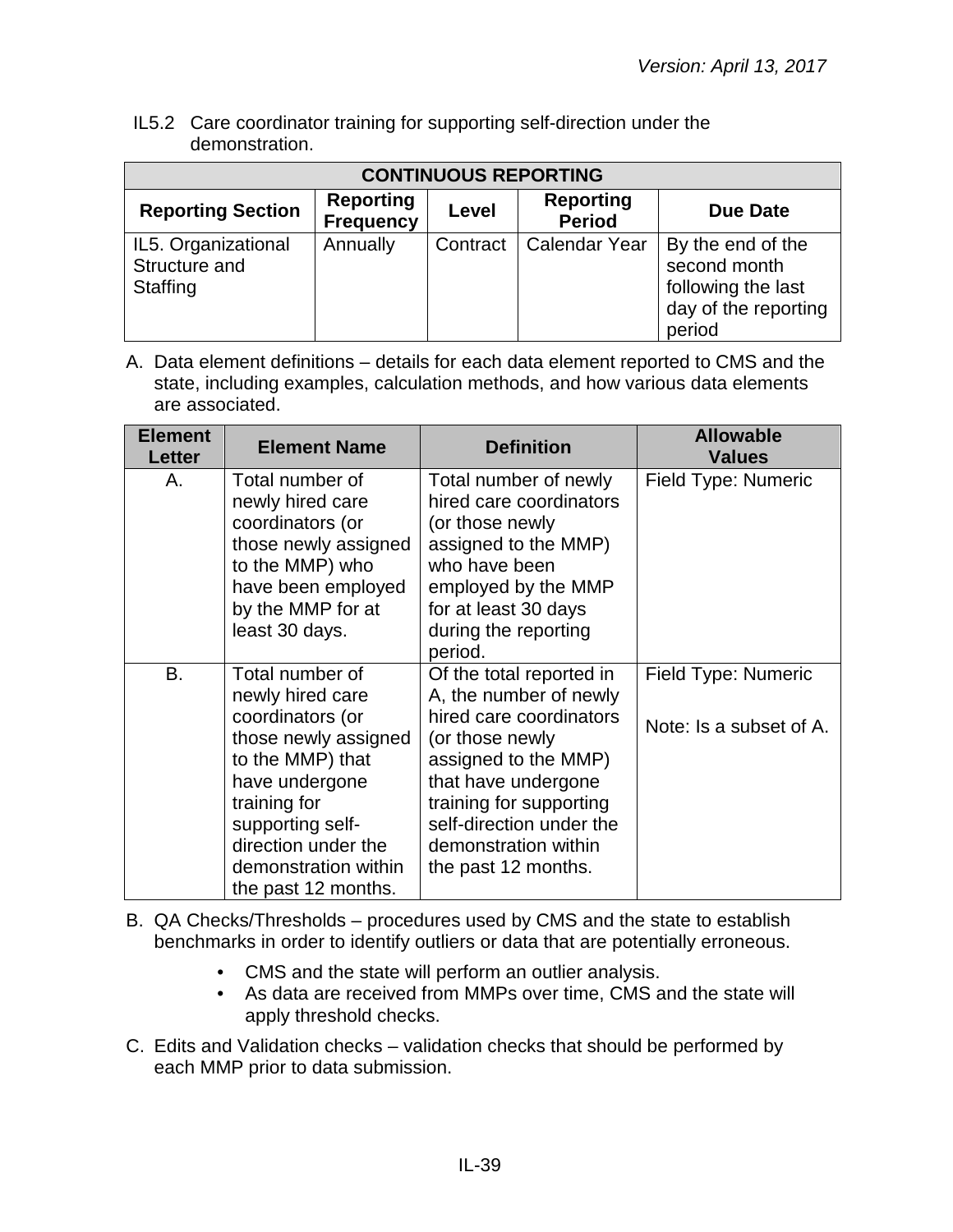- Confirm those data elements listed above as subsets of other elements.
- MMPs should validate that data element B is less than or equal to data element A.
- All data elements should be positive values.
- D. Analysis how CMS and the state will evaluate reported data, as well as how other data sources may be monitored.
	- CMS and the state will evaluate the percentage of newly hired care coordinators that have undergone state-based training for supporting self-direction.
- E. Notes additional clarifications to a reporting section. This section incorporates previously answered frequently asked questions.
	- MMPs should refer to IL's three-way contract for specific requirements pertaining to a care coordinator.
	- MMPs should refer to IL's three-way contract, section 2.6.7, for more information on self-directed care.
	- The total number of newly hired care coordinators includes all full-time and part-time staff, who have been employed by (or newly assigned to) the MMP for at least 30 days.
- F. Data Submission how MMPs will submit data collected to CMS and the state.
	- MMPs will submit data collected for this measure in the above specified format through a secure data collection site established by CMS. This site can be accessed at the following web address: [https://Financial-Alignment-Initiative.NORC.org.](https://financial-alignment-initiative.norc.org/)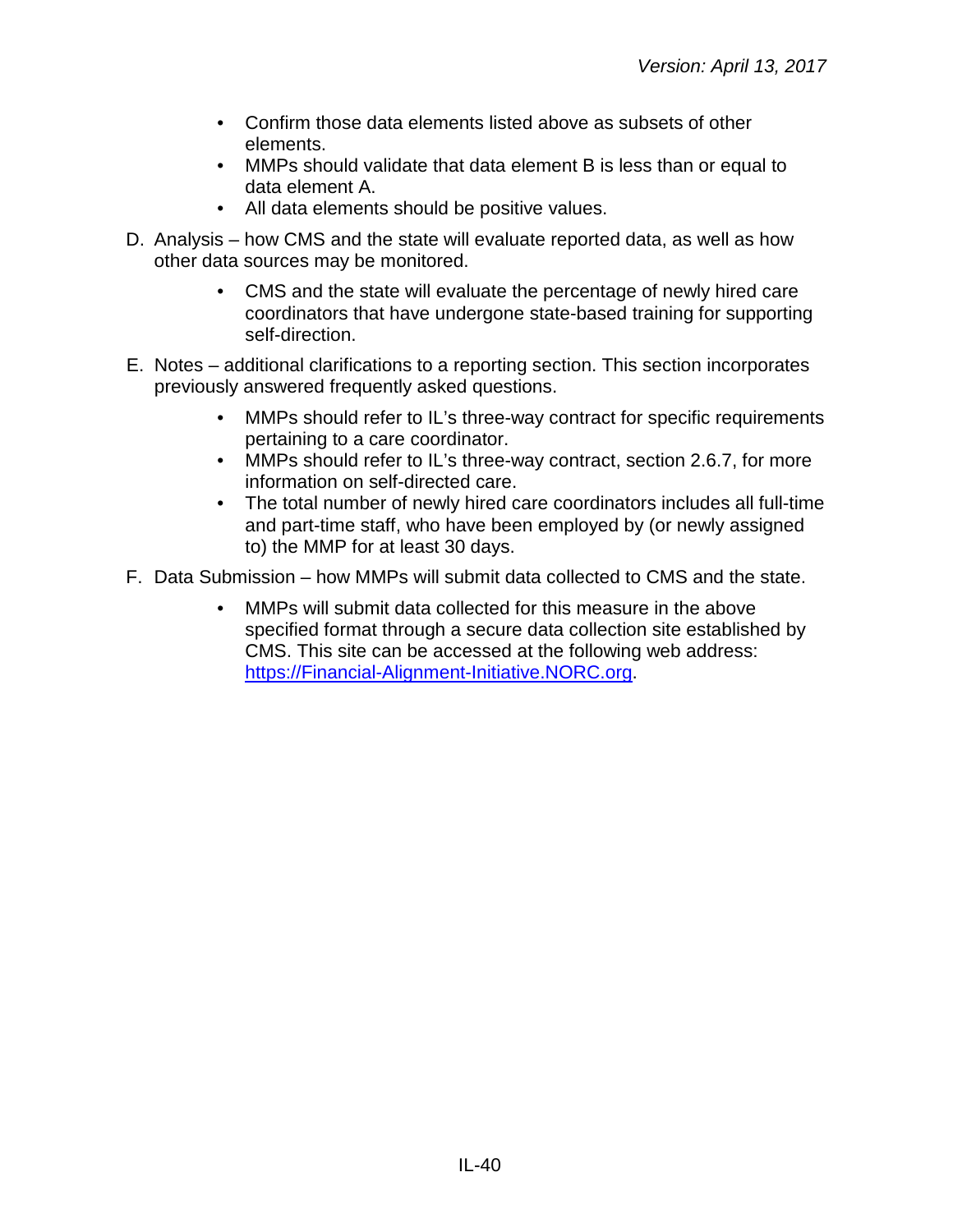## <span id="page-40-0"></span>**Section ILVI. Performance and Quality Improvement**

- IL6.1 Adherence to antipsychotic medications for individuals with schizophrenia. (ICP SAA Measure) – *Suspended*
- IL6.2 Cervical cancer screening. (ICP CCS Measure) *Suspended*
- IL6.3 Diabetes screening for people with schizophrenia or bipolar disorder who are using antipsychotic medications. (ICP SSD Measure) – *Suspended*
- IL6.4 Comprehensive diabetes care (administrative method). (ICP SCDC Measure) – *Suspended*
- IL6.5 Medication monitoring for patients with psychotic disorders. (ICP IMMP Measure) – *Suspended*
- IL6.6 Annual monitoring for patients on persistent medications. (ICP MPM Measure) – *Suspended*
- IL6.7 Use of high-risk medications in the elderly. (ICP SDAE Measure) *Suspended*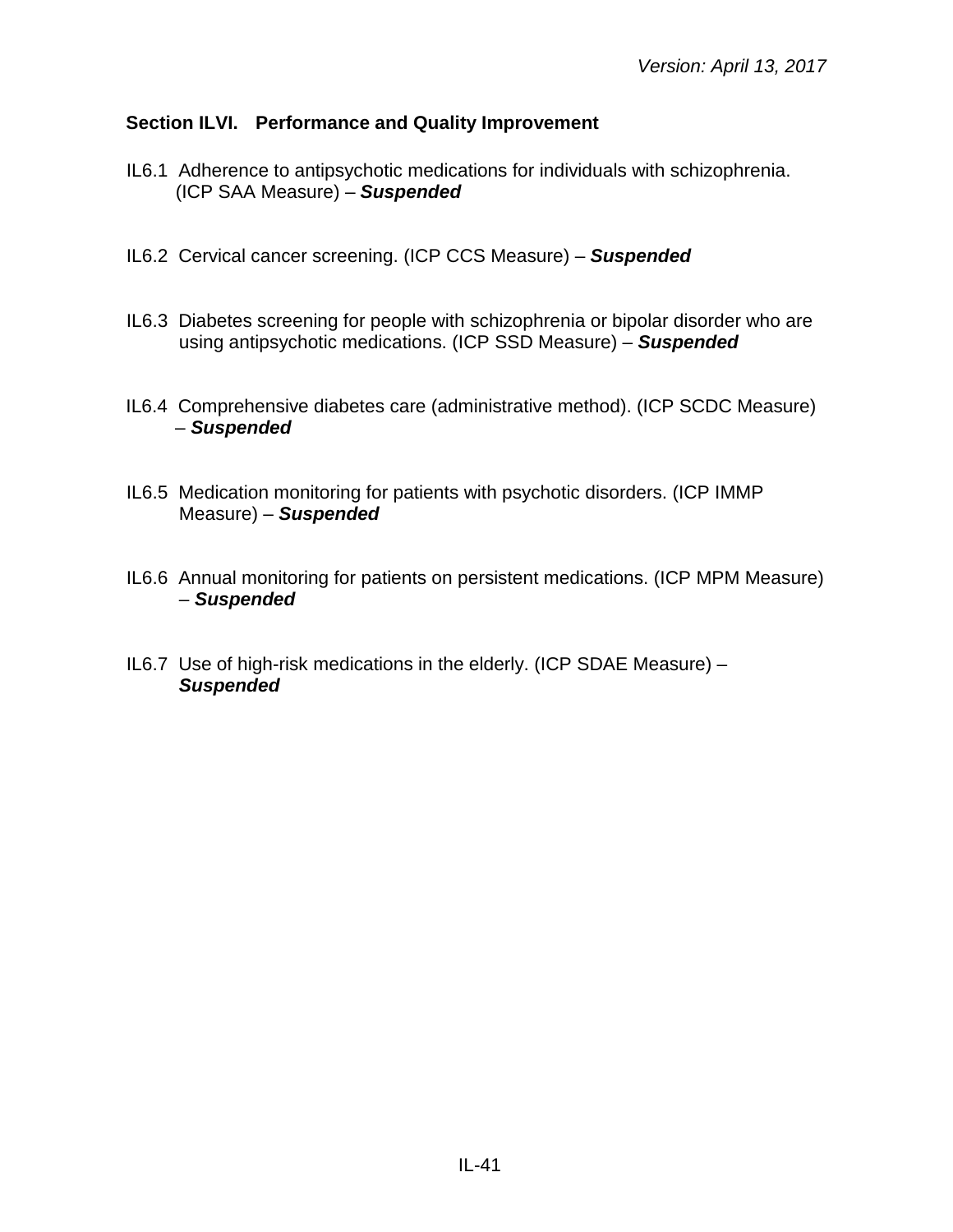## <span id="page-41-0"></span>**Section ILVII. Utilization**

IL7.1 Coronary artery disease (CAD). (ICP ICAD Measure) – *Suspended*

- IL7.2 Heart Failure Admission Rate (PQI08). *Suspended*
- IL7.3 Unduplicated members receiving HCBS and unduplicated members receiving nursing facility services.

| <b>CONTINUOUS REPORTING</b>        |                                      |          |                                   |                                                                                           |  |  |
|------------------------------------|--------------------------------------|----------|-----------------------------------|-------------------------------------------------------------------------------------------|--|--|
| <b>Reporting</b><br><b>Section</b> | <b>Reporting</b><br><b>Frequency</b> | Level    | <b>Reporting</b><br><b>Period</b> | <b>Due Date</b>                                                                           |  |  |
| IL7. Utilization                   | Annually                             | Contract | <b>Calendar Year</b>              | By the end of the<br>fourth month<br>following the last<br>day of the reporting<br>period |  |  |

| <b>Element</b><br><b>Letter</b> | <b>Element Name</b>                                    | <b>Definition</b>                                                                                                                                                                                        | <b>Allowable</b><br><b>Values</b>              |
|---------------------------------|--------------------------------------------------------|----------------------------------------------------------------------------------------------------------------------------------------------------------------------------------------------------------|------------------------------------------------|
| Α.                              | Total number of<br>members.                            | Total number of<br>members that were<br>continuously enrolled<br>for six months during<br>the reporting period.                                                                                          | Field Type: Numeric                            |
| B.                              | Total number of<br>eligible members<br>receiving HCBS. | Of the total reported in<br>A, the number of<br>eligible members<br>receiving HCBS during<br>the reporting period<br>who did not receive<br>nursing facility services<br>during the reporting<br>period. | Field Type: Numeric<br>Note: Is a subset of A. |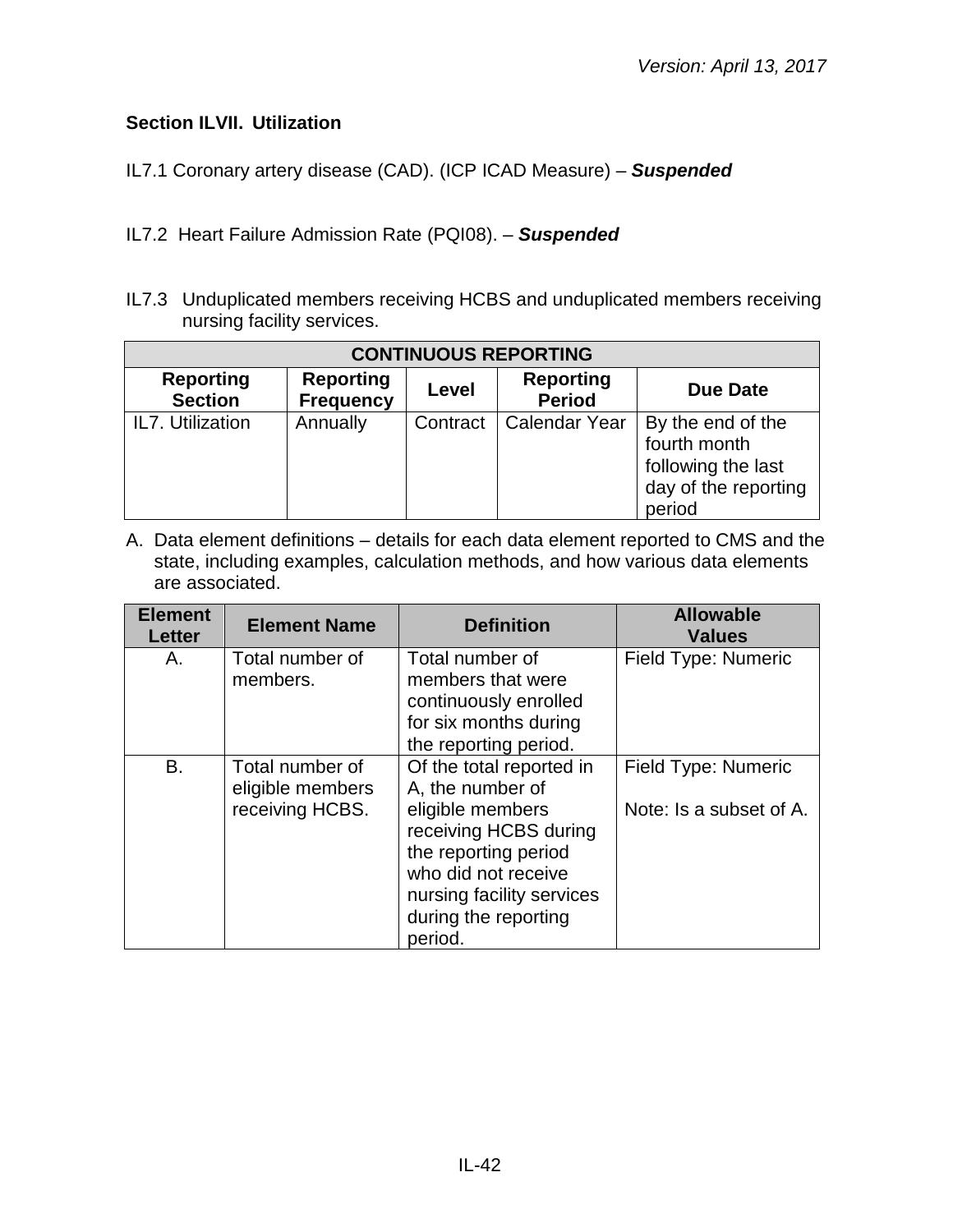| <b>Element</b><br><b>Letter</b> | <b>Element Name</b>                                                                                                          | <b>Definition</b>                                                                                                                    | <b>Allowable</b><br><b>Values</b>              |
|---------------------------------|------------------------------------------------------------------------------------------------------------------------------|--------------------------------------------------------------------------------------------------------------------------------------|------------------------------------------------|
| C.                              | Total number of<br>Of the total reported in<br>A, the number of<br>eligible members<br>receiving nursing<br>eligible members |                                                                                                                                      | Field Type: Numeric<br>Note: Is a subset of A. |
|                                 | facility services.                                                                                                           | receiving nursing facility<br>services during the<br>reporting period who<br>did not receive HCBS<br>during the reporting<br>period. |                                                |
| D.                              | Total number of<br>eligible members                                                                                          | Of the total reported in<br>A, the number of                                                                                         | Field Type: Numeric                            |
|                                 | receiving both<br><b>HCBS</b> and nursing                                                                                    | eligible members<br>receiving both HCBS                                                                                              | Note: Is a subset of A.                        |
|                                 | facility services                                                                                                            | and nursing facility                                                                                                                 |                                                |
|                                 | during the                                                                                                                   | services during the                                                                                                                  |                                                |
|                                 | reporting period.                                                                                                            | reporting period.                                                                                                                    |                                                |

B. QA checks/Thresholds – procedures used by CMS and the state to establish benchmarks in order to identify outliers or data that are potentially erroneous.

- CMS and the state will perform an outlier analysis.
- As data are received from MMPs over time, CMS and the state will apply threshold checks.
- C. Edits and Validation checks validation checks that should be performed by each MMP prior to data submission.
	- Confirm those data elements listed above as subsets of other elements.
	- MMPs should validate that data elements B, C, and D are less than or equal to data element A.
	- All data elements should be positive values.
- D. Analysis how CMS and the state will evaluate reported data, as well as how other data sources may be monitored. CMS and the state will obtain enrollment data and will evaluate the following:
	- The percentage of members receiving HCBS during the reporting period who did not receive nursing facility services during the reporting period.
	- The percentage of members receiving nursing facility services during the reporting period who did not receive HCBS during the reporting period.
	- The percentage of members receiving both HCBS and nursing facility services during the reporting period.
- E. Notes additional clarifications to a reporting section. This section incorporates previously answered frequently asked questions.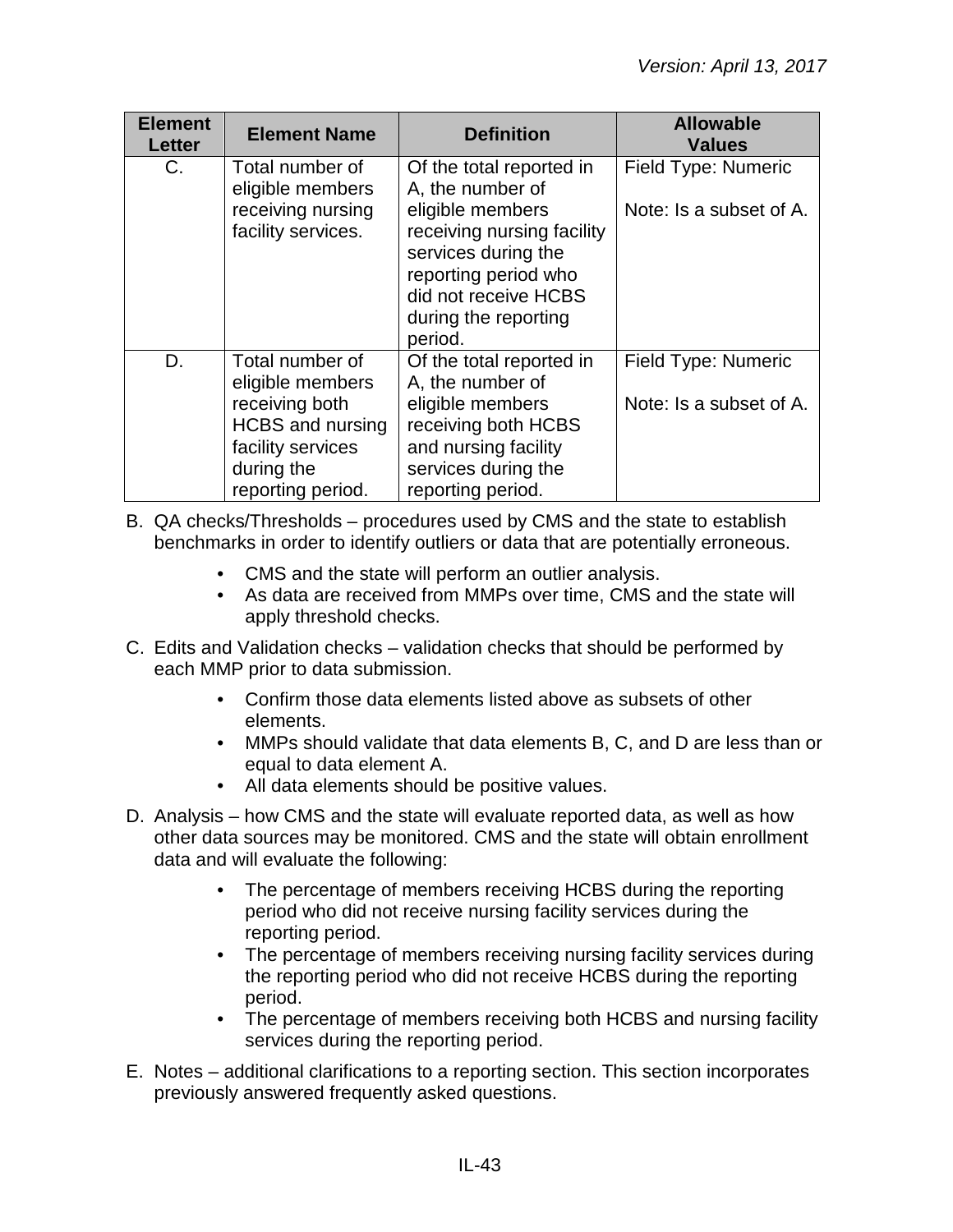- MMPs should include all members regardless of whether the member was enrolled through passive enrollment or opt-in enrollment. Medicaid-only members should not be included.
- MMPs should include all members who meet the criteria outlined in data element A and who were continuously enrolled for 6 months during the reporting period, regardless of whether they are disenrolled as of the end of the reporting period (i.e., include all members regardless of whether they are currently enrolled or disenrolled as of the last day of the reporting period).
- For data element A, members must be continuously enrolled for six months during the reporting period, with no gaps in enrollment, to be included in this measure.
- Members receiving HCBS should only be counted for data element B (unduplicated). Members receiving nursing facility services should only be counted for data element C (unduplicated). Members receiving both HCBS and nursing facility services should only be counted for data element D (unduplicated). Data elements B, C and D are mutually exclusive.
- Include members who were receiving HCBS or nursing facility services for any length of time during the reporting period.
- HCBS refers to Home and Community Based Services.
- Members are classified as in an HCBS waiver or nursing facility in accordance with the rate cell definitions provided in the IL three-way contract. For the purposes of this measure, all Waiver and Waiver Plus rate cell members would be classified as in an HCBS waiver. All members using nursing facility services, including either skilled or custodial services, would be classified as nursing facility users.
- F. Data Submission how MMPs will submit data collected to CMS and the state.
	- MMPs will submit data collected for this measure in the above specified format through a secure data collection site established by CMS. This site can be accessed at the following web address: [https://Financial-Alignment-Initiative.NORC.org.](https://financial-alignment-initiative.norc.org/)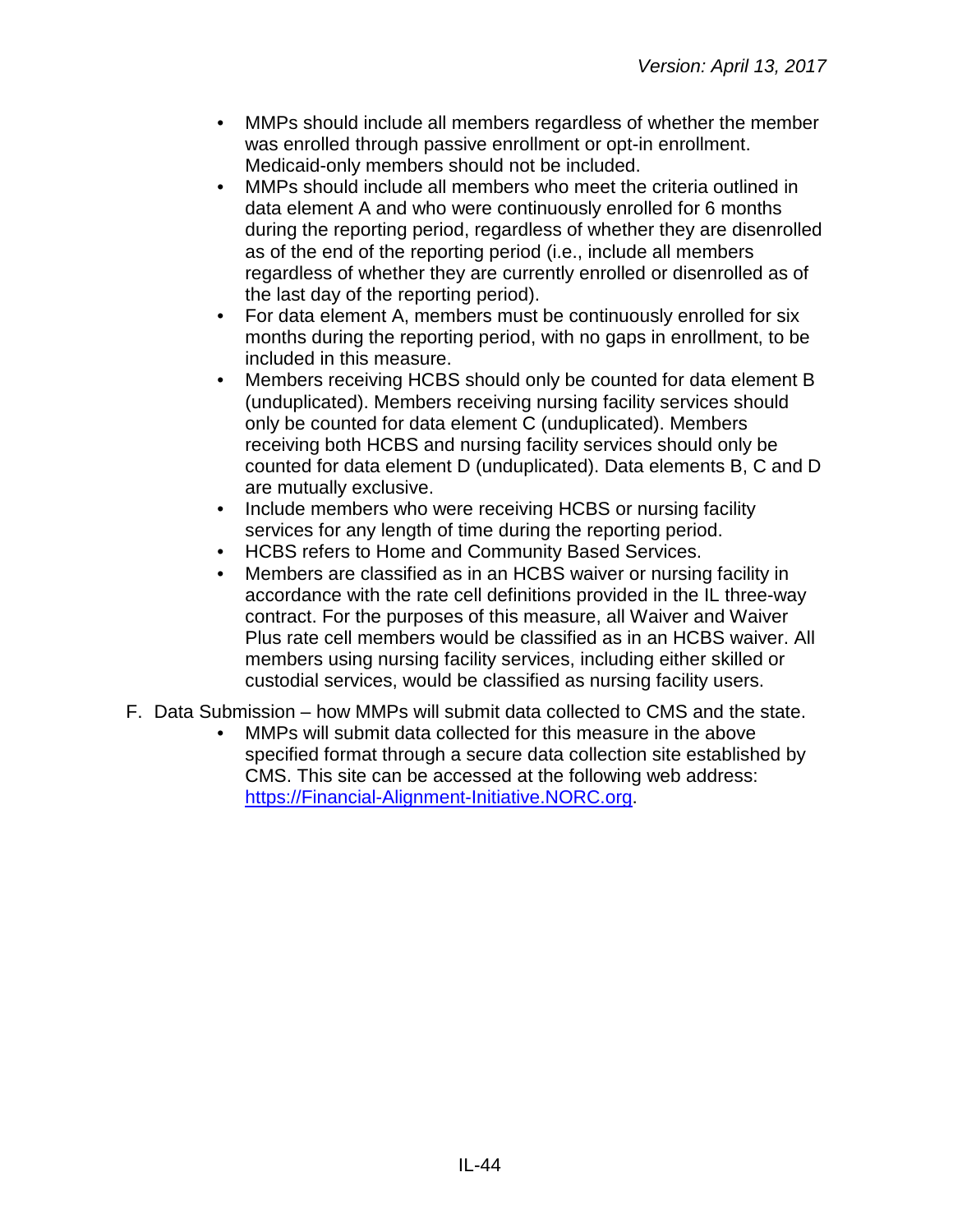IL7.4 Average length of receipt in HCBS.

| <b>CONTINUOUS REPORTING</b>        |                                      |          |                                   |                                                                                        |  |  |  |
|------------------------------------|--------------------------------------|----------|-----------------------------------|----------------------------------------------------------------------------------------|--|--|--|
| <b>Reporting</b><br><b>Section</b> | <b>Reporting</b><br><b>Frequency</b> | Level    | <b>Reporting</b><br><b>Period</b> | Due Date                                                                               |  |  |  |
| IL7. Utilization                   | Annually                             | Contract | <b>Calendar Year</b>              | By the end of the<br>fourth month following<br>the last day of the<br>reporting period |  |  |  |

| <b>Element</b><br><b>Letter</b> | <b>Element Name</b>                                       | <b>Definition</b>                                                                                                     | <b>Allowable</b><br><b>Values</b> |
|---------------------------------|-----------------------------------------------------------|-----------------------------------------------------------------------------------------------------------------------|-----------------------------------|
| А.                              | Total number of<br>members receiving<br>HCBS.             | Total number of<br>members receiving<br>HCBS during the<br>reporting period.                                          | Field Type: Numeric               |
| <b>B.</b>                       | Total number of days<br>members were<br>enrolled in HCBS. | Of the total reported in<br>A, the number of days<br>members were enrolled<br>in HCBS during the<br>reporting period. | Field Type: Numeric               |

- B. QA Checks/Thresholds procedures used by CMS and the state to establish benchmarks in order to identify outliers or data that are potentially erroneous.
	- CMS and the state will perform an outlier analysis.
	- As data are received from MMPs over time, CMS and the state will apply threshold checks.
- C. Edits and Validation checks validation checks that should be performed by each MMP prior to data submission.
	- All data elements should be positive values.
- D. Analysis how CMS and the state will evaluate reported data, as well as how other data sources may be monitored.
	- CMS and the state will evaluate the number of days members were enrolled in HCBS during the reporting period.
- E. Notes additional clarifications to a reporting section. This section incorporates previously answered frequently asked questions.
	- MMPs should include all members regardless of whether the member was enrolled through passive enrollment or opt-in enrollment. Medicaid-only members should not be included.
	- MMPs should include all members who meet the criteria outlined in data element A, regardless if they are disenrolled as of the end of the